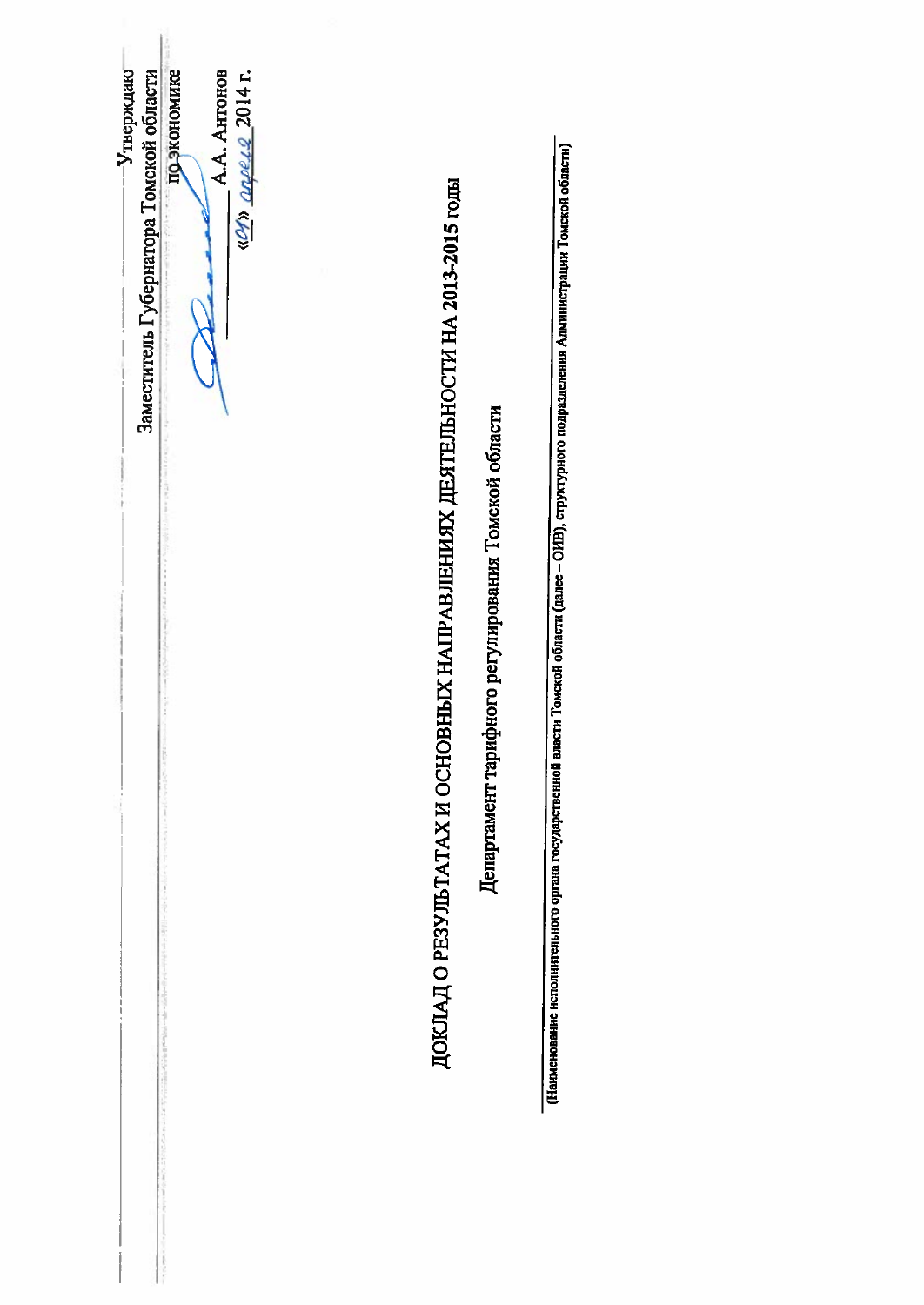Раздел I

Результаты деятельности

Департамента тарифного регулирования и государственного заказа Томской области-за 2011.

 $\label{eq:1} \frac{1}{2} \frac{1}{2} \frac{1}{2} \frac{1}{2} \frac{1}{2} \frac{1}{2} \frac{1}{2} \frac{1}{2} \frac{1}{2} \frac{1}{2} \frac{1}{2} \frac{1}{2} \frac{1}{2} \frac{1}{2} \frac{1}{2} \frac{1}{2} \frac{1}{2} \frac{1}{2} \frac{1}{2} \frac{1}{2} \frac{1}{2} \frac{1}{2} \frac{1}{2} \frac{1}{2} \frac{1}{2} \frac{1}{2} \frac{1}{2} \frac{1}{2} \frac{1}{2} \frac{1}{2} \frac{$ 

 $(\Gamma_{011})$ 

| اع<br>آ                     |                                                                                                                                            |                      |               |                            |                                               |                                                                               | Таблица-1                          |
|-----------------------------|--------------------------------------------------------------------------------------------------------------------------------------------|----------------------|---------------|----------------------------|-----------------------------------------------|-------------------------------------------------------------------------------|------------------------------------|
| $\mathbb{Z}$                | Наименование показателя цели и<br>задачи деятельности ОИВ                                                                                  | измерения<br>Единица |               | Отчетный финансовый<br>Бol | значение (при<br>Целевое                      | Причины отклонений                                                            | Меры, принимаемые                  |
|                             |                                                                                                                                            |                      | (mam)         | (факт)                     | наличии)                                      | показателей от плановых<br>фактических значений                               | в целях устранения<br>невыполнения |
|                             |                                                                                                                                            |                      | 2011 год      | 2011 год                   |                                               |                                                                               | планового значения                 |
|                             | $\mathbf{\Omega}$                                                                                                                          | S                    | 4             | <b>i</b> n                 | ۱o                                            | ۴                                                                             | показателя                         |
| Ľ                           | Стратегическая цель развития Томской области 1. Высокий уровень развития предпринимательства                                               |                      |               |                            |                                               |                                                                               | ∞                                  |
| $\left  \mathbf{c} \right $ | Стратегическая цель развития Томской области 2. Эффективная и сбалансированная экономика                                                   |                      |               |                            |                                               |                                                                               |                                    |
| $\vec{r}$                   | Стратегическая цель развития Томской области 6. Развитая инфраструктура                                                                    |                      |               |                            |                                               |                                                                               |                                    |
| ₹                           | Цель ОИВ (ДТРГЗ Томской области) 1 Эффективное                                                                                             |                      |               |                            |                                               | государственное регулирование ценообразования на товары и услуги организаций, |                                    |
|                             | осуществляющих регулируемые виды деятельности                                                                                              |                      |               |                            |                                               |                                                                               |                                    |
| ni                          | Показатель целн.                                                                                                                           | న                    | $\frac{8}{5}$ | $\frac{8}{20}$             |                                               | отклонений нет                                                                |                                    |
|                             | темпа<br>фактического<br>Отношение                                                                                                         |                      |               |                            |                                               |                                                                               | HeT                                |
|                             | роста регулируемых тарифов и цен                                                                                                           |                      |               |                            |                                               |                                                                               |                                    |
|                             | pocra,<br><b>TEMITY</b><br>предельному<br>¥                                                                                                |                      |               |                            |                                               |                                                                               |                                    |
|                             | определенному ФСТ России                                                                                                                   |                      |               |                            |                                               |                                                                               |                                    |
| Ó                           | Задача 1.1. Государственное регулирование тарифов, цен, ставок, надбавок, расценок, наценок и надбавок на продукцию, товары либо услуги (в |                      |               |                            |                                               |                                                                               |                                    |
|                             | частности, на электрическую и тепловую энергию)                                                                                            |                      |               |                            |                                               |                                                                               |                                    |
| Ľ                           | $\mathbf{1}$<br>задачи<br>Показатель                                                                                                       | ر<br>ج               | MeHee<br>g    | <b>He MeHee</b>            |                                               | отклонений нет                                                                |                                    |
|                             | установленных<br>Отношение                                                                                                                 |                      | $\frac{8}{5}$ | $\frac{8}{2}$              |                                               |                                                                               | Het                                |
|                             | Ha<br>частности,<br>ತಿ<br>тарифов                                                                                                          |                      |               |                            |                                               |                                                                               |                                    |
|                             | тепловую<br>E<br>электрическую                                                                                                             |                      |               |                            |                                               |                                                                               |                                    |
|                             | общему числу<br>×<br>энергию)                                                                                                              |                      |               |                            |                                               |                                                                               |                                    |
|                             | установление<br>Ħ<br>заявлений                                                                                                             |                      |               |                            |                                               |                                                                               |                                    |
|                             | регулируемых<br>5<br>тарифов                                                                                                               |                      |               |                            |                                               |                                                                               |                                    |
|                             | организаций                                                                                                                                |                      |               |                            |                                               |                                                                               |                                    |
| $\infty$                    | Задача 1.2. Создание экономических стимулов, обеспечивающих использование энергосберегающих технологий                                     |                      |               |                            |                                               |                                                                               |                                    |
| Q                           | 12<br>задачи<br>Показатель                                                                                                                 | వ్                   | 100           | $\mathsf{S}$               |                                               | отклонений нет                                                                |                                    |
|                             | установленных<br>Отношение                                                                                                                 |                      |               |                            |                                               |                                                                               | Her                                |
|                             | требований по энергосбережению                                                                                                             |                      |               |                            |                                               |                                                                               |                                    |
|                             | регулируемых<br><b>HIGHP</b><br>общему<br>$\ge$                                                                                            |                      |               |                            |                                               |                                                                               |                                    |
|                             | организаций                                                                                                                                |                      |               |                            |                                               |                                                                               |                                    |
| $\overline{a}$              | Задача 1.3. Достижение баланса экономических интересов потребителей и производителей на регулируемых рынках товаров и услуг (в частности,  |                      |               |                            |                                               |                                                                               |                                    |
|                             | топливно-энергетических ресурсов, а также товаров                                                                                          |                      |               |                            | и услуг организаций коммунального комплекса), |                                                                               | обеспечивающего доступность для    |
|                             | потребителей товаров и услуг, реализуемых субъектами регулирования                                                                         |                      |               |                            |                                               |                                                                               |                                    |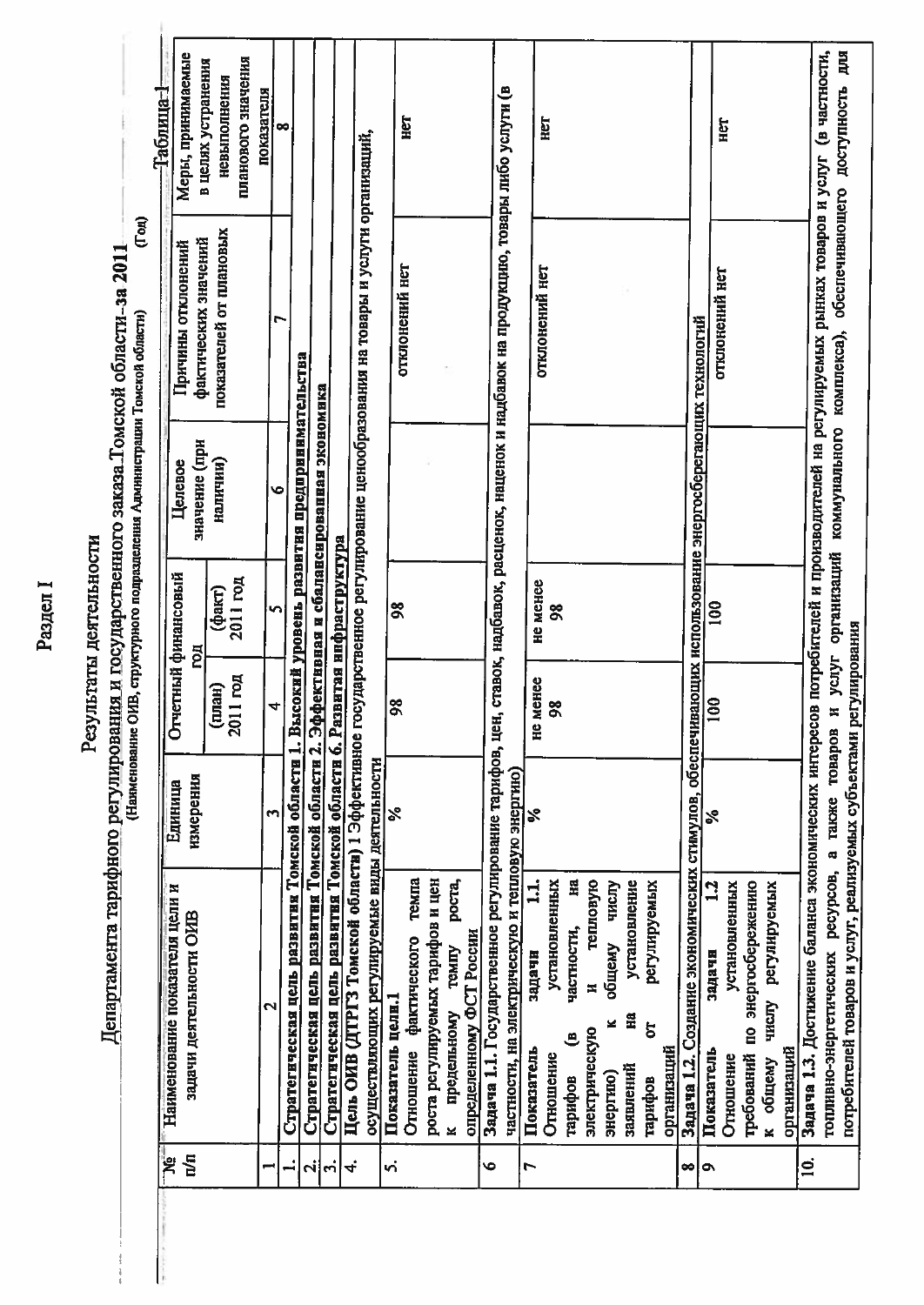| размещением заказов<br>одного приказа<br>отклонений нет<br>отклонений нет<br>отклонений нет<br>Департамента<br>TOM<br>m<br>коммунальной инфраструктуры,<br>ပ<br>отдаленных районов Томской области<br>Задача 1.5. Недопущение установления для отдельных категорий потребителей льготных тарифов на<br>товаров, выполнение работ, оказание услуг для государственных нужд Томской области<br>Стратегическая цель развития Томской области 9. Эффективная власть 2<br>×<br>$\overline{a}$<br>$\frac{8}{100}$<br>cereñ<br>0<br>повышения тарифов на нее для других потребителей и своевременное<br>7,6<br>ностей,<br>Задача 1.6. Полное обеспечение стратегическими товарами<br>MOILH<br>$\overline{100}$<br>$\bullet$<br>$\bf{\bar{e}}$<br>5,5<br>энергетических<br>న<br>℅<br>$\aleph$<br>వి<br>создание нормативных запасов топлива<br>развитию<br>отмененных в судебном порядке<br>решений,<br>от общего количества решений,<br>g<br>приказов по техприсоединению к<br>или вышестоящей организацией,<br>установленных<br>отдельных<br>Доля<br>g<br>категорий потребителей льготных<br>повышения<br>тарифов для других потребителей<br>тарифных<br>Показатель задачи 1.6. Целевое<br>нужд на торгах в общем объеме<br>средств размещенных на торгах<br>поставки товаров, выполнение<br>Доля средств, сэкономленных<br>областных государственных<br>Департаментом,<br>при размешении заказов на<br>количеству поданных заявок.<br>$\mathbf{15}$<br>работ, оказание услуг для<br>решений<br>Задача 1.4. Содействие<br>утвержденным-тарифам-<br>составляющую тарифов<br>Показатель задачи 1.4.<br>количестве<br>задачи<br>ДЛЯ<br>Показатель цели 2.<br><b>CHET</b><br>тарифных<br>установлению<br>ន្ល<br>расходование<br>Показатель<br>Отношение<br>тарифных<br>принятых<br>общем<br>тарифов<br>решений<br>Доля<br>$\blacksquare$<br>14.<br>ธุ<br>$\overline{2}$<br>$\mathbf{L}$<br>$\mathbf{S}$<br>20.<br><u>ี่ตุ๋</u><br>$\mathbf{L}$<br>$\tilde{=}$<br>$\overline{a}$ | инвестиционную<br>грузов<br>Цель ОИВ (ДТРГЗ Томской области) 2 Обеспечение эффективного и рационального использования бюджетных средств, выделяемых на закупку<br>электрическую и тепловую энергию за счет<br>рственных закупок за счет внедрения и применения новых информационных<br>Ë<br>НËТ<br>нeт<br>Het<br>3aBO32<br>сроками<br><b>Hepes</b><br>числе<br>В связи с эффективным<br>ограниченными<br>Задача 2.1 Повышение эффективности системы госуда<br>технологий |  |   |
|-----------------------------------------------------------------------------------------------------------------------------------------------------------------------------------------------------------------------------------------------------------------------------------------------------------------------------------------------------------------------------------------------------------------------------------------------------------------------------------------------------------------------------------------------------------------------------------------------------------------------------------------------------------------------------------------------------------------------------------------------------------------------------------------------------------------------------------------------------------------------------------------------------------------------------------------------------------------------------------------------------------------------------------------------------------------------------------------------------------------------------------------------------------------------------------------------------------------------------------------------------------------------------------------------------------------------------------------------------------------------------------------------------------------------------------------------------------------------------------------------------------------------------------------------------------------------------------------------------------------------------------------------------------------------------------------------------------------------------------------------------------------------------------------------------------------------------------------------------------------------------------------------------------------------------------------------------------------------|--------------------------------------------------------------------------------------------------------------------------------------------------------------------------------------------------------------------------------------------------------------------------------------------------------------------------------------------------------------------------------------------------------------------------------------------------------------------------|--|---|
|                                                                                                                                                                                                                                                                                                                                                                                                                                                                                                                                                                                                                                                                                                                                                                                                                                                                                                                                                                                                                                                                                                                                                                                                                                                                                                                                                                                                                                                                                                                                                                                                                                                                                                                                                                                                                                                                                                                                                                       |                                                                                                                                                                                                                                                                                                                                                                                                                                                                          |  |   |
|                                                                                                                                                                                                                                                                                                                                                                                                                                                                                                                                                                                                                                                                                                                                                                                                                                                                                                                                                                                                                                                                                                                                                                                                                                                                                                                                                                                                                                                                                                                                                                                                                                                                                                                                                                                                                                                                                                                                                                       |                                                                                                                                                                                                                                                                                                                                                                                                                                                                          |  |   |
|                                                                                                                                                                                                                                                                                                                                                                                                                                                                                                                                                                                                                                                                                                                                                                                                                                                                                                                                                                                                                                                                                                                                                                                                                                                                                                                                                                                                                                                                                                                                                                                                                                                                                                                                                                                                                                                                                                                                                                       |                                                                                                                                                                                                                                                                                                                                                                                                                                                                          |  |   |
|                                                                                                                                                                                                                                                                                                                                                                                                                                                                                                                                                                                                                                                                                                                                                                                                                                                                                                                                                                                                                                                                                                                                                                                                                                                                                                                                                                                                                                                                                                                                                                                                                                                                                                                                                                                                                                                                                                                                                                       |                                                                                                                                                                                                                                                                                                                                                                                                                                                                          |  |   |
|                                                                                                                                                                                                                                                                                                                                                                                                                                                                                                                                                                                                                                                                                                                                                                                                                                                                                                                                                                                                                                                                                                                                                                                                                                                                                                                                                                                                                                                                                                                                                                                                                                                                                                                                                                                                                                                                                                                                                                       |                                                                                                                                                                                                                                                                                                                                                                                                                                                                          |  |   |
|                                                                                                                                                                                                                                                                                                                                                                                                                                                                                                                                                                                                                                                                                                                                                                                                                                                                                                                                                                                                                                                                                                                                                                                                                                                                                                                                                                                                                                                                                                                                                                                                                                                                                                                                                                                                                                                                                                                                                                       |                                                                                                                                                                                                                                                                                                                                                                                                                                                                          |  |   |
|                                                                                                                                                                                                                                                                                                                                                                                                                                                                                                                                                                                                                                                                                                                                                                                                                                                                                                                                                                                                                                                                                                                                                                                                                                                                                                                                                                                                                                                                                                                                                                                                                                                                                                                                                                                                                                                                                                                                                                       |                                                                                                                                                                                                                                                                                                                                                                                                                                                                          |  |   |
|                                                                                                                                                                                                                                                                                                                                                                                                                                                                                                                                                                                                                                                                                                                                                                                                                                                                                                                                                                                                                                                                                                                                                                                                                                                                                                                                                                                                                                                                                                                                                                                                                                                                                                                                                                                                                                                                                                                                                                       |                                                                                                                                                                                                                                                                                                                                                                                                                                                                          |  |   |
|                                                                                                                                                                                                                                                                                                                                                                                                                                                                                                                                                                                                                                                                                                                                                                                                                                                                                                                                                                                                                                                                                                                                                                                                                                                                                                                                                                                                                                                                                                                                                                                                                                                                                                                                                                                                                                                                                                                                                                       |                                                                                                                                                                                                                                                                                                                                                                                                                                                                          |  |   |
|                                                                                                                                                                                                                                                                                                                                                                                                                                                                                                                                                                                                                                                                                                                                                                                                                                                                                                                                                                                                                                                                                                                                                                                                                                                                                                                                                                                                                                                                                                                                                                                                                                                                                                                                                                                                                                                                                                                                                                       |                                                                                                                                                                                                                                                                                                                                                                                                                                                                          |  |   |
|                                                                                                                                                                                                                                                                                                                                                                                                                                                                                                                                                                                                                                                                                                                                                                                                                                                                                                                                                                                                                                                                                                                                                                                                                                                                                                                                                                                                                                                                                                                                                                                                                                                                                                                                                                                                                                                                                                                                                                       |                                                                                                                                                                                                                                                                                                                                                                                                                                                                          |  |   |
|                                                                                                                                                                                                                                                                                                                                                                                                                                                                                                                                                                                                                                                                                                                                                                                                                                                                                                                                                                                                                                                                                                                                                                                                                                                                                                                                                                                                                                                                                                                                                                                                                                                                                                                                                                                                                                                                                                                                                                       |                                                                                                                                                                                                                                                                                                                                                                                                                                                                          |  |   |
|                                                                                                                                                                                                                                                                                                                                                                                                                                                                                                                                                                                                                                                                                                                                                                                                                                                                                                                                                                                                                                                                                                                                                                                                                                                                                                                                                                                                                                                                                                                                                                                                                                                                                                                                                                                                                                                                                                                                                                       |                                                                                                                                                                                                                                                                                                                                                                                                                                                                          |  |   |
|                                                                                                                                                                                                                                                                                                                                                                                                                                                                                                                                                                                                                                                                                                                                                                                                                                                                                                                                                                                                                                                                                                                                                                                                                                                                                                                                                                                                                                                                                                                                                                                                                                                                                                                                                                                                                                                                                                                                                                       |                                                                                                                                                                                                                                                                                                                                                                                                                                                                          |  |   |
|                                                                                                                                                                                                                                                                                                                                                                                                                                                                                                                                                                                                                                                                                                                                                                                                                                                                                                                                                                                                                                                                                                                                                                                                                                                                                                                                                                                                                                                                                                                                                                                                                                                                                                                                                                                                                                                                                                                                                                       |                                                                                                                                                                                                                                                                                                                                                                                                                                                                          |  |   |
|                                                                                                                                                                                                                                                                                                                                                                                                                                                                                                                                                                                                                                                                                                                                                                                                                                                                                                                                                                                                                                                                                                                                                                                                                                                                                                                                                                                                                                                                                                                                                                                                                                                                                                                                                                                                                                                                                                                                                                       |                                                                                                                                                                                                                                                                                                                                                                                                                                                                          |  |   |
|                                                                                                                                                                                                                                                                                                                                                                                                                                                                                                                                                                                                                                                                                                                                                                                                                                                                                                                                                                                                                                                                                                                                                                                                                                                                                                                                                                                                                                                                                                                                                                                                                                                                                                                                                                                                                                                                                                                                                                       |                                                                                                                                                                                                                                                                                                                                                                                                                                                                          |  |   |
|                                                                                                                                                                                                                                                                                                                                                                                                                                                                                                                                                                                                                                                                                                                                                                                                                                                                                                                                                                                                                                                                                                                                                                                                                                                                                                                                                                                                                                                                                                                                                                                                                                                                                                                                                                                                                                                                                                                                                                       |                                                                                                                                                                                                                                                                                                                                                                                                                                                                          |  |   |
|                                                                                                                                                                                                                                                                                                                                                                                                                                                                                                                                                                                                                                                                                                                                                                                                                                                                                                                                                                                                                                                                                                                                                                                                                                                                                                                                                                                                                                                                                                                                                                                                                                                                                                                                                                                                                                                                                                                                                                       |                                                                                                                                                                                                                                                                                                                                                                                                                                                                          |  |   |
|                                                                                                                                                                                                                                                                                                                                                                                                                                                                                                                                                                                                                                                                                                                                                                                                                                                                                                                                                                                                                                                                                                                                                                                                                                                                                                                                                                                                                                                                                                                                                                                                                                                                                                                                                                                                                                                                                                                                                                       |                                                                                                                                                                                                                                                                                                                                                                                                                                                                          |  |   |
|                                                                                                                                                                                                                                                                                                                                                                                                                                                                                                                                                                                                                                                                                                                                                                                                                                                                                                                                                                                                                                                                                                                                                                                                                                                                                                                                                                                                                                                                                                                                                                                                                                                                                                                                                                                                                                                                                                                                                                       |                                                                                                                                                                                                                                                                                                                                                                                                                                                                          |  |   |
|                                                                                                                                                                                                                                                                                                                                                                                                                                                                                                                                                                                                                                                                                                                                                                                                                                                                                                                                                                                                                                                                                                                                                                                                                                                                                                                                                                                                                                                                                                                                                                                                                                                                                                                                                                                                                                                                                                                                                                       |                                                                                                                                                                                                                                                                                                                                                                                                                                                                          |  |   |
|                                                                                                                                                                                                                                                                                                                                                                                                                                                                                                                                                                                                                                                                                                                                                                                                                                                                                                                                                                                                                                                                                                                                                                                                                                                                                                                                                                                                                                                                                                                                                                                                                                                                                                                                                                                                                                                                                                                                                                       |                                                                                                                                                                                                                                                                                                                                                                                                                                                                          |  |   |
|                                                                                                                                                                                                                                                                                                                                                                                                                                                                                                                                                                                                                                                                                                                                                                                                                                                                                                                                                                                                                                                                                                                                                                                                                                                                                                                                                                                                                                                                                                                                                                                                                                                                                                                                                                                                                                                                                                                                                                       |                                                                                                                                                                                                                                                                                                                                                                                                                                                                          |  | z |
|                                                                                                                                                                                                                                                                                                                                                                                                                                                                                                                                                                                                                                                                                                                                                                                                                                                                                                                                                                                                                                                                                                                                                                                                                                                                                                                                                                                                                                                                                                                                                                                                                                                                                                                                                                                                                                                                                                                                                                       |                                                                                                                                                                                                                                                                                                                                                                                                                                                                          |  |   |
|                                                                                                                                                                                                                                                                                                                                                                                                                                                                                                                                                                                                                                                                                                                                                                                                                                                                                                                                                                                                                                                                                                                                                                                                                                                                                                                                                                                                                                                                                                                                                                                                                                                                                                                                                                                                                                                                                                                                                                       |                                                                                                                                                                                                                                                                                                                                                                                                                                                                          |  |   |
|                                                                                                                                                                                                                                                                                                                                                                                                                                                                                                                                                                                                                                                                                                                                                                                                                                                                                                                                                                                                                                                                                                                                                                                                                                                                                                                                                                                                                                                                                                                                                                                                                                                                                                                                                                                                                                                                                                                                                                       |                                                                                                                                                                                                                                                                                                                                                                                                                                                                          |  |   |
|                                                                                                                                                                                                                                                                                                                                                                                                                                                                                                                                                                                                                                                                                                                                                                                                                                                                                                                                                                                                                                                                                                                                                                                                                                                                                                                                                                                                                                                                                                                                                                                                                                                                                                                                                                                                                                                                                                                                                                       |                                                                                                                                                                                                                                                                                                                                                                                                                                                                          |  |   |
|                                                                                                                                                                                                                                                                                                                                                                                                                                                                                                                                                                                                                                                                                                                                                                                                                                                                                                                                                                                                                                                                                                                                                                                                                                                                                                                                                                                                                                                                                                                                                                                                                                                                                                                                                                                                                                                                                                                                                                       |                                                                                                                                                                                                                                                                                                                                                                                                                                                                          |  |   |
|                                                                                                                                                                                                                                                                                                                                                                                                                                                                                                                                                                                                                                                                                                                                                                                                                                                                                                                                                                                                                                                                                                                                                                                                                                                                                                                                                                                                                                                                                                                                                                                                                                                                                                                                                                                                                                                                                                                                                                       |                                                                                                                                                                                                                                                                                                                                                                                                                                                                          |  |   |
|                                                                                                                                                                                                                                                                                                                                                                                                                                                                                                                                                                                                                                                                                                                                                                                                                                                                                                                                                                                                                                                                                                                                                                                                                                                                                                                                                                                                                                                                                                                                                                                                                                                                                                                                                                                                                                                                                                                                                                       |                                                                                                                                                                                                                                                                                                                                                                                                                                                                          |  |   |
|                                                                                                                                                                                                                                                                                                                                                                                                                                                                                                                                                                                                                                                                                                                                                                                                                                                                                                                                                                                                                                                                                                                                                                                                                                                                                                                                                                                                                                                                                                                                                                                                                                                                                                                                                                                                                                                                                                                                                                       |                                                                                                                                                                                                                                                                                                                                                                                                                                                                          |  |   |
|                                                                                                                                                                                                                                                                                                                                                                                                                                                                                                                                                                                                                                                                                                                                                                                                                                                                                                                                                                                                                                                                                                                                                                                                                                                                                                                                                                                                                                                                                                                                                                                                                                                                                                                                                                                                                                                                                                                                                                       |                                                                                                                                                                                                                                                                                                                                                                                                                                                                          |  |   |
|                                                                                                                                                                                                                                                                                                                                                                                                                                                                                                                                                                                                                                                                                                                                                                                                                                                                                                                                                                                                                                                                                                                                                                                                                                                                                                                                                                                                                                                                                                                                                                                                                                                                                                                                                                                                                                                                                                                                                                       |                                                                                                                                                                                                                                                                                                                                                                                                                                                                          |  |   |
|                                                                                                                                                                                                                                                                                                                                                                                                                                                                                                                                                                                                                                                                                                                                                                                                                                                                                                                                                                                                                                                                                                                                                                                                                                                                                                                                                                                                                                                                                                                                                                                                                                                                                                                                                                                                                                                                                                                                                                       |                                                                                                                                                                                                                                                                                                                                                                                                                                                                          |  |   |
|                                                                                                                                                                                                                                                                                                                                                                                                                                                                                                                                                                                                                                                                                                                                                                                                                                                                                                                                                                                                                                                                                                                                                                                                                                                                                                                                                                                                                                                                                                                                                                                                                                                                                                                                                                                                                                                                                                                                                                       |                                                                                                                                                                                                                                                                                                                                                                                                                                                                          |  |   |
|                                                                                                                                                                                                                                                                                                                                                                                                                                                                                                                                                                                                                                                                                                                                                                                                                                                                                                                                                                                                                                                                                                                                                                                                                                                                                                                                                                                                                                                                                                                                                                                                                                                                                                                                                                                                                                                                                                                                                                       |                                                                                                                                                                                                                                                                                                                                                                                                                                                                          |  |   |
|                                                                                                                                                                                                                                                                                                                                                                                                                                                                                                                                                                                                                                                                                                                                                                                                                                                                                                                                                                                                                                                                                                                                                                                                                                                                                                                                                                                                                                                                                                                                                                                                                                                                                                                                                                                                                                                                                                                                                                       |                                                                                                                                                                                                                                                                                                                                                                                                                                                                          |  |   |
|                                                                                                                                                                                                                                                                                                                                                                                                                                                                                                                                                                                                                                                                                                                                                                                                                                                                                                                                                                                                                                                                                                                                                                                                                                                                                                                                                                                                                                                                                                                                                                                                                                                                                                                                                                                                                                                                                                                                                                       |                                                                                                                                                                                                                                                                                                                                                                                                                                                                          |  |   |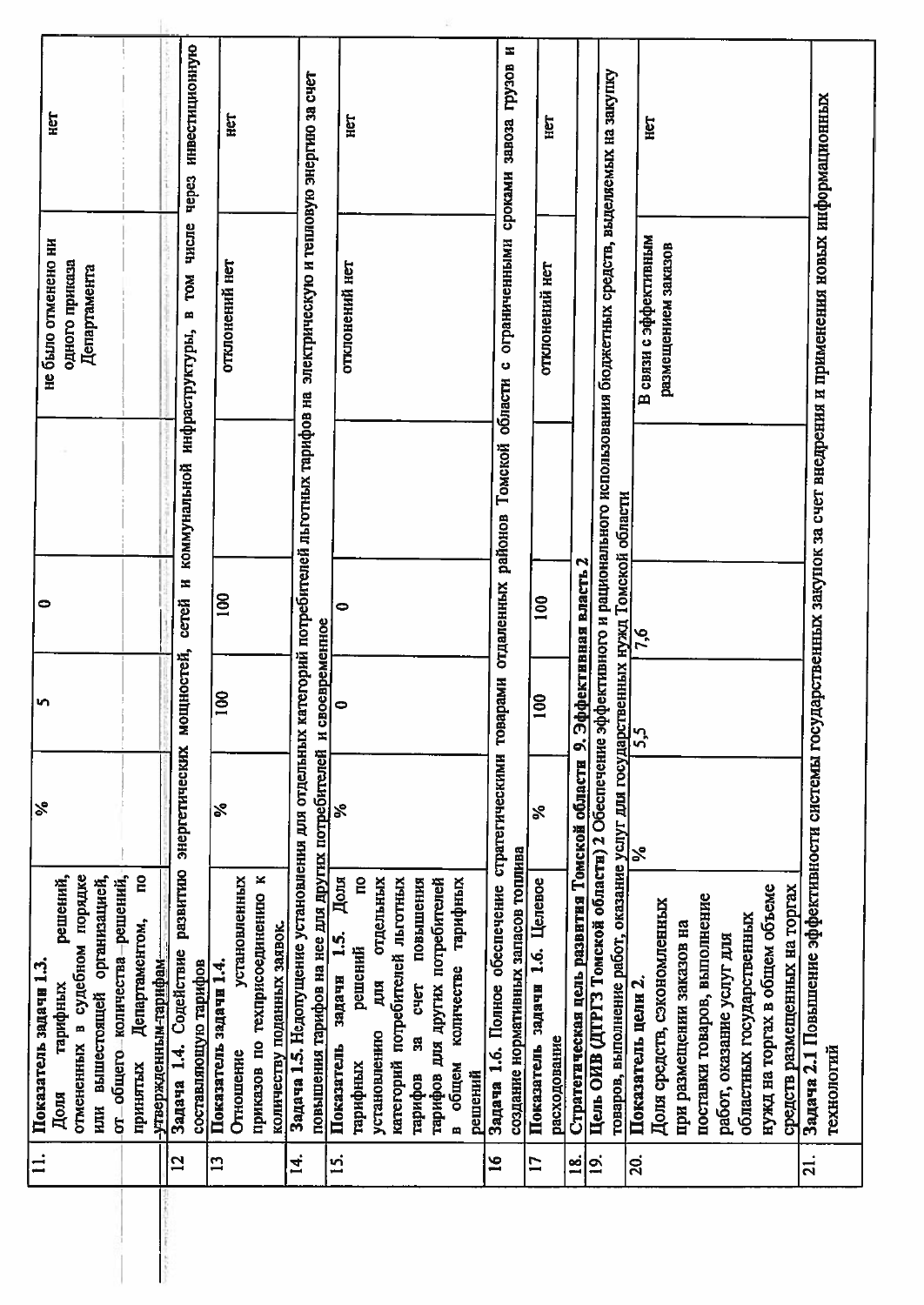| Задача 2.2. Создание условий для планового осуществления государственных закупок в Томской области<br>$\bullet$<br>Eд.<br>Среднее количество участников<br>размещения заказа на поставки<br>поставки товаров, выполнение<br>Доля средств, сэкономленных<br>объеме средств размещенных<br>электронной форме в общем<br>областных государственных<br>на аукционах в электронной<br>товаров, выполнение работ,<br>при размещении заказов на<br>работ, оказание услуг для<br>Показатель задачи 2.2.<br>нужд на аукционах в |       | В связи с эффективным<br>размещением заказов<br>способом аукциона в<br>электронной форме | E                           |
|------------------------------------------------------------------------------------------------------------------------------------------------------------------------------------------------------------------------------------------------------------------------------------------------------------------------------------------------------------------------------------------------------------------------------------------------------------------------------------------------------------------------|-------|------------------------------------------------------------------------------------------|-----------------------------|
|                                                                                                                                                                                                                                                                                                                                                                                                                                                                                                                        |       |                                                                                          |                             |
|                                                                                                                                                                                                                                                                                                                                                                                                                                                                                                                        |       |                                                                                          |                             |
|                                                                                                                                                                                                                                                                                                                                                                                                                                                                                                                        |       |                                                                                          |                             |
|                                                                                                                                                                                                                                                                                                                                                                                                                                                                                                                        |       |                                                                                          |                             |
|                                                                                                                                                                                                                                                                                                                                                                                                                                                                                                                        |       |                                                                                          |                             |
|                                                                                                                                                                                                                                                                                                                                                                                                                                                                                                                        |       |                                                                                          |                             |
|                                                                                                                                                                                                                                                                                                                                                                                                                                                                                                                        |       |                                                                                          |                             |
|                                                                                                                                                                                                                                                                                                                                                                                                                                                                                                                        |       |                                                                                          |                             |
|                                                                                                                                                                                                                                                                                                                                                                                                                                                                                                                        |       |                                                                                          |                             |
|                                                                                                                                                                                                                                                                                                                                                                                                                                                                                                                        |       |                                                                                          |                             |
|                                                                                                                                                                                                                                                                                                                                                                                                                                                                                                                        | 25    |                                                                                          |                             |
|                                                                                                                                                                                                                                                                                                                                                                                                                                                                                                                        |       | Преимущественный                                                                         | В случае возможности        |
|                                                                                                                                                                                                                                                                                                                                                                                                                                                                                                                        |       | способ размещения заказа<br>Аонностивате в номимуе -                                     | проведения конкурса         |
|                                                                                                                                                                                                                                                                                                                                                                                                                                                                                                                        |       |                                                                                          | в соответствии с            |
|                                                                                                                                                                                                                                                                                                                                                                                                                                                                                                                        |       | форме, проводимый на                                                                     | действующим                 |
| оказание услуг для областных                                                                                                                                                                                                                                                                                                                                                                                                                                                                                           |       | торговых<br>электронных                                                                  | законодательством,          |
| государственных нужд на                                                                                                                                                                                                                                                                                                                                                                                                                                                                                                |       | более<br>ø<br>площадках                                                                  | заказчикам                  |
| одних торгах                                                                                                                                                                                                                                                                                                                                                                                                                                                                                                           |       | g<br>сроки<br><b>KOPOTKHe</b>                                                            | рекомендуется               |
|                                                                                                                                                                                                                                                                                                                                                                                                                                                                                                                        |       | конкурсом,<br>Ò<br>сравнению                                                             | проводить                   |
|                                                                                                                                                                                                                                                                                                                                                                                                                                                                                                                        |       | требующий                                                                                | ИСКЛЮЧИТЕЛЬНО               |
|                                                                                                                                                                                                                                                                                                                                                                                                                                                                                                                        |       | аккредитацию участников                                                                  | конкурс.                    |
|                                                                                                                                                                                                                                                                                                                                                                                                                                                                                                                        |       | α,<br>заказа,<br>размещения                                                              | Обучение                    |
|                                                                                                                                                                                                                                                                                                                                                                                                                                                                                                                        | таюке | обязательное                                                                             | части<br>m<br>поставщиков   |
|                                                                                                                                                                                                                                                                                                                                                                                                                                                                                                                        |       | предоставление                                                                           | 옆<br>аккредитации           |
|                                                                                                                                                                                                                                                                                                                                                                                                                                                                                                                        |       | ≃<br>заявки<br>обеспечения                                                               | электронных                 |
|                                                                                                                                                                                                                                                                                                                                                                                                                                                                                                                        |       | размере 5% от начальной                                                                  | площадках.                  |
|                                                                                                                                                                                                                                                                                                                                                                                                                                                                                                                        |       | цены<br>(максимальной)                                                                   | Методологическое            |
|                                                                                                                                                                                                                                                                                                                                                                                                                                                                                                                        |       | Таким<br>контракта                                                                       | сопровождение               |
|                                                                                                                                                                                                                                                                                                                                                                                                                                                                                                                        |       | участие<br>образом,                                                                      | $\mathbf{r}$<br>поставщиков |
|                                                                                                                                                                                                                                                                                                                                                                                                                                                                                                                        |       | Martoro<br>субъектов                                                                     | получение                   |
|                                                                                                                                                                                                                                                                                                                                                                                                                                                                                                                        |       | предпринимательства                                                                      | электронных                 |
|                                                                                                                                                                                                                                                                                                                                                                                                                                                                                                                        |       | финансовым<br>ограничено                                                                 | подписей для участия        |
|                                                                                                                                                                                                                                                                                                                                                                                                                                                                                                                        |       | Кроме<br>инструментом.                                                                   | m<br>аукционах<br>ø         |
|                                                                                                                                                                                                                                                                                                                                                                                                                                                                                                                        | TOTO, | ограничением                                                                             | электронной форме.          |
|                                                                                                                                                                                                                                                                                                                                                                                                                                                                                                                        |       | œ<br>аукционах<br>m<br>участия                                                           |                             |
|                                                                                                                                                                                                                                                                                                                                                                                                                                                                                                                        |       | форме<br>электронной                                                                     |                             |
|                                                                                                                                                                                                                                                                                                                                                                                                                                                                                                                        |       | требование о<br>является                                                                 |                             |
|                                                                                                                                                                                                                                                                                                                                                                                                                                                                                                                        |       | участника<br>наличии                                                                     |                             |
|                                                                                                                                                                                                                                                                                                                                                                                                                                                                                                                        |       | заказа<br>размещения                                                                     |                             |
|                                                                                                                                                                                                                                                                                                                                                                                                                                                                                                                        |       | ×<br>подписи<br>электронной                                                              |                             |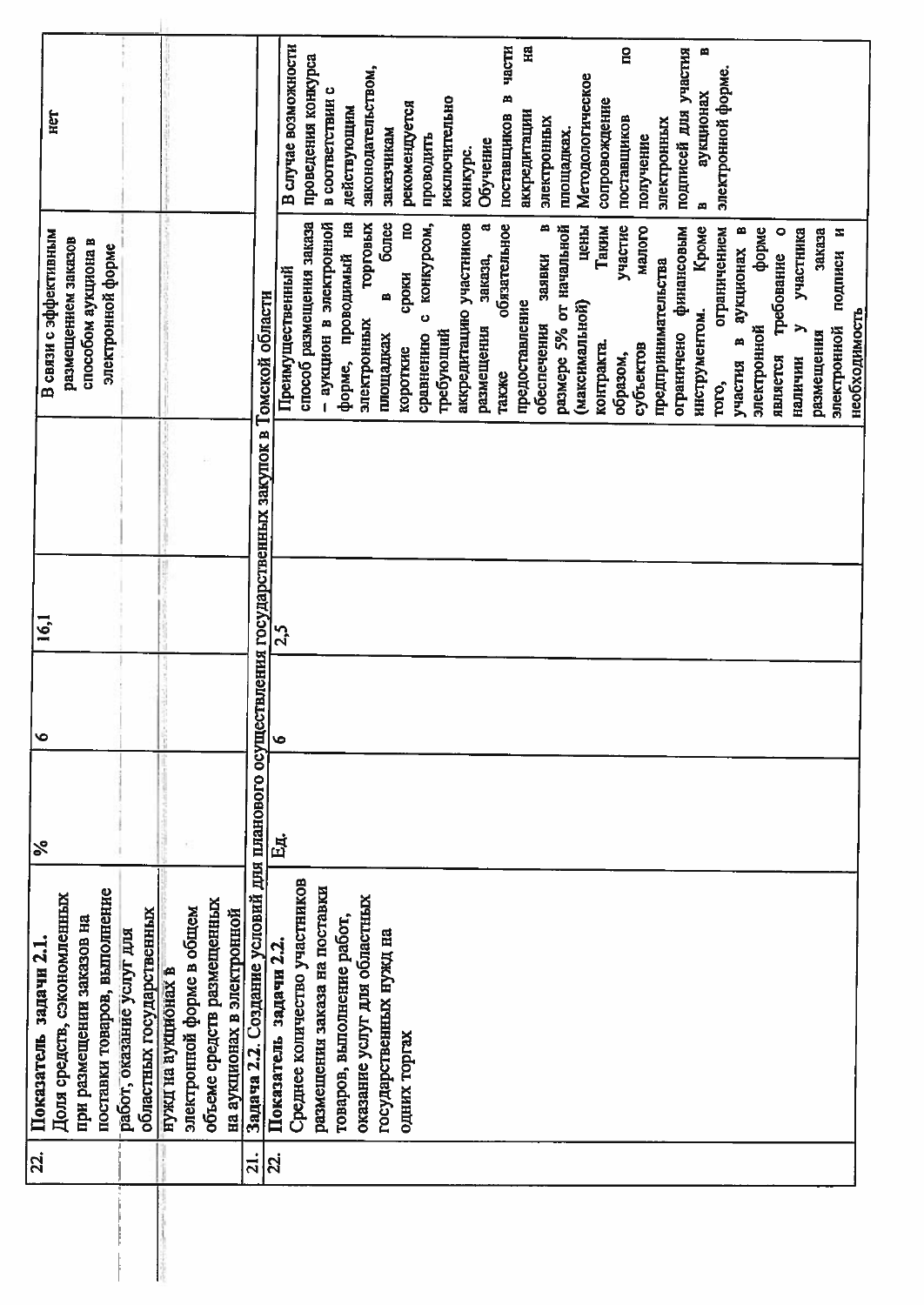|                |                                                                                                                                   |    |            |                |                                        | E<br>аккредитации                                                                     |     |
|----------------|-----------------------------------------------------------------------------------------------------------------------------------|----|------------|----------------|----------------------------------------|---------------------------------------------------------------------------------------|-----|
|                |                                                                                                                                   |    |            |                |                                        | торговых<br>электронных                                                               |     |
| ี่ 23          |                                                                                                                                   |    |            |                |                                        | площадках.                                                                            |     |
| $\frac{4}{24}$ | Задача 2.3 Повышение уровня квалификации специалистов в сфере государственных закупок Томской области и ценообразования           |    |            |                |                                        |                                                                                       |     |
|                | -Показатель-задачи 2:3.                                                                                                           | ⋟  | $-0.5$     | 16,2           |                                        | В связи с юридической                                                                 | Hеl |
|                | Доля жалоб на                                                                                                                     |    |            |                |                                        | чистотой организации и                                                                |     |
|                | действия/бездействие                                                                                                              |    |            |                |                                        | проведения закупок,                                                                   |     |
|                | Заказчика, уполномоченного                                                                                                        |    |            |                |                                        | качественно                                                                           |     |
|                | органа, конкурсной комиссии,                                                                                                      |    |            |                |                                        | подготовленными                                                                       |     |
|                | специализированной                                                                                                                |    |            |                |                                        | документациями и                                                                      |     |
|                | организации в сфере                                                                                                               |    |            |                |                                        | протоколами.                                                                          |     |
|                | размещения заказа по торгам,                                                                                                      |    |            |                |                                        |                                                                                       |     |
|                | удовлетворенных ФАС или                                                                                                           |    |            |                |                                        |                                                                                       |     |
|                | судебными органами, в общем                                                                                                       |    |            |                |                                        |                                                                                       |     |
|                | числе обращений по торгам                                                                                                         |    |            |                |                                        |                                                                                       |     |
| <u>ู่ที่</u>   | Стратегическая цель развития Томской области 2. Эф                                                                                |    |            |                | фективная и сбалансированная экономика |                                                                                       |     |
| 26.            | Цель ОИВ (ДТРГЗ Томской области) 3. Обеспечение сбалансированности интересов потребителей и производителей на регулируемых рынках |    |            |                |                                        |                                                                                       |     |
|                | товаров и услуг                                                                                                                   |    |            |                |                                        |                                                                                       |     |
| 27.            | Показатель цели 3                                                                                                                 | వ్ | <b>SO1</b> | $\mathbf{100}$ |                                        | отклонений нет                                                                        |     |
|                | Соответствие установленному                                                                                                       |    |            |                |                                        |                                                                                       | HeT |
|                | Губернатором индексу роста                                                                                                        |    |            |                |                                        |                                                                                       |     |
|                | платы граждан за коммунальные                                                                                                     |    |            |                |                                        |                                                                                       |     |
|                | услуги                                                                                                                            |    |            |                |                                        |                                                                                       |     |
| 28.            | Задача 3.1 Контроль за применением регулируемых в                                                                                 |    |            |                |                                        |                                                                                       |     |
|                | наценок и надбавок                                                                                                                |    |            |                |                                        | соответствии с законодательством Российской Федерации тарифов, цен, ставок, расценок, |     |
| 29.            | Показатель задачи 3.1                                                                                                             | ℅  | 8          | $\overline{5}$ |                                        | отклонений нет                                                                        |     |
|                | устраненных<br>Доля нарушений,                                                                                                    |    |            |                |                                        |                                                                                       | Het |
|                | Департаментом, в общем числе                                                                                                      |    |            |                |                                        |                                                                                       |     |
|                | copepe<br>выявленных нарушений в                                                                                                  |    |            |                |                                        |                                                                                       |     |
|                | ценообразования                                                                                                                   |    |            |                |                                        |                                                                                       |     |

Информация о количестве показателей целей и задач, фактические значения по которым:

находятся на уровне запланированных в докладе - восемь показателей,

превысили уровень запланированных в докладе - два показателя.

не достигли уровня запланированных в докладе - три показателя.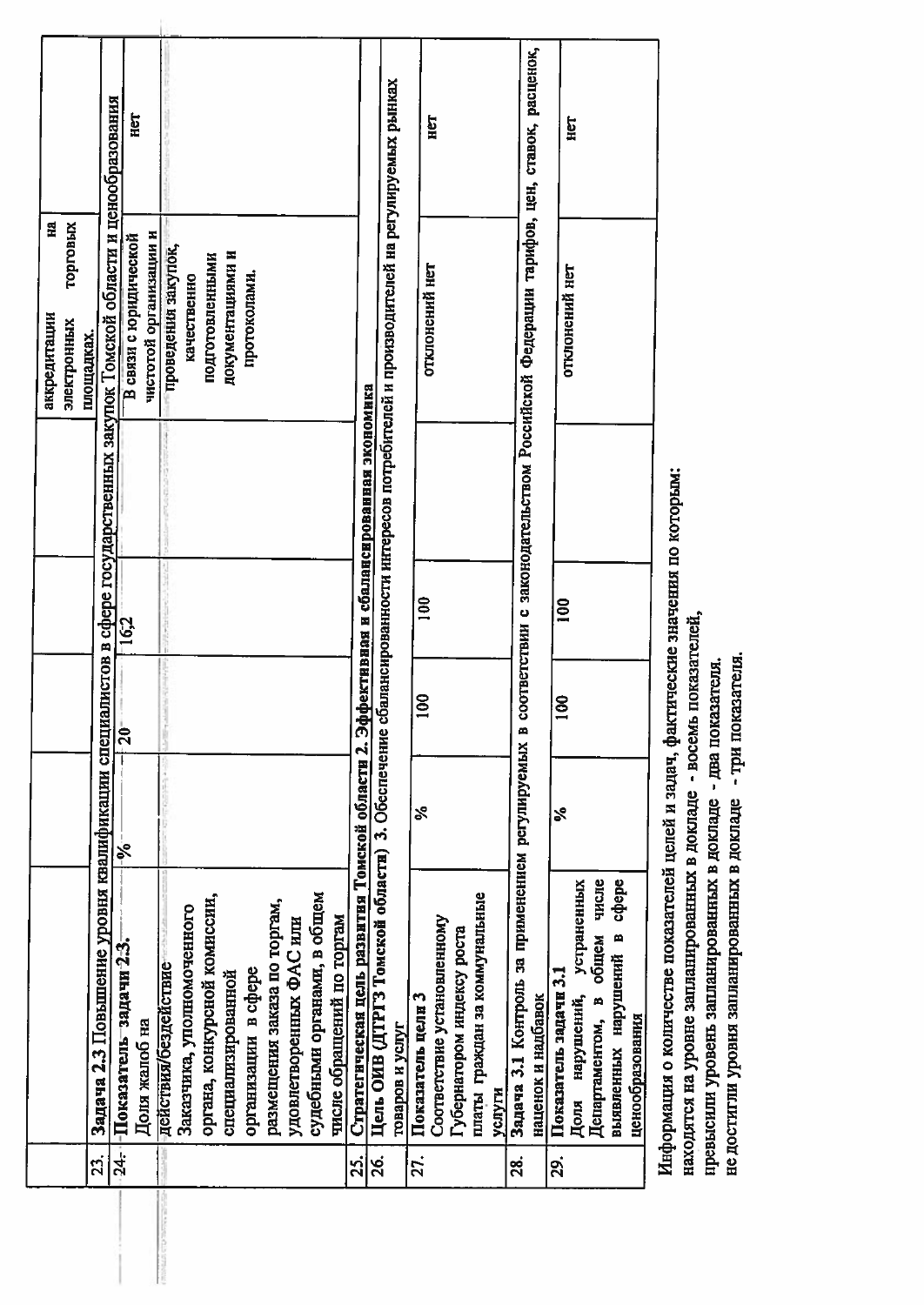|                   |                                                                                                                                                                                                                                                                                                                                                  |                      |                         |                             |                   |                 |           |                     | Таблица 2                                                                                                                                                                                                                               |
|-------------------|--------------------------------------------------------------------------------------------------------------------------------------------------------------------------------------------------------------------------------------------------------------------------------------------------------------------------------------------------|----------------------|-------------------------|-----------------------------|-------------------|-----------------|-----------|---------------------|-----------------------------------------------------------------------------------------------------------------------------------------------------------------------------------------------------------------------------------------|
| ዿ፟                |                                                                                                                                                                                                                                                                                                                                                  |                      |                         | Код бюджетной классификации |                   |                 | TOR(2011) | Отчетный финансовый | Причины отклонения                                                                                                                                                                                                                      |
| 'nд               | Непрограммная деятельность                                                                                                                                                                                                                                                                                                                       | измерения<br>единица | раздел                  | подраздел                   | целевая<br>статья | расходов<br>ПИД | (man)     | $($ факт $)$        | показателей от плановых<br>фактических значений                                                                                                                                                                                         |
|                   | $\mathbf{\Omega}$                                                                                                                                                                                                                                                                                                                                |                      | $\overline{\textbf{r}}$ | S                           | $\bullet$         |                 | œ         | ຶ                   |                                                                                                                                                                                                                                         |
| ∸                 | Задача 1.1 Государственное регулирование тарифов, цен, ставок, надбавок, наценок и надбавок на продукцию, товары либо услуги (в частности, на                                                                                                                                                                                                    |                      |                         |                             |                   |                 |           |                     | $\mathbf{a}$                                                                                                                                                                                                                            |
|                   | электрическую и тепловую энергию)                                                                                                                                                                                                                                                                                                                |                      |                         |                             |                   |                 |           |                     |                                                                                                                                                                                                                                         |
| $\mathbf{r}$      | Программная деятельность в рамках задачи 1.1.                                                                                                                                                                                                                                                                                                    |                      |                         |                             |                   |                 |           |                     |                                                                                                                                                                                                                                         |
| က္ပံ              | территории Томской области на 2010 -<br>2012 годы и на перспективу до 2020<br>энергетической эффективности на<br>Долгосрочная целевая программа<br>"Энергосбережение и повышение<br>года"                                                                                                                                                        | тыс. руб.            | $\overline{\bullet}$    | $\mathbf{r}$                | 5220600           | $\overline{5}$  | S.        | 89,9                | «Энергосервисная компания<br>учреждения ОГБУ «ЦГЗ»<br>расходов на проведение<br>в связи с уточнением<br>подведомственного<br>выполненного ООО<br>энергетического<br>(ул. Герцена, 72)<br>обязательного<br>обследования,<br>Энертон» для |
| 4,                | Непрограммная деятельность в рамках задачи 1.1                                                                                                                                                                                                                                                                                                   |                      |                         |                             |                   |                 |           |                     |                                                                                                                                                                                                                                         |
| ທ່                | Обеспечение<br>(виды) непрограммной<br>ДТРГЗ<br>функций<br>Томской области<br>Мероприятие<br>деятельности<br>выполнения                                                                                                                                                                                                                          | тыс. руб.            | $\overline{5}$          | $\mathbf{L}$                | 0020400           | 012             | 4220,35   | 4220,35             | E                                                                                                                                                                                                                                       |
| ؙؠ                | фонды<br>Мероприятие (виды) непрограммной<br>2 Резервные<br>ДТРГЗ Томской области<br>деятельности                                                                                                                                                                                                                                                | тыс. руб.            | $\overline{5}$          | $\mathbf{r}$                | 0700400           | 013             | 73,1      | 73,1                | Ìан                                                                                                                                                                                                                                     |
| ŀ,                | Задача 1.2 Создание экономических стимулов, обеспечивающих использование энергосберегающих технологий                                                                                                                                                                                                                                            |                      |                         |                             |                   |                 |           |                     |                                                                                                                                                                                                                                         |
| တံ                | Программная деятельность в рамках задачи 1.2.- отсутствует                                                                                                                                                                                                                                                                                       |                      |                         |                             |                   |                 |           |                     |                                                                                                                                                                                                                                         |
| a'                | Непрограммная деятельность в рамках задачи 1.2.                                                                                                                                                                                                                                                                                                  |                      |                         |                             |                   |                 |           |                     |                                                                                                                                                                                                                                         |
| ā,                | Обеспечение<br>ДТРГЗ<br>функций<br>Томской области<br>Мероприятие:<br>выполнения                                                                                                                                                                                                                                                                 | тыс. руб.            | $\overline{5}$          | $\mathbf{r}$                | 0020400           | 012             | 4220,35   | 4220,35             | ĒЦ                                                                                                                                                                                                                                      |
| $\equiv$          | фонды<br>Резервные<br>ДТРГЗ Томской области<br>Мероприятие:                                                                                                                                                                                                                                                                                      | тыс. руб.            | $\overline{\bullet}$    | $\mathbf{r}$                | 0700400           | $\frac{3}{2}$   | 73,1      | 73,1                | E                                                                                                                                                                                                                                       |
| ਕ਼                | Задача 1.3. Достижение баланса экономических интересов потребителей и производителей на регурсмых рынках товаров и услуг (в частности, топливно-<br>энергетических ресурсов, а также товаров и услуг организаций коммунального комплекса), обеспечивающего доступность для потребителей товаров и услуг,<br>реализуемых субъектами регулирования |                      |                         |                             |                   |                 |           |                     |                                                                                                                                                                                                                                         |
| $\overline{13}$ . | Программная деятельность в рамках задачи 1.3. - отсутствует                                                                                                                                                                                                                                                                                      |                      |                         |                             |                   |                 |           |                     |                                                                                                                                                                                                                                         |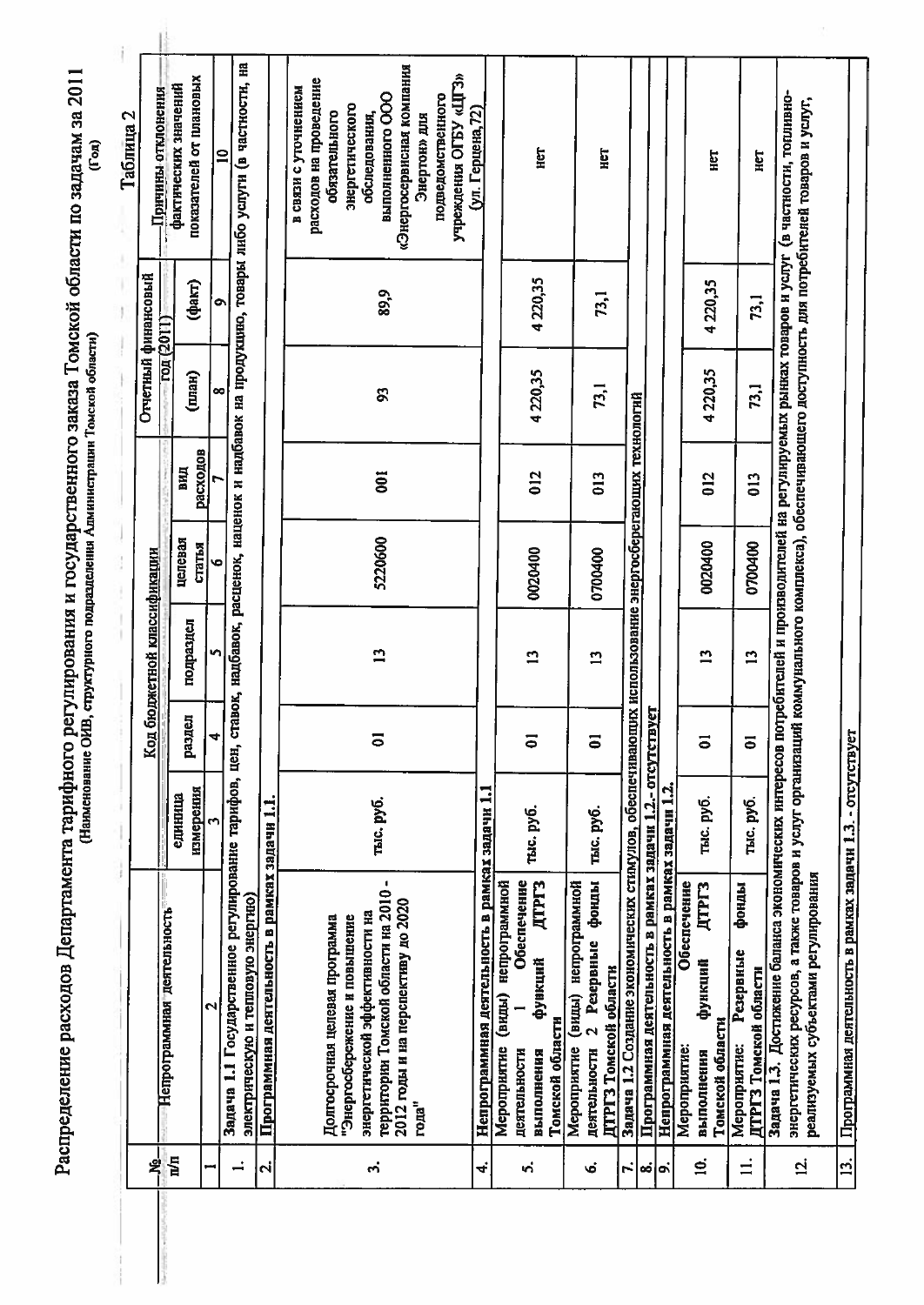| актов некоторыми органами<br>(в соотв. с постановлением<br>муниципальных правовых<br>местного самоуправления<br>в связи с климатическими<br>условиями и ситуации на<br>фактическое количество<br>перевозок было меньше<br>Задача 1.5. .Недопущение установления для отдельных категорий потребителей льготных тарифов на электрическую и тепловую энергию за счет повышения<br>Администрации ТО от<br>в связи с неприятием<br>24.06.2009 No109a)<br>эапланированного<br>рынке топлива<br>ей и коммунальной инфраструктуры, в том числе через инвестиционную составляющую<br>Het<br>161<br>Her<br>4220,35<br>4 220,35<br>25 388,95<br>98 855,05<br>3443,35<br>103,15<br>4220,35<br>4220,35<br>25 388,95<br>99 089,05<br>159,5<br>4250<br>012<br>012<br>800<br>006<br>$\frac{0}{2}$<br>$\frac{1}{2}$<br>0020400<br>0020400<br>0020404<br>3050105<br>5210108<br>5210107<br>$\mathbf{r}$<br>$\mathbf{r}$<br>F<br>8<br>g<br>2<br>Задача 1.4. Содействие развитно энергетических мощностей, сет<br>Программная деятельность в рамках задачи 1.5. - отсутствует<br>- orcyrcrayer<br>ō<br>$\overline{5}$<br>$\overline{\bullet}$<br><b>Z</b><br>S<br>క<br>Непрограммная деятельность в рамках задачи 1.5.<br>тыс. руб.<br>тыс. руб.<br>тыс. руб.<br>-Непрограммная деятельность в рамках задачи 1.4<br>тыс. руб.<br>тыс. руб.<br>тыс. руб.<br>Программная деятельность в рамках задачи 1.4<br>гарифов на нее для других потребителей<br>общего пользования в пригородном<br>сообщении на территории Томской<br>организациями, использующими в<br>качестве топлива нефть или мазут<br>железнодорожного транспорта) по<br>организации электроснабжения от<br>междугородным муниципальным<br>государственных полномочий по<br>железнодорожным транспортом<br>перевозки пассажиров и багажа<br>пригородном и междугородном<br>выполнения функций ДТРГЗ<br>выполнения функций ДТРГЗ<br>всеми видами общественного<br>организации теплосиабження<br>возмещение части затрат по<br>Мероприятие: Субвенции на<br>Мероприятие: Обеспечение<br>Мероприятие: Обеспечение<br>регулированию тарифов на<br>городским, пригородным и<br>дизельных электростанций<br>осуществление отдельных<br>Мероприятие: Субсндни на<br>Мероприятие: Субсидии на<br>Мероприятие: Субсидин на<br>компенсацию расходов по<br>компенсацию расходов по<br>транспорта в городском,<br>перевозке пассажиров<br>энергоснабжающими<br>сообщении (кроме<br>Томской области<br>Томской области<br>маршрутам<br>области<br>тарифов<br>$= 8$<br>$\overline{16}$<br>23.<br>24.<br>$\overline{5}$<br>$\overline{a}$<br>$\overline{20}$<br>22.<br>E.<br>$\overline{a}$<br><u>ន្ស</u><br>计计算 | $\vec{a}$ | Непрограммная деятельность в рамках задачи 1.3 |  |  |  |  |
|------------------------------------------------------------------------------------------------------------------------------------------------------------------------------------------------------------------------------------------------------------------------------------------------------------------------------------------------------------------------------------------------------------------------------------------------------------------------------------------------------------------------------------------------------------------------------------------------------------------------------------------------------------------------------------------------------------------------------------------------------------------------------------------------------------------------------------------------------------------------------------------------------------------------------------------------------------------------------------------------------------------------------------------------------------------------------------------------------------------------------------------------------------------------------------------------------------------------------------------------------------------------------------------------------------------------------------------------------------------------------------------------------------------------------------------------------------------------------------------------------------------------------------------------------------------------------------------------------------------------------------------------------------------------------------------------------------------------------------------------------------------------------------------------------------------------------------------------------------------------------------------------------------------------------------------------------------------------------------------------------------------------------------------------------------------------------------------------------------------------------------------------------------------------------------------------------------------------------------------------------------------------------------------------------------------------------------------------------------------------------------------------------------------------------------------------------------------------------------------------------------------------------------------------------------------------------------------------------------------------------------------|-----------|------------------------------------------------|--|--|--|--|
|                                                                                                                                                                                                                                                                                                                                                                                                                                                                                                                                                                                                                                                                                                                                                                                                                                                                                                                                                                                                                                                                                                                                                                                                                                                                                                                                                                                                                                                                                                                                                                                                                                                                                                                                                                                                                                                                                                                                                                                                                                                                                                                                                                                                                                                                                                                                                                                                                                                                                                                                                                                                                                          |           |                                                |  |  |  |  |
|                                                                                                                                                                                                                                                                                                                                                                                                                                                                                                                                                                                                                                                                                                                                                                                                                                                                                                                                                                                                                                                                                                                                                                                                                                                                                                                                                                                                                                                                                                                                                                                                                                                                                                                                                                                                                                                                                                                                                                                                                                                                                                                                                                                                                                                                                                                                                                                                                                                                                                                                                                                                                                          |           |                                                |  |  |  |  |
|                                                                                                                                                                                                                                                                                                                                                                                                                                                                                                                                                                                                                                                                                                                                                                                                                                                                                                                                                                                                                                                                                                                                                                                                                                                                                                                                                                                                                                                                                                                                                                                                                                                                                                                                                                                                                                                                                                                                                                                                                                                                                                                                                                                                                                                                                                                                                                                                                                                                                                                                                                                                                                          |           |                                                |  |  |  |  |
|                                                                                                                                                                                                                                                                                                                                                                                                                                                                                                                                                                                                                                                                                                                                                                                                                                                                                                                                                                                                                                                                                                                                                                                                                                                                                                                                                                                                                                                                                                                                                                                                                                                                                                                                                                                                                                                                                                                                                                                                                                                                                                                                                                                                                                                                                                                                                                                                                                                                                                                                                                                                                                          |           |                                                |  |  |  |  |
|                                                                                                                                                                                                                                                                                                                                                                                                                                                                                                                                                                                                                                                                                                                                                                                                                                                                                                                                                                                                                                                                                                                                                                                                                                                                                                                                                                                                                                                                                                                                                                                                                                                                                                                                                                                                                                                                                                                                                                                                                                                                                                                                                                                                                                                                                                                                                                                                                                                                                                                                                                                                                                          |           |                                                |  |  |  |  |
|                                                                                                                                                                                                                                                                                                                                                                                                                                                                                                                                                                                                                                                                                                                                                                                                                                                                                                                                                                                                                                                                                                                                                                                                                                                                                                                                                                                                                                                                                                                                                                                                                                                                                                                                                                                                                                                                                                                                                                                                                                                                                                                                                                                                                                                                                                                                                                                                                                                                                                                                                                                                                                          |           |                                                |  |  |  |  |
|                                                                                                                                                                                                                                                                                                                                                                                                                                                                                                                                                                                                                                                                                                                                                                                                                                                                                                                                                                                                                                                                                                                                                                                                                                                                                                                                                                                                                                                                                                                                                                                                                                                                                                                                                                                                                                                                                                                                                                                                                                                                                                                                                                                                                                                                                                                                                                                                                                                                                                                                                                                                                                          |           |                                                |  |  |  |  |
|                                                                                                                                                                                                                                                                                                                                                                                                                                                                                                                                                                                                                                                                                                                                                                                                                                                                                                                                                                                                                                                                                                                                                                                                                                                                                                                                                                                                                                                                                                                                                                                                                                                                                                                                                                                                                                                                                                                                                                                                                                                                                                                                                                                                                                                                                                                                                                                                                                                                                                                                                                                                                                          |           |                                                |  |  |  |  |
|                                                                                                                                                                                                                                                                                                                                                                                                                                                                                                                                                                                                                                                                                                                                                                                                                                                                                                                                                                                                                                                                                                                                                                                                                                                                                                                                                                                                                                                                                                                                                                                                                                                                                                                                                                                                                                                                                                                                                                                                                                                                                                                                                                                                                                                                                                                                                                                                                                                                                                                                                                                                                                          |           |                                                |  |  |  |  |
|                                                                                                                                                                                                                                                                                                                                                                                                                                                                                                                                                                                                                                                                                                                                                                                                                                                                                                                                                                                                                                                                                                                                                                                                                                                                                                                                                                                                                                                                                                                                                                                                                                                                                                                                                                                                                                                                                                                                                                                                                                                                                                                                                                                                                                                                                                                                                                                                                                                                                                                                                                                                                                          |           |                                                |  |  |  |  |
|                                                                                                                                                                                                                                                                                                                                                                                                                                                                                                                                                                                                                                                                                                                                                                                                                                                                                                                                                                                                                                                                                                                                                                                                                                                                                                                                                                                                                                                                                                                                                                                                                                                                                                                                                                                                                                                                                                                                                                                                                                                                                                                                                                                                                                                                                                                                                                                                                                                                                                                                                                                                                                          |           |                                                |  |  |  |  |
|                                                                                                                                                                                                                                                                                                                                                                                                                                                                                                                                                                                                                                                                                                                                                                                                                                                                                                                                                                                                                                                                                                                                                                                                                                                                                                                                                                                                                                                                                                                                                                                                                                                                                                                                                                                                                                                                                                                                                                                                                                                                                                                                                                                                                                                                                                                                                                                                                                                                                                                                                                                                                                          |           |                                                |  |  |  |  |
|                                                                                                                                                                                                                                                                                                                                                                                                                                                                                                                                                                                                                                                                                                                                                                                                                                                                                                                                                                                                                                                                                                                                                                                                                                                                                                                                                                                                                                                                                                                                                                                                                                                                                                                                                                                                                                                                                                                                                                                                                                                                                                                                                                                                                                                                                                                                                                                                                                                                                                                                                                                                                                          |           |                                                |  |  |  |  |
|                                                                                                                                                                                                                                                                                                                                                                                                                                                                                                                                                                                                                                                                                                                                                                                                                                                                                                                                                                                                                                                                                                                                                                                                                                                                                                                                                                                                                                                                                                                                                                                                                                                                                                                                                                                                                                                                                                                                                                                                                                                                                                                                                                                                                                                                                                                                                                                                                                                                                                                                                                                                                                          |           |                                                |  |  |  |  |
|                                                                                                                                                                                                                                                                                                                                                                                                                                                                                                                                                                                                                                                                                                                                                                                                                                                                                                                                                                                                                                                                                                                                                                                                                                                                                                                                                                                                                                                                                                                                                                                                                                                                                                                                                                                                                                                                                                                                                                                                                                                                                                                                                                                                                                                                                                                                                                                                                                                                                                                                                                                                                                          |           |                                                |  |  |  |  |
|                                                                                                                                                                                                                                                                                                                                                                                                                                                                                                                                                                                                                                                                                                                                                                                                                                                                                                                                                                                                                                                                                                                                                                                                                                                                                                                                                                                                                                                                                                                                                                                                                                                                                                                                                                                                                                                                                                                                                                                                                                                                                                                                                                                                                                                                                                                                                                                                                                                                                                                                                                                                                                          |           |                                                |  |  |  |  |
|                                                                                                                                                                                                                                                                                                                                                                                                                                                                                                                                                                                                                                                                                                                                                                                                                                                                                                                                                                                                                                                                                                                                                                                                                                                                                                                                                                                                                                                                                                                                                                                                                                                                                                                                                                                                                                                                                                                                                                                                                                                                                                                                                                                                                                                                                                                                                                                                                                                                                                                                                                                                                                          |           |                                                |  |  |  |  |
|                                                                                                                                                                                                                                                                                                                                                                                                                                                                                                                                                                                                                                                                                                                                                                                                                                                                                                                                                                                                                                                                                                                                                                                                                                                                                                                                                                                                                                                                                                                                                                                                                                                                                                                                                                                                                                                                                                                                                                                                                                                                                                                                                                                                                                                                                                                                                                                                                                                                                                                                                                                                                                          |           |                                                |  |  |  |  |
|                                                                                                                                                                                                                                                                                                                                                                                                                                                                                                                                                                                                                                                                                                                                                                                                                                                                                                                                                                                                                                                                                                                                                                                                                                                                                                                                                                                                                                                                                                                                                                                                                                                                                                                                                                                                                                                                                                                                                                                                                                                                                                                                                                                                                                                                                                                                                                                                                                                                                                                                                                                                                                          |           |                                                |  |  |  |  |
|                                                                                                                                                                                                                                                                                                                                                                                                                                                                                                                                                                                                                                                                                                                                                                                                                                                                                                                                                                                                                                                                                                                                                                                                                                                                                                                                                                                                                                                                                                                                                                                                                                                                                                                                                                                                                                                                                                                                                                                                                                                                                                                                                                                                                                                                                                                                                                                                                                                                                                                                                                                                                                          |           |                                                |  |  |  |  |
|                                                                                                                                                                                                                                                                                                                                                                                                                                                                                                                                                                                                                                                                                                                                                                                                                                                                                                                                                                                                                                                                                                                                                                                                                                                                                                                                                                                                                                                                                                                                                                                                                                                                                                                                                                                                                                                                                                                                                                                                                                                                                                                                                                                                                                                                                                                                                                                                                                                                                                                                                                                                                                          |           |                                                |  |  |  |  |
|                                                                                                                                                                                                                                                                                                                                                                                                                                                                                                                                                                                                                                                                                                                                                                                                                                                                                                                                                                                                                                                                                                                                                                                                                                                                                                                                                                                                                                                                                                                                                                                                                                                                                                                                                                                                                                                                                                                                                                                                                                                                                                                                                                                                                                                                                                                                                                                                                                                                                                                                                                                                                                          |           |                                                |  |  |  |  |
|                                                                                                                                                                                                                                                                                                                                                                                                                                                                                                                                                                                                                                                                                                                                                                                                                                                                                                                                                                                                                                                                                                                                                                                                                                                                                                                                                                                                                                                                                                                                                                                                                                                                                                                                                                                                                                                                                                                                                                                                                                                                                                                                                                                                                                                                                                                                                                                                                                                                                                                                                                                                                                          |           |                                                |  |  |  |  |
|                                                                                                                                                                                                                                                                                                                                                                                                                                                                                                                                                                                                                                                                                                                                                                                                                                                                                                                                                                                                                                                                                                                                                                                                                                                                                                                                                                                                                                                                                                                                                                                                                                                                                                                                                                                                                                                                                                                                                                                                                                                                                                                                                                                                                                                                                                                                                                                                                                                                                                                                                                                                                                          |           |                                                |  |  |  |  |
|                                                                                                                                                                                                                                                                                                                                                                                                                                                                                                                                                                                                                                                                                                                                                                                                                                                                                                                                                                                                                                                                                                                                                                                                                                                                                                                                                                                                                                                                                                                                                                                                                                                                                                                                                                                                                                                                                                                                                                                                                                                                                                                                                                                                                                                                                                                                                                                                                                                                                                                                                                                                                                          |           |                                                |  |  |  |  |
|                                                                                                                                                                                                                                                                                                                                                                                                                                                                                                                                                                                                                                                                                                                                                                                                                                                                                                                                                                                                                                                                                                                                                                                                                                                                                                                                                                                                                                                                                                                                                                                                                                                                                                                                                                                                                                                                                                                                                                                                                                                                                                                                                                                                                                                                                                                                                                                                                                                                                                                                                                                                                                          |           |                                                |  |  |  |  |
|                                                                                                                                                                                                                                                                                                                                                                                                                                                                                                                                                                                                                                                                                                                                                                                                                                                                                                                                                                                                                                                                                                                                                                                                                                                                                                                                                                                                                                                                                                                                                                                                                                                                                                                                                                                                                                                                                                                                                                                                                                                                                                                                                                                                                                                                                                                                                                                                                                                                                                                                                                                                                                          |           |                                                |  |  |  |  |
|                                                                                                                                                                                                                                                                                                                                                                                                                                                                                                                                                                                                                                                                                                                                                                                                                                                                                                                                                                                                                                                                                                                                                                                                                                                                                                                                                                                                                                                                                                                                                                                                                                                                                                                                                                                                                                                                                                                                                                                                                                                                                                                                                                                                                                                                                                                                                                                                                                                                                                                                                                                                                                          |           |                                                |  |  |  |  |
|                                                                                                                                                                                                                                                                                                                                                                                                                                                                                                                                                                                                                                                                                                                                                                                                                                                                                                                                                                                                                                                                                                                                                                                                                                                                                                                                                                                                                                                                                                                                                                                                                                                                                                                                                                                                                                                                                                                                                                                                                                                                                                                                                                                                                                                                                                                                                                                                                                                                                                                                                                                                                                          |           |                                                |  |  |  |  |
|                                                                                                                                                                                                                                                                                                                                                                                                                                                                                                                                                                                                                                                                                                                                                                                                                                                                                                                                                                                                                                                                                                                                                                                                                                                                                                                                                                                                                                                                                                                                                                                                                                                                                                                                                                                                                                                                                                                                                                                                                                                                                                                                                                                                                                                                                                                                                                                                                                                                                                                                                                                                                                          |           |                                                |  |  |  |  |
|                                                                                                                                                                                                                                                                                                                                                                                                                                                                                                                                                                                                                                                                                                                                                                                                                                                                                                                                                                                                                                                                                                                                                                                                                                                                                                                                                                                                                                                                                                                                                                                                                                                                                                                                                                                                                                                                                                                                                                                                                                                                                                                                                                                                                                                                                                                                                                                                                                                                                                                                                                                                                                          |           |                                                |  |  |  |  |
|                                                                                                                                                                                                                                                                                                                                                                                                                                                                                                                                                                                                                                                                                                                                                                                                                                                                                                                                                                                                                                                                                                                                                                                                                                                                                                                                                                                                                                                                                                                                                                                                                                                                                                                                                                                                                                                                                                                                                                                                                                                                                                                                                                                                                                                                                                                                                                                                                                                                                                                                                                                                                                          |           |                                                |  |  |  |  |
|                                                                                                                                                                                                                                                                                                                                                                                                                                                                                                                                                                                                                                                                                                                                                                                                                                                                                                                                                                                                                                                                                                                                                                                                                                                                                                                                                                                                                                                                                                                                                                                                                                                                                                                                                                                                                                                                                                                                                                                                                                                                                                                                                                                                                                                                                                                                                                                                                                                                                                                                                                                                                                          |           |                                                |  |  |  |  |
|                                                                                                                                                                                                                                                                                                                                                                                                                                                                                                                                                                                                                                                                                                                                                                                                                                                                                                                                                                                                                                                                                                                                                                                                                                                                                                                                                                                                                                                                                                                                                                                                                                                                                                                                                                                                                                                                                                                                                                                                                                                                                                                                                                                                                                                                                                                                                                                                                                                                                                                                                                                                                                          |           |                                                |  |  |  |  |
|                                                                                                                                                                                                                                                                                                                                                                                                                                                                                                                                                                                                                                                                                                                                                                                                                                                                                                                                                                                                                                                                                                                                                                                                                                                                                                                                                                                                                                                                                                                                                                                                                                                                                                                                                                                                                                                                                                                                                                                                                                                                                                                                                                                                                                                                                                                                                                                                                                                                                                                                                                                                                                          |           |                                                |  |  |  |  |
|                                                                                                                                                                                                                                                                                                                                                                                                                                                                                                                                                                                                                                                                                                                                                                                                                                                                                                                                                                                                                                                                                                                                                                                                                                                                                                                                                                                                                                                                                                                                                                                                                                                                                                                                                                                                                                                                                                                                                                                                                                                                                                                                                                                                                                                                                                                                                                                                                                                                                                                                                                                                                                          |           |                                                |  |  |  |  |
|                                                                                                                                                                                                                                                                                                                                                                                                                                                                                                                                                                                                                                                                                                                                                                                                                                                                                                                                                                                                                                                                                                                                                                                                                                                                                                                                                                                                                                                                                                                                                                                                                                                                                                                                                                                                                                                                                                                                                                                                                                                                                                                                                                                                                                                                                                                                                                                                                                                                                                                                                                                                                                          |           |                                                |  |  |  |  |
|                                                                                                                                                                                                                                                                                                                                                                                                                                                                                                                                                                                                                                                                                                                                                                                                                                                                                                                                                                                                                                                                                                                                                                                                                                                                                                                                                                                                                                                                                                                                                                                                                                                                                                                                                                                                                                                                                                                                                                                                                                                                                                                                                                                                                                                                                                                                                                                                                                                                                                                                                                                                                                          |           |                                                |  |  |  |  |
|                                                                                                                                                                                                                                                                                                                                                                                                                                                                                                                                                                                                                                                                                                                                                                                                                                                                                                                                                                                                                                                                                                                                                                                                                                                                                                                                                                                                                                                                                                                                                                                                                                                                                                                                                                                                                                                                                                                                                                                                                                                                                                                                                                                                                                                                                                                                                                                                                                                                                                                                                                                                                                          |           |                                                |  |  |  |  |
|                                                                                                                                                                                                                                                                                                                                                                                                                                                                                                                                                                                                                                                                                                                                                                                                                                                                                                                                                                                                                                                                                                                                                                                                                                                                                                                                                                                                                                                                                                                                                                                                                                                                                                                                                                                                                                                                                                                                                                                                                                                                                                                                                                                                                                                                                                                                                                                                                                                                                                                                                                                                                                          |           |                                                |  |  |  |  |
|                                                                                                                                                                                                                                                                                                                                                                                                                                                                                                                                                                                                                                                                                                                                                                                                                                                                                                                                                                                                                                                                                                                                                                                                                                                                                                                                                                                                                                                                                                                                                                                                                                                                                                                                                                                                                                                                                                                                                                                                                                                                                                                                                                                                                                                                                                                                                                                                                                                                                                                                                                                                                                          |           |                                                |  |  |  |  |
|                                                                                                                                                                                                                                                                                                                                                                                                                                                                                                                                                                                                                                                                                                                                                                                                                                                                                                                                                                                                                                                                                                                                                                                                                                                                                                                                                                                                                                                                                                                                                                                                                                                                                                                                                                                                                                                                                                                                                                                                                                                                                                                                                                                                                                                                                                                                                                                                                                                                                                                                                                                                                                          |           |                                                |  |  |  |  |
|                                                                                                                                                                                                                                                                                                                                                                                                                                                                                                                                                                                                                                                                                                                                                                                                                                                                                                                                                                                                                                                                                                                                                                                                                                                                                                                                                                                                                                                                                                                                                                                                                                                                                                                                                                                                                                                                                                                                                                                                                                                                                                                                                                                                                                                                                                                                                                                                                                                                                                                                                                                                                                          |           |                                                |  |  |  |  |
|                                                                                                                                                                                                                                                                                                                                                                                                                                                                                                                                                                                                                                                                                                                                                                                                                                                                                                                                                                                                                                                                                                                                                                                                                                                                                                                                                                                                                                                                                                                                                                                                                                                                                                                                                                                                                                                                                                                                                                                                                                                                                                                                                                                                                                                                                                                                                                                                                                                                                                                                                                                                                                          |           |                                                |  |  |  |  |
|                                                                                                                                                                                                                                                                                                                                                                                                                                                                                                                                                                                                                                                                                                                                                                                                                                                                                                                                                                                                                                                                                                                                                                                                                                                                                                                                                                                                                                                                                                                                                                                                                                                                                                                                                                                                                                                                                                                                                                                                                                                                                                                                                                                                                                                                                                                                                                                                                                                                                                                                                                                                                                          |           |                                                |  |  |  |  |
|                                                                                                                                                                                                                                                                                                                                                                                                                                                                                                                                                                                                                                                                                                                                                                                                                                                                                                                                                                                                                                                                                                                                                                                                                                                                                                                                                                                                                                                                                                                                                                                                                                                                                                                                                                                                                                                                                                                                                                                                                                                                                                                                                                                                                                                                                                                                                                                                                                                                                                                                                                                                                                          |           |                                                |  |  |  |  |
|                                                                                                                                                                                                                                                                                                                                                                                                                                                                                                                                                                                                                                                                                                                                                                                                                                                                                                                                                                                                                                                                                                                                                                                                                                                                                                                                                                                                                                                                                                                                                                                                                                                                                                                                                                                                                                                                                                                                                                                                                                                                                                                                                                                                                                                                                                                                                                                                                                                                                                                                                                                                                                          |           |                                                |  |  |  |  |
|                                                                                                                                                                                                                                                                                                                                                                                                                                                                                                                                                                                                                                                                                                                                                                                                                                                                                                                                                                                                                                                                                                                                                                                                                                                                                                                                                                                                                                                                                                                                                                                                                                                                                                                                                                                                                                                                                                                                                                                                                                                                                                                                                                                                                                                                                                                                                                                                                                                                                                                                                                                                                                          |           |                                                |  |  |  |  |
|                                                                                                                                                                                                                                                                                                                                                                                                                                                                                                                                                                                                                                                                                                                                                                                                                                                                                                                                                                                                                                                                                                                                                                                                                                                                                                                                                                                                                                                                                                                                                                                                                                                                                                                                                                                                                                                                                                                                                                                                                                                                                                                                                                                                                                                                                                                                                                                                                                                                                                                                                                                                                                          |           |                                                |  |  |  |  |
|                                                                                                                                                                                                                                                                                                                                                                                                                                                                                                                                                                                                                                                                                                                                                                                                                                                                                                                                                                                                                                                                                                                                                                                                                                                                                                                                                                                                                                                                                                                                                                                                                                                                                                                                                                                                                                                                                                                                                                                                                                                                                                                                                                                                                                                                                                                                                                                                                                                                                                                                                                                                                                          |           |                                                |  |  |  |  |
|                                                                                                                                                                                                                                                                                                                                                                                                                                                                                                                                                                                                                                                                                                                                                                                                                                                                                                                                                                                                                                                                                                                                                                                                                                                                                                                                                                                                                                                                                                                                                                                                                                                                                                                                                                                                                                                                                                                                                                                                                                                                                                                                                                                                                                                                                                                                                                                                                                                                                                                                                                                                                                          |           |                                                |  |  |  |  |
|                                                                                                                                                                                                                                                                                                                                                                                                                                                                                                                                                                                                                                                                                                                                                                                                                                                                                                                                                                                                                                                                                                                                                                                                                                                                                                                                                                                                                                                                                                                                                                                                                                                                                                                                                                                                                                                                                                                                                                                                                                                                                                                                                                                                                                                                                                                                                                                                                                                                                                                                                                                                                                          |           |                                                |  |  |  |  |
|                                                                                                                                                                                                                                                                                                                                                                                                                                                                                                                                                                                                                                                                                                                                                                                                                                                                                                                                                                                                                                                                                                                                                                                                                                                                                                                                                                                                                                                                                                                                                                                                                                                                                                                                                                                                                                                                                                                                                                                                                                                                                                                                                                                                                                                                                                                                                                                                                                                                                                                                                                                                                                          |           |                                                |  |  |  |  |
|                                                                                                                                                                                                                                                                                                                                                                                                                                                                                                                                                                                                                                                                                                                                                                                                                                                                                                                                                                                                                                                                                                                                                                                                                                                                                                                                                                                                                                                                                                                                                                                                                                                                                                                                                                                                                                                                                                                                                                                                                                                                                                                                                                                                                                                                                                                                                                                                                                                                                                                                                                                                                                          |           |                                                |  |  |  |  |
|                                                                                                                                                                                                                                                                                                                                                                                                                                                                                                                                                                                                                                                                                                                                                                                                                                                                                                                                                                                                                                                                                                                                                                                                                                                                                                                                                                                                                                                                                                                                                                                                                                                                                                                                                                                                                                                                                                                                                                                                                                                                                                                                                                                                                                                                                                                                                                                                                                                                                                                                                                                                                                          |           |                                                |  |  |  |  |
|                                                                                                                                                                                                                                                                                                                                                                                                                                                                                                                                                                                                                                                                                                                                                                                                                                                                                                                                                                                                                                                                                                                                                                                                                                                                                                                                                                                                                                                                                                                                                                                                                                                                                                                                                                                                                                                                                                                                                                                                                                                                                                                                                                                                                                                                                                                                                                                                                                                                                                                                                                                                                                          |           |                                                |  |  |  |  |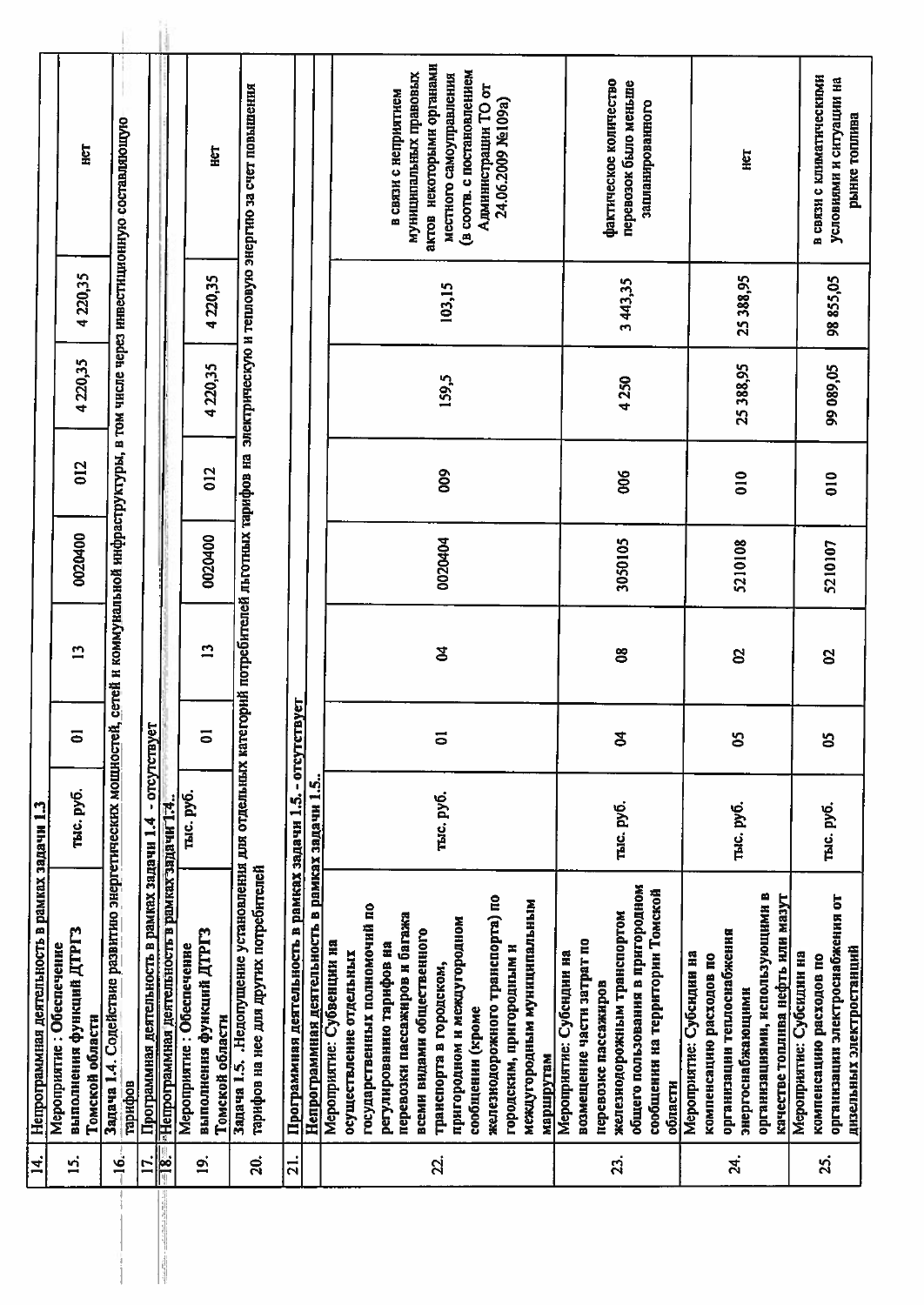|                   | Мероприятие: Субсидии                                                                                                                                                                                                                                                                               |           |            |          |         |                  |          |          |                                                                                                    |
|-------------------|-----------------------------------------------------------------------------------------------------------------------------------------------------------------------------------------------------------------------------------------------------------------------------------------------------|-----------|------------|----------|---------|------------------|----------|----------|----------------------------------------------------------------------------------------------------|
| 26.               | юридическим лицам на возмещение<br>общественным транспортом на<br>пассажиров автомобильным<br>части затрат по перевозке                                                                                                                                                                             |           |            |          |         |                  |          |          | убытки от осуществления                                                                            |
|                   | межмуниципальных пригородных<br>маршрутах, не носящих сезонный                                                                                                                                                                                                                                      | тыс. руб. | ತ          | g        | 3174500 | 006              | 6000,0   | 4055,4   | перевозок оказались меньше<br>запланированных                                                      |
|                   | ٠<br>населенный пункт, а конечным<br>характер, начальным пунктом-<br>которых является городской<br>сельский населенный пункт                                                                                                                                                                        |           |            |          |         |                  |          |          |                                                                                                    |
| 27.               | теплоснабжающим организациям<br>тепловую энергию ростом цен на<br>образованнях, расположенных в<br>запланированным в тарифе на<br>Мероприятие: Межбюджетные<br>местностях, приравненных к<br>трансферты на возмещение<br>районам Крайнего Севера<br>затрат, обусловленных не<br>уголь муннципальных | тыс. руб. | S          | S,       | 5203800 | 017              | 2609,25  | 2599,55  | в связи с климатическими<br>условиями                                                              |
| 28.               | Задача 1.6.Своевременное и полное обеспечение стратегическими говарами отдаленных районов Томской области с ограниченными сроками завоза грузов и<br>создание нормативных запасов топлива                                                                                                           |           |            |          |         |                  |          |          |                                                                                                    |
| $\overline{29}$ . | Программная деятельность в рамках задачи 1.6. - отсутству                                                                                                                                                                                                                                           |           | <u>iak</u> |          |         |                  |          |          |                                                                                                    |
| $\overline{30}$   | Непрограммная деятельность в рамках задачи 1.6.                                                                                                                                                                                                                                                     |           |            |          |         |                  |          |          |                                                                                                    |
| $\frac{1}{2}$     | государственных полномочий по<br>перевозки пассажиров и багажа<br>всеми видами общественного<br>Мероприятие: Субвенции на<br>ви вофидат ониваодип/Сзод<br>осуществление отдельных<br>транспорта в городском,                                                                                        | тыс. руб. | 5          | Z        |         |                  |          |          | актов некоторыми органами<br>муниципальных правовых<br>в связи с неприятием                        |
|                   | железнодорожного транспорта) по<br>междугородным муннципальным<br>пригородном и междугородном<br>городским, пригородным и<br>сообщении (кроме<br>маршрутам                                                                                                                                          |           |            |          | 0020404 | 800              | 159,5    | 103,5    | (в соотв. с постановлением<br>местного самоуправления<br>Администрации ТО от<br>24.06.2009 Ne109a) |
| <u>ಜ</u>          | общего пользовання в пригородном<br>сообщенин на территории Томской<br>железнодорожным транспортом<br>возмещение части затрат по<br>Мероприятие: Субсидии на<br>перевозке пассажиров<br>области                                                                                                     | тыс. руб. | <b>Z</b>   | 80       | 3050105 | 006              | 4250     | 3 443,35 | фактическое количество<br>перевозок было меньше<br>запланированного                                |
| 33.               | Мероприятие: Субсидин на                                                                                                                                                                                                                                                                            | тыс. руб. | <b>SO</b>  | <b>S</b> | 5210108 | $\overline{010}$ | 25388,95 | 25388.95 | HCT                                                                                                |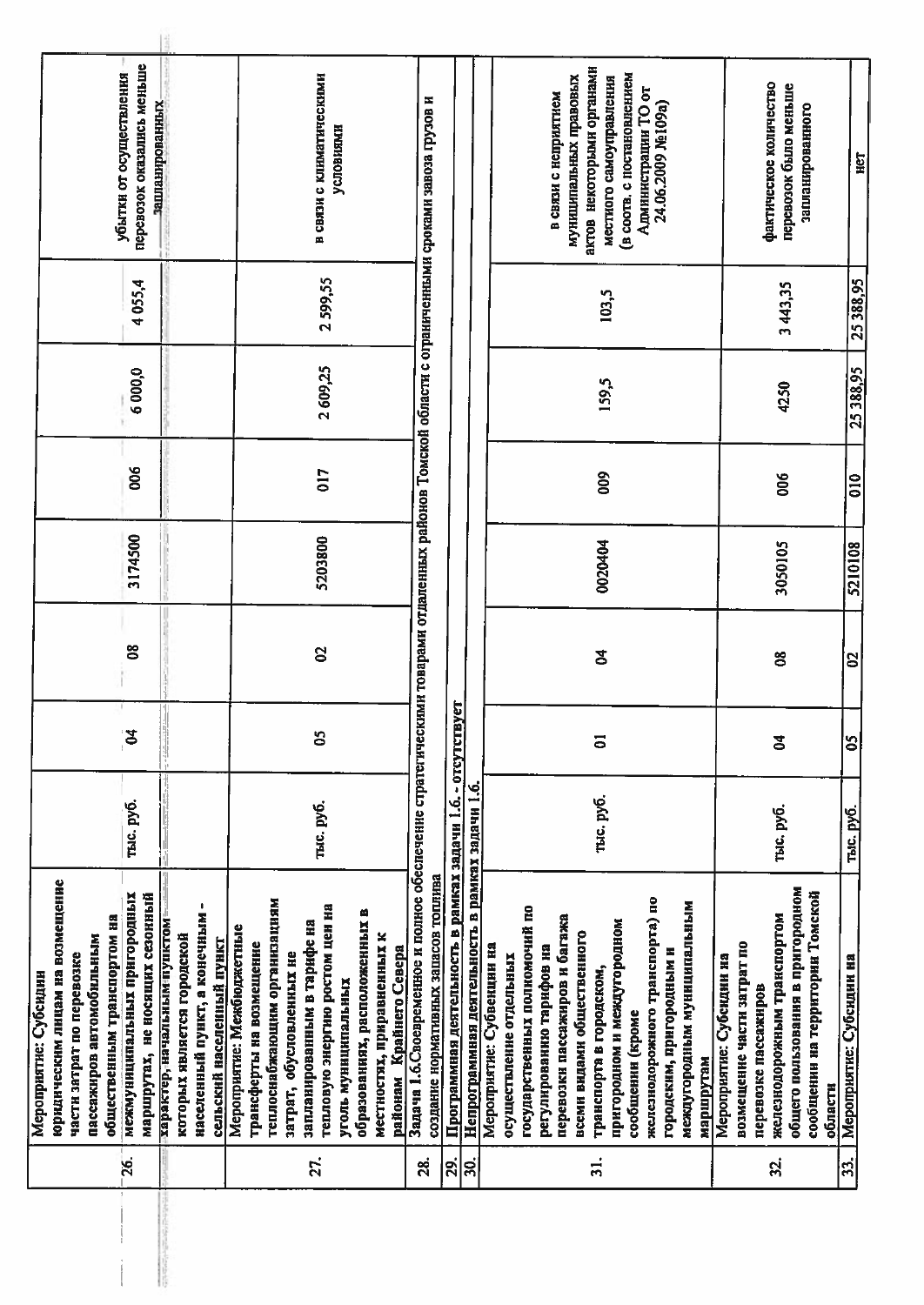| перевозок оказались меньше<br>в связи с климатическими<br>убытки от осуществления<br>условиями и ситуации на<br>в связи с климатическими<br>развитие конкуренции на<br>рынке государственных<br>бюджетных средств<br>запланированных<br>закупок/экономия<br>рынке топлива<br>условиями<br>E<br><u>Задача 2.1. Повышение эффективности системы государственных закупок за счет внедрения и применения новых информационных технологий</u><br>-98855,05<br>Задача 2.3.Повышение уровня квалификации специалистов в сфере государственных закупок Томской области и ценообразования<br>2599,55<br>4055,4<br>11065,6<br>8303,4<br>99 089,05<br>2609,25<br>6000,0<br>11065,6<br>8380,0<br>Задача 2.2.Создание условий для планового осуществления государственных закупок в Томской области<br>$-010$<br>800<br>017<br>012<br>$\overline{5}$<br>5210107<br>3174500<br>5203800<br>0920309<br>0939900<br>g<br>$8^{\circ}$<br><b>S</b><br>$\mathbf{1}$<br>$\overline{1}$<br>Программная деятельность в рамках задачи 2.1. - отсутствует<br>Программная деятельность в рамках задачи 2.3. - отсутствует<br>Программная деятельность в рамках задачи 2.2. - отсутствует<br>දි<br><b>Z</b><br>S<br>$\overline{5}$<br>$\overline{5}$<br>Непрограммная деятельность в рамках задачи 2.2.<br>Непрограммная деятельность в рамках задачи 2.1<br>тыс. руб.-<br>тыс. руб.<br>тыс. руб.<br>тыс. руб.<br>тыс. руб.<br>организации электроснабжения от<br>юридическим лицам на возмещение<br>организациями, использующими в<br>качестве топлива нефть или мазут<br>межмуниципальных пригородных<br>маршрутах, не носящих сезонный<br>теплоснабжающим организациям<br>٠<br>тепловую энергию ростом цен на<br>образованиях, расположенных в<br>населенный пункт, а конечным<br>общественным транспортом на<br>подведомственных учреждений<br>характер, начальным пунктом<br>запланированным в тарифе на<br>размещению государственного<br>Мероприятие: Межбюджетные<br>организации теплоснабжения<br>местностях, приравненных к<br>которых является городской<br>пассажнров автомобильным<br>сельский населенный пункт<br>информационных систем по<br>дизельных электростанций<br>трансферты на возмещение<br>районам Крайнего Севера<br>Мероприятие: Субендни на<br>компенсацию расходов по<br>затрат, обусловленных не<br>Мероприятие: Обеспечение<br>компенсацию расходов по<br>Мероприятие: Обеспечение<br>части затрат по перевозке<br>Мероприятие: Субсидии<br>уголь муниципальных<br>энергоснабжающим<br>функционирования<br>функционирования<br>38K838 |               |  |  |  |  |  |
|------------------------------------------------------------------------------------------------------------------------------------------------------------------------------------------------------------------------------------------------------------------------------------------------------------------------------------------------------------------------------------------------------------------------------------------------------------------------------------------------------------------------------------------------------------------------------------------------------------------------------------------------------------------------------------------------------------------------------------------------------------------------------------------------------------------------------------------------------------------------------------------------------------------------------------------------------------------------------------------------------------------------------------------------------------------------------------------------------------------------------------------------------------------------------------------------------------------------------------------------------------------------------------------------------------------------------------------------------------------------------------------------------------------------------------------------------------------------------------------------------------------------------------------------------------------------------------------------------------------------------------------------------------------------------------------------------------------------------------------------------------------------------------------------------------------------------------------------------------------------------------------------------------------------------------------------------------------------------------------------------------------------------------------------------------------------------------------------------------------------------------------------------------------------------------------------------------------------------------------------------------------------------------------------------------------------------------------------------------------------------------------------------------------------------------------------------------------------------------------------------------------------------------------|---------------|--|--|--|--|--|
|                                                                                                                                                                                                                                                                                                                                                                                                                                                                                                                                                                                                                                                                                                                                                                                                                                                                                                                                                                                                                                                                                                                                                                                                                                                                                                                                                                                                                                                                                                                                                                                                                                                                                                                                                                                                                                                                                                                                                                                                                                                                                                                                                                                                                                                                                                                                                                                                                                                                                                                                          |               |  |  |  |  |  |
|                                                                                                                                                                                                                                                                                                                                                                                                                                                                                                                                                                                                                                                                                                                                                                                                                                                                                                                                                                                                                                                                                                                                                                                                                                                                                                                                                                                                                                                                                                                                                                                                                                                                                                                                                                                                                                                                                                                                                                                                                                                                                                                                                                                                                                                                                                                                                                                                                                                                                                                                          |               |  |  |  |  |  |
|                                                                                                                                                                                                                                                                                                                                                                                                                                                                                                                                                                                                                                                                                                                                                                                                                                                                                                                                                                                                                                                                                                                                                                                                                                                                                                                                                                                                                                                                                                                                                                                                                                                                                                                                                                                                                                                                                                                                                                                                                                                                                                                                                                                                                                                                                                                                                                                                                                                                                                                                          |               |  |  |  |  |  |
|                                                                                                                                                                                                                                                                                                                                                                                                                                                                                                                                                                                                                                                                                                                                                                                                                                                                                                                                                                                                                                                                                                                                                                                                                                                                                                                                                                                                                                                                                                                                                                                                                                                                                                                                                                                                                                                                                                                                                                                                                                                                                                                                                                                                                                                                                                                                                                                                                                                                                                                                          |               |  |  |  |  |  |
| श्लं                                                                                                                                                                                                                                                                                                                                                                                                                                                                                                                                                                                                                                                                                                                                                                                                                                                                                                                                                                                                                                                                                                                                                                                                                                                                                                                                                                                                                                                                                                                                                                                                                                                                                                                                                                                                                                                                                                                                                                                                                                                                                                                                                                                                                                                                                                                                                                                                                                                                                                                                     |               |  |  |  |  |  |
|                                                                                                                                                                                                                                                                                                                                                                                                                                                                                                                                                                                                                                                                                                                                                                                                                                                                                                                                                                                                                                                                                                                                                                                                                                                                                                                                                                                                                                                                                                                                                                                                                                                                                                                                                                                                                                                                                                                                                                                                                                                                                                                                                                                                                                                                                                                                                                                                                                                                                                                                          |               |  |  |  |  |  |
|                                                                                                                                                                                                                                                                                                                                                                                                                                                                                                                                                                                                                                                                                                                                                                                                                                                                                                                                                                                                                                                                                                                                                                                                                                                                                                                                                                                                                                                                                                                                                                                                                                                                                                                                                                                                                                                                                                                                                                                                                                                                                                                                                                                                                                                                                                                                                                                                                                                                                                                                          |               |  |  |  |  |  |
|                                                                                                                                                                                                                                                                                                                                                                                                                                                                                                                                                                                                                                                                                                                                                                                                                                                                                                                                                                                                                                                                                                                                                                                                                                                                                                                                                                                                                                                                                                                                                                                                                                                                                                                                                                                                                                                                                                                                                                                                                                                                                                                                                                                                                                                                                                                                                                                                                                                                                                                                          |               |  |  |  |  |  |
|                                                                                                                                                                                                                                                                                                                                                                                                                                                                                                                                                                                                                                                                                                                                                                                                                                                                                                                                                                                                                                                                                                                                                                                                                                                                                                                                                                                                                                                                                                                                                                                                                                                                                                                                                                                                                                                                                                                                                                                                                                                                                                                                                                                                                                                                                                                                                                                                                                                                                                                                          |               |  |  |  |  |  |
|                                                                                                                                                                                                                                                                                                                                                                                                                                                                                                                                                                                                                                                                                                                                                                                                                                                                                                                                                                                                                                                                                                                                                                                                                                                                                                                                                                                                                                                                                                                                                                                                                                                                                                                                                                                                                                                                                                                                                                                                                                                                                                                                                                                                                                                                                                                                                                                                                                                                                                                                          |               |  |  |  |  |  |
|                                                                                                                                                                                                                                                                                                                                                                                                                                                                                                                                                                                                                                                                                                                                                                                                                                                                                                                                                                                                                                                                                                                                                                                                                                                                                                                                                                                                                                                                                                                                                                                                                                                                                                                                                                                                                                                                                                                                                                                                                                                                                                                                                                                                                                                                                                                                                                                                                                                                                                                                          |               |  |  |  |  |  |
|                                                                                                                                                                                                                                                                                                                                                                                                                                                                                                                                                                                                                                                                                                                                                                                                                                                                                                                                                                                                                                                                                                                                                                                                                                                                                                                                                                                                                                                                                                                                                                                                                                                                                                                                                                                                                                                                                                                                                                                                                                                                                                                                                                                                                                                                                                                                                                                                                                                                                                                                          |               |  |  |  |  |  |
| <u>ა:</u>                                                                                                                                                                                                                                                                                                                                                                                                                                                                                                                                                                                                                                                                                                                                                                                                                                                                                                                                                                                                                                                                                                                                                                                                                                                                                                                                                                                                                                                                                                                                                                                                                                                                                                                                                                                                                                                                                                                                                                                                                                                                                                                                                                                                                                                                                                                                                                                                                                                                                                                                |               |  |  |  |  |  |
|                                                                                                                                                                                                                                                                                                                                                                                                                                                                                                                                                                                                                                                                                                                                                                                                                                                                                                                                                                                                                                                                                                                                                                                                                                                                                                                                                                                                                                                                                                                                                                                                                                                                                                                                                                                                                                                                                                                                                                                                                                                                                                                                                                                                                                                                                                                                                                                                                                                                                                                                          |               |  |  |  |  |  |
|                                                                                                                                                                                                                                                                                                                                                                                                                                                                                                                                                                                                                                                                                                                                                                                                                                                                                                                                                                                                                                                                                                                                                                                                                                                                                                                                                                                                                                                                                                                                                                                                                                                                                                                                                                                                                                                                                                                                                                                                                                                                                                                                                                                                                                                                                                                                                                                                                                                                                                                                          |               |  |  |  |  |  |
|                                                                                                                                                                                                                                                                                                                                                                                                                                                                                                                                                                                                                                                                                                                                                                                                                                                                                                                                                                                                                                                                                                                                                                                                                                                                                                                                                                                                                                                                                                                                                                                                                                                                                                                                                                                                                                                                                                                                                                                                                                                                                                                                                                                                                                                                                                                                                                                                                                                                                                                                          |               |  |  |  |  |  |
|                                                                                                                                                                                                                                                                                                                                                                                                                                                                                                                                                                                                                                                                                                                                                                                                                                                                                                                                                                                                                                                                                                                                                                                                                                                                                                                                                                                                                                                                                                                                                                                                                                                                                                                                                                                                                                                                                                                                                                                                                                                                                                                                                                                                                                                                                                                                                                                                                                                                                                                                          |               |  |  |  |  |  |
|                                                                                                                                                                                                                                                                                                                                                                                                                                                                                                                                                                                                                                                                                                                                                                                                                                                                                                                                                                                                                                                                                                                                                                                                                                                                                                                                                                                                                                                                                                                                                                                                                                                                                                                                                                                                                                                                                                                                                                                                                                                                                                                                                                                                                                                                                                                                                                                                                                                                                                                                          |               |  |  |  |  |  |
|                                                                                                                                                                                                                                                                                                                                                                                                                                                                                                                                                                                                                                                                                                                                                                                                                                                                                                                                                                                                                                                                                                                                                                                                                                                                                                                                                                                                                                                                                                                                                                                                                                                                                                                                                                                                                                                                                                                                                                                                                                                                                                                                                                                                                                                                                                                                                                                                                                                                                                                                          |               |  |  |  |  |  |
|                                                                                                                                                                                                                                                                                                                                                                                                                                                                                                                                                                                                                                                                                                                                                                                                                                                                                                                                                                                                                                                                                                                                                                                                                                                                                                                                                                                                                                                                                                                                                                                                                                                                                                                                                                                                                                                                                                                                                                                                                                                                                                                                                                                                                                                                                                                                                                                                                                                                                                                                          |               |  |  |  |  |  |
|                                                                                                                                                                                                                                                                                                                                                                                                                                                                                                                                                                                                                                                                                                                                                                                                                                                                                                                                                                                                                                                                                                                                                                                                                                                                                                                                                                                                                                                                                                                                                                                                                                                                                                                                                                                                                                                                                                                                                                                                                                                                                                                                                                                                                                                                                                                                                                                                                                                                                                                                          |               |  |  |  |  |  |
|                                                                                                                                                                                                                                                                                                                                                                                                                                                                                                                                                                                                                                                                                                                                                                                                                                                                                                                                                                                                                                                                                                                                                                                                                                                                                                                                                                                                                                                                                                                                                                                                                                                                                                                                                                                                                                                                                                                                                                                                                                                                                                                                                                                                                                                                                                                                                                                                                                                                                                                                          |               |  |  |  |  |  |
|                                                                                                                                                                                                                                                                                                                                                                                                                                                                                                                                                                                                                                                                                                                                                                                                                                                                                                                                                                                                                                                                                                                                                                                                                                                                                                                                                                                                                                                                                                                                                                                                                                                                                                                                                                                                                                                                                                                                                                                                                                                                                                                                                                                                                                                                                                                                                                                                                                                                                                                                          |               |  |  |  |  |  |
|                                                                                                                                                                                                                                                                                                                                                                                                                                                                                                                                                                                                                                                                                                                                                                                                                                                                                                                                                                                                                                                                                                                                                                                                                                                                                                                                                                                                                                                                                                                                                                                                                                                                                                                                                                                                                                                                                                                                                                                                                                                                                                                                                                                                                                                                                                                                                                                                                                                                                                                                          |               |  |  |  |  |  |
|                                                                                                                                                                                                                                                                                                                                                                                                                                                                                                                                                                                                                                                                                                                                                                                                                                                                                                                                                                                                                                                                                                                                                                                                                                                                                                                                                                                                                                                                                                                                                                                                                                                                                                                                                                                                                                                                                                                                                                                                                                                                                                                                                                                                                                                                                                                                                                                                                                                                                                                                          |               |  |  |  |  |  |
| 36.<br>4.<br>37.<br>$\ddot{a}$<br>42.<br>$\frac{45}{4}$<br><u>ីន</u><br>န္ကြ<br>$\vec{4}$<br>$\ddot{2}$                                                                                                                                                                                                                                                                                                                                                                                                                                                                                                                                                                                                                                                                                                                                                                                                                                                                                                                                                                                                                                                                                                                                                                                                                                                                                                                                                                                                                                                                                                                                                                                                                                                                                                                                                                                                                                                                                                                                                                                                                                                                                                                                                                                                                                                                                                                                                                                                                                  |               |  |  |  |  |  |
|                                                                                                                                                                                                                                                                                                                                                                                                                                                                                                                                                                                                                                                                                                                                                                                                                                                                                                                                                                                                                                                                                                                                                                                                                                                                                                                                                                                                                                                                                                                                                                                                                                                                                                                                                                                                                                                                                                                                                                                                                                                                                                                                                                                                                                                                                                                                                                                                                                                                                                                                          |               |  |  |  |  |  |
|                                                                                                                                                                                                                                                                                                                                                                                                                                                                                                                                                                                                                                                                                                                                                                                                                                                                                                                                                                                                                                                                                                                                                                                                                                                                                                                                                                                                                                                                                                                                                                                                                                                                                                                                                                                                                                                                                                                                                                                                                                                                                                                                                                                                                                                                                                                                                                                                                                                                                                                                          |               |  |  |  |  |  |
|                                                                                                                                                                                                                                                                                                                                                                                                                                                                                                                                                                                                                                                                                                                                                                                                                                                                                                                                                                                                                                                                                                                                                                                                                                                                                                                                                                                                                                                                                                                                                                                                                                                                                                                                                                                                                                                                                                                                                                                                                                                                                                                                                                                                                                                                                                                                                                                                                                                                                                                                          |               |  |  |  |  |  |
|                                                                                                                                                                                                                                                                                                                                                                                                                                                                                                                                                                                                                                                                                                                                                                                                                                                                                                                                                                                                                                                                                                                                                                                                                                                                                                                                                                                                                                                                                                                                                                                                                                                                                                                                                                                                                                                                                                                                                                                                                                                                                                                                                                                                                                                                                                                                                                                                                                                                                                                                          |               |  |  |  |  |  |
|                                                                                                                                                                                                                                                                                                                                                                                                                                                                                                                                                                                                                                                                                                                                                                                                                                                                                                                                                                                                                                                                                                                                                                                                                                                                                                                                                                                                                                                                                                                                                                                                                                                                                                                                                                                                                                                                                                                                                                                                                                                                                                                                                                                                                                                                                                                                                                                                                                                                                                                                          |               |  |  |  |  |  |
|                                                                                                                                                                                                                                                                                                                                                                                                                                                                                                                                                                                                                                                                                                                                                                                                                                                                                                                                                                                                                                                                                                                                                                                                                                                                                                                                                                                                                                                                                                                                                                                                                                                                                                                                                                                                                                                                                                                                                                                                                                                                                                                                                                                                                                                                                                                                                                                                                                                                                                                                          |               |  |  |  |  |  |
|                                                                                                                                                                                                                                                                                                                                                                                                                                                                                                                                                                                                                                                                                                                                                                                                                                                                                                                                                                                                                                                                                                                                                                                                                                                                                                                                                                                                                                                                                                                                                                                                                                                                                                                                                                                                                                                                                                                                                                                                                                                                                                                                                                                                                                                                                                                                                                                                                                                                                                                                          |               |  |  |  |  |  |
|                                                                                                                                                                                                                                                                                                                                                                                                                                                                                                                                                                                                                                                                                                                                                                                                                                                                                                                                                                                                                                                                                                                                                                                                                                                                                                                                                                                                                                                                                                                                                                                                                                                                                                                                                                                                                                                                                                                                                                                                                                                                                                                                                                                                                                                                                                                                                                                                                                                                                                                                          |               |  |  |  |  |  |
|                                                                                                                                                                                                                                                                                                                                                                                                                                                                                                                                                                                                                                                                                                                                                                                                                                                                                                                                                                                                                                                                                                                                                                                                                                                                                                                                                                                                                                                                                                                                                                                                                                                                                                                                                                                                                                                                                                                                                                                                                                                                                                                                                                                                                                                                                                                                                                                                                                                                                                                                          |               |  |  |  |  |  |
|                                                                                                                                                                                                                                                                                                                                                                                                                                                                                                                                                                                                                                                                                                                                                                                                                                                                                                                                                                                                                                                                                                                                                                                                                                                                                                                                                                                                                                                                                                                                                                                                                                                                                                                                                                                                                                                                                                                                                                                                                                                                                                                                                                                                                                                                                                                                                                                                                                                                                                                                          |               |  |  |  |  |  |
|                                                                                                                                                                                                                                                                                                                                                                                                                                                                                                                                                                                                                                                                                                                                                                                                                                                                                                                                                                                                                                                                                                                                                                                                                                                                                                                                                                                                                                                                                                                                                                                                                                                                                                                                                                                                                                                                                                                                                                                                                                                                                                                                                                                                                                                                                                                                                                                                                                                                                                                                          |               |  |  |  |  |  |
|                                                                                                                                                                                                                                                                                                                                                                                                                                                                                                                                                                                                                                                                                                                                                                                                                                                                                                                                                                                                                                                                                                                                                                                                                                                                                                                                                                                                                                                                                                                                                                                                                                                                                                                                                                                                                                                                                                                                                                                                                                                                                                                                                                                                                                                                                                                                                                                                                                                                                                                                          |               |  |  |  |  |  |
|                                                                                                                                                                                                                                                                                                                                                                                                                                                                                                                                                                                                                                                                                                                                                                                                                                                                                                                                                                                                                                                                                                                                                                                                                                                                                                                                                                                                                                                                                                                                                                                                                                                                                                                                                                                                                                                                                                                                                                                                                                                                                                                                                                                                                                                                                                                                                                                                                                                                                                                                          |               |  |  |  |  |  |
|                                                                                                                                                                                                                                                                                                                                                                                                                                                                                                                                                                                                                                                                                                                                                                                                                                                                                                                                                                                                                                                                                                                                                                                                                                                                                                                                                                                                                                                                                                                                                                                                                                                                                                                                                                                                                                                                                                                                                                                                                                                                                                                                                                                                                                                                                                                                                                                                                                                                                                                                          |               |  |  |  |  |  |
|                                                                                                                                                                                                                                                                                                                                                                                                                                                                                                                                                                                                                                                                                                                                                                                                                                                                                                                                                                                                                                                                                                                                                                                                                                                                                                                                                                                                                                                                                                                                                                                                                                                                                                                                                                                                                                                                                                                                                                                                                                                                                                                                                                                                                                                                                                                                                                                                                                                                                                                                          |               |  |  |  |  |  |
|                                                                                                                                                                                                                                                                                                                                                                                                                                                                                                                                                                                                                                                                                                                                                                                                                                                                                                                                                                                                                                                                                                                                                                                                                                                                                                                                                                                                                                                                                                                                                                                                                                                                                                                                                                                                                                                                                                                                                                                                                                                                                                                                                                                                                                                                                                                                                                                                                                                                                                                                          |               |  |  |  |  |  |
|                                                                                                                                                                                                                                                                                                                                                                                                                                                                                                                                                                                                                                                                                                                                                                                                                                                                                                                                                                                                                                                                                                                                                                                                                                                                                                                                                                                                                                                                                                                                                                                                                                                                                                                                                                                                                                                                                                                                                                                                                                                                                                                                                                                                                                                                                                                                                                                                                                                                                                                                          |               |  |  |  |  |  |
|                                                                                                                                                                                                                                                                                                                                                                                                                                                                                                                                                                                                                                                                                                                                                                                                                                                                                                                                                                                                                                                                                                                                                                                                                                                                                                                                                                                                                                                                                                                                                                                                                                                                                                                                                                                                                                                                                                                                                                                                                                                                                                                                                                                                                                                                                                                                                                                                                                                                                                                                          |               |  |  |  |  |  |
|                                                                                                                                                                                                                                                                                                                                                                                                                                                                                                                                                                                                                                                                                                                                                                                                                                                                                                                                                                                                                                                                                                                                                                                                                                                                                                                                                                                                                                                                                                                                                                                                                                                                                                                                                                                                                                                                                                                                                                                                                                                                                                                                                                                                                                                                                                                                                                                                                                                                                                                                          |               |  |  |  |  |  |
|                                                                                                                                                                                                                                                                                                                                                                                                                                                                                                                                                                                                                                                                                                                                                                                                                                                                                                                                                                                                                                                                                                                                                                                                                                                                                                                                                                                                                                                                                                                                                                                                                                                                                                                                                                                                                                                                                                                                                                                                                                                                                                                                                                                                                                                                                                                                                                                                                                                                                                                                          |               |  |  |  |  |  |
|                                                                                                                                                                                                                                                                                                                                                                                                                                                                                                                                                                                                                                                                                                                                                                                                                                                                                                                                                                                                                                                                                                                                                                                                                                                                                                                                                                                                                                                                                                                                                                                                                                                                                                                                                                                                                                                                                                                                                                                                                                                                                                                                                                                                                                                                                                                                                                                                                                                                                                                                          |               |  |  |  |  |  |
|                                                                                                                                                                                                                                                                                                                                                                                                                                                                                                                                                                                                                                                                                                                                                                                                                                                                                                                                                                                                                                                                                                                                                                                                                                                                                                                                                                                                                                                                                                                                                                                                                                                                                                                                                                                                                                                                                                                                                                                                                                                                                                                                                                                                                                                                                                                                                                                                                                                                                                                                          |               |  |  |  |  |  |
|                                                                                                                                                                                                                                                                                                                                                                                                                                                                                                                                                                                                                                                                                                                                                                                                                                                                                                                                                                                                                                                                                                                                                                                                                                                                                                                                                                                                                                                                                                                                                                                                                                                                                                                                                                                                                                                                                                                                                                                                                                                                                                                                                                                                                                                                                                                                                                                                                                                                                                                                          |               |  |  |  |  |  |
|                                                                                                                                                                                                                                                                                                                                                                                                                                                                                                                                                                                                                                                                                                                                                                                                                                                                                                                                                                                                                                                                                                                                                                                                                                                                                                                                                                                                                                                                                                                                                                                                                                                                                                                                                                                                                                                                                                                                                                                                                                                                                                                                                                                                                                                                                                                                                                                                                                                                                                                                          |               |  |  |  |  |  |
|                                                                                                                                                                                                                                                                                                                                                                                                                                                                                                                                                                                                                                                                                                                                                                                                                                                                                                                                                                                                                                                                                                                                                                                                                                                                                                                                                                                                                                                                                                                                                                                                                                                                                                                                                                                                                                                                                                                                                                                                                                                                                                                                                                                                                                                                                                                                                                                                                                                                                                                                          |               |  |  |  |  |  |
|                                                                                                                                                                                                                                                                                                                                                                                                                                                                                                                                                                                                                                                                                                                                                                                                                                                                                                                                                                                                                                                                                                                                                                                                                                                                                                                                                                                                                                                                                                                                                                                                                                                                                                                                                                                                                                                                                                                                                                                                                                                                                                                                                                                                                                                                                                                                                                                                                                                                                                                                          | $\frac{4}{6}$ |  |  |  |  |  |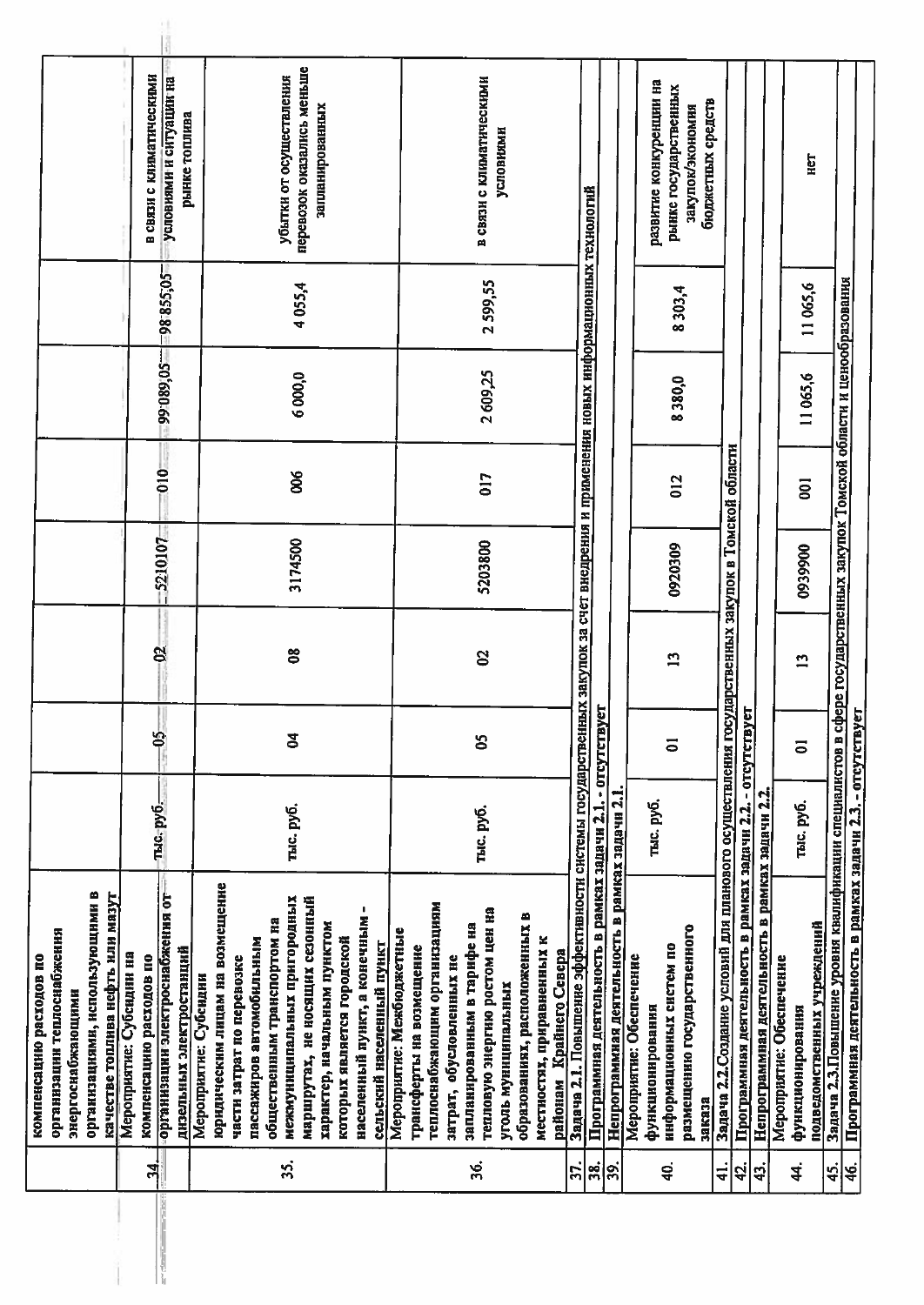| 47.       | Непрограммная деятельность в рамках задачи 2.3.                                                                                         |           |        |                |         |     |                          |            |                                            |  |
|-----------|-----------------------------------------------------------------------------------------------------------------------------------------|-----------|--------|----------------|---------|-----|--------------------------|------------|--------------------------------------------|--|
|           | Мероприятие: Обеспечение                                                                                                                |           |        |                |         |     |                          |            |                                            |  |
| 48.       | выполнения функций ДТРГЗ<br>Томской области                                                                                             | тыс. руб. |        | $\overline{4}$ | 0020400 | 012 | 4521,0                   | 3860,2     | экономия бюджетных<br>средств /экономия по |  |
|           |                                                                                                                                         |           |        |                |         |     |                          |            | страховым взносам                          |  |
| ą.        | задача 3.1 Контроль за применением регулируемых в соответствии с законодательством Российской Федерации тарифов, цен, ставок, расценок, |           |        |                |         |     |                          |            |                                            |  |
|           | наценок и надбавок                                                                                                                      |           |        |                |         |     |                          |            |                                            |  |
| ສິ        | Программная деятельность в рамках задачи 3.1. - отсутс                                                                                  |           | ствует |                |         |     |                          |            |                                            |  |
|           | Непрограммная деятельность в рамках задачи 3.1                                                                                          |           |        |                |         |     |                          |            |                                            |  |
|           | Мероприятие: Обеспечение                                                                                                                |           |        |                |         |     |                          |            |                                            |  |
| <u>ង្</u> | выполнения функций ДТРГЗ                                                                                                                | тыс. руб. |        | $\overline{4}$ | 0020400 | 012 |                          |            |                                            |  |
|           | Томской области                                                                                                                         |           |        |                |         |     | 9279,6                   | 9279,6     | Het                                        |  |
| ິກ        | По программной деятельности                                                                                                             |           |        |                |         |     |                          |            |                                            |  |
|           | Всего по непрограммной                                                                                                                  |           |        |                |         |     | S,                       | <u>စွဲ</u> |                                            |  |
| <u>थं</u> | деятельности                                                                                                                            | тыс. руб. |        |                |         |     | $325\,267,3$   318 427,3 |            |                                            |  |
| 55.       | <b>NTOLO</b>                                                                                                                            |           |        |                |         |     |                          |            |                                            |  |
|           |                                                                                                                                         |           |        |                |         |     | 325360.3                 | 318517.2   |                                            |  |
|           | В 2011 году Департаменту тарифного регулирования и государственного заказа Томской области были выделены средства                       |           |        |                |         |     |                          |            |                                            |  |

проведение обязательного энергетического обследования, выполненного ООО «Энергосервисная компания Энертон» для по Долгосрочной целевой программе «Энергосбережение и повышение энергетической эффективности» 93 тыс. руб. на подведомственного учреждения ОГБУ «ЦГЗ» (ул. Герцена, 72).

Фактически было израсходовано 318 517,2 тыс. руб., что составляет 97,8% от планового объёма бюджетных ассигнований Департамента. В целом бюджетные ассигнования Департамента в 2011 году по факту распределились по задачам следующим Таким образом, плановый объем бюджетных ассигнований по деятельности Департамента в 2011–325 360,3 тыс. рублей. образом:

- по задаче 1.1.и задаче 1.2. – 8 678,8 тыс. руб. (2,8.% от объёма бюджетных ассигнований Департамента по факту);

- по задаче 1.3. и задаче 1.4 – 8 440,7 тыс. руб. (2,6.% от объёма бюджетных ассигнований Департамента по факту);

- по задаче 1.5. и задаче 1.6 - 268 890,9 тыс. руб. (84,4..% от объёма бюджетных ассигнований Департамента по факту);

- по задаче 2.1. – 8 303,4 тыс. руб. (2,6% от объёма бюджетных ассигнований Департамента по факту);

- по задаче 2.2. – 11 065,6 тыс. руб. (3,5.% от объёма бюджетных ассигнований Депаргамента по факту);

- по задаче 2.3. – 3 860,2 тыс. руб. (1,2% от объёма бюджетных ассигнований Департамента по факту);

- по задаче 3.1. – 9 279,6 тыс. руб. (2,9% от объёма бюджетных ассигнований Департамента по факту).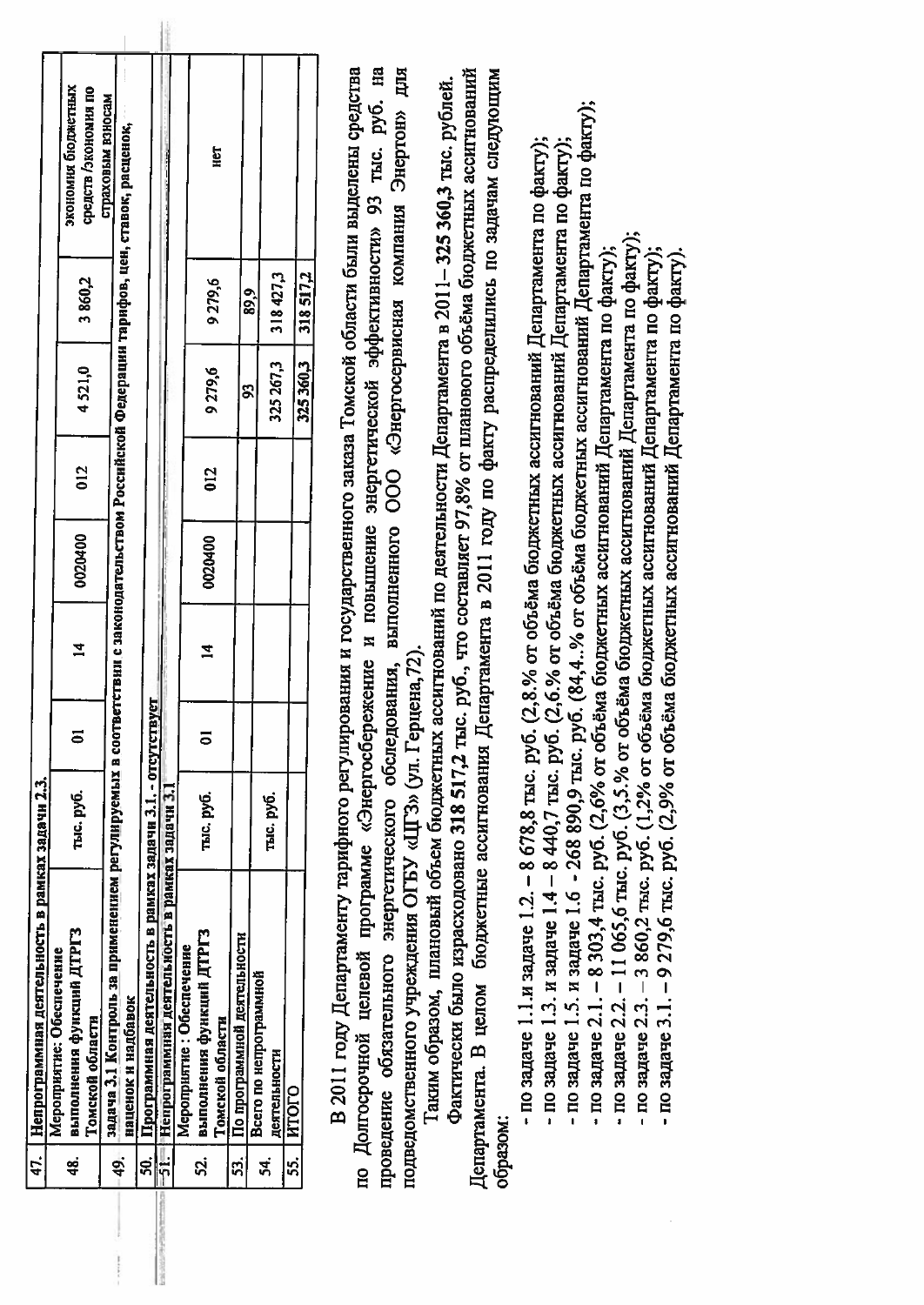Раздел II

Характеристика целей, задач деятельности Департамента тарифного регулирования и государственного заказа Томской области и

показателей их достижения

(Наименование ОИВ, структурного подразделения Администрации Томской области)

Таблица-3

3 адача 1.3. Достижение баланса экономических интересов потребителей и производителей на регулируемых рынках товаров и услуг (в частности, He MeHee 98 Плановый  $\overline{\mathsf{so}}$ период<br>2015 Задача 1. 1 Государственное регулирование тарифов, цен, ставок, надбавок, расценок, наценок и надбавок на продукцию, товары либо услуги (в  $\overline{\mathbf{g}}$ Цель ОИВ (ДТРГЗ Томской области) 1 Эффективное государственное регулирование ценообразования на товары и услуги организаций, He MeHee 98 Плановый период<br>2014  $\overline{100}$  $\frac{8}{2}$ финансовый He MeHee 98 Очередной  $\mathbf{8}$ ron<br>2013 10 Вадача 1.2. Создание экономических стнмулов, обеспечивающих использование энергосберегающих технологий æ Стратегическая цель развития Томской области1. Инновационная и конкурентоспособная экономика He MeHee 98 финансовый Текущий год 2012 8 98 значений показателя Источник данных ведомственная ведомственная ведомственная статистика статистика статистика определяющий Федеральной гарифам РФ службы по показатель приказ HITA. осуществляющих регулируемые виды деятельности частности, на электрическую и тепловую энергию) нзмерения Единнца  $\approx$ న్  $\aleph$  $\mathbf{I}$ и вофидительных тарифов и цен к предельному темпу роста, Ha 1.2 Отношение фактического темпа установленных и тепловую установленных общему числу установление энергосбережению к общему регулируемых регулируемых определенному ФСТ России частностн, Цели, задачи и показатели задачи задачи Показатель Цели.1 Ha электрическую  $\ddot{e}$ 5 организаций Показатель организаций Показатель Отношение Отношение требований тарифов заявлений энергию) тарифов числу  $\overline{11}$ .  $\equiv$ ዳ Ξ r. a  $\overline{\mathbf{v}}$ œ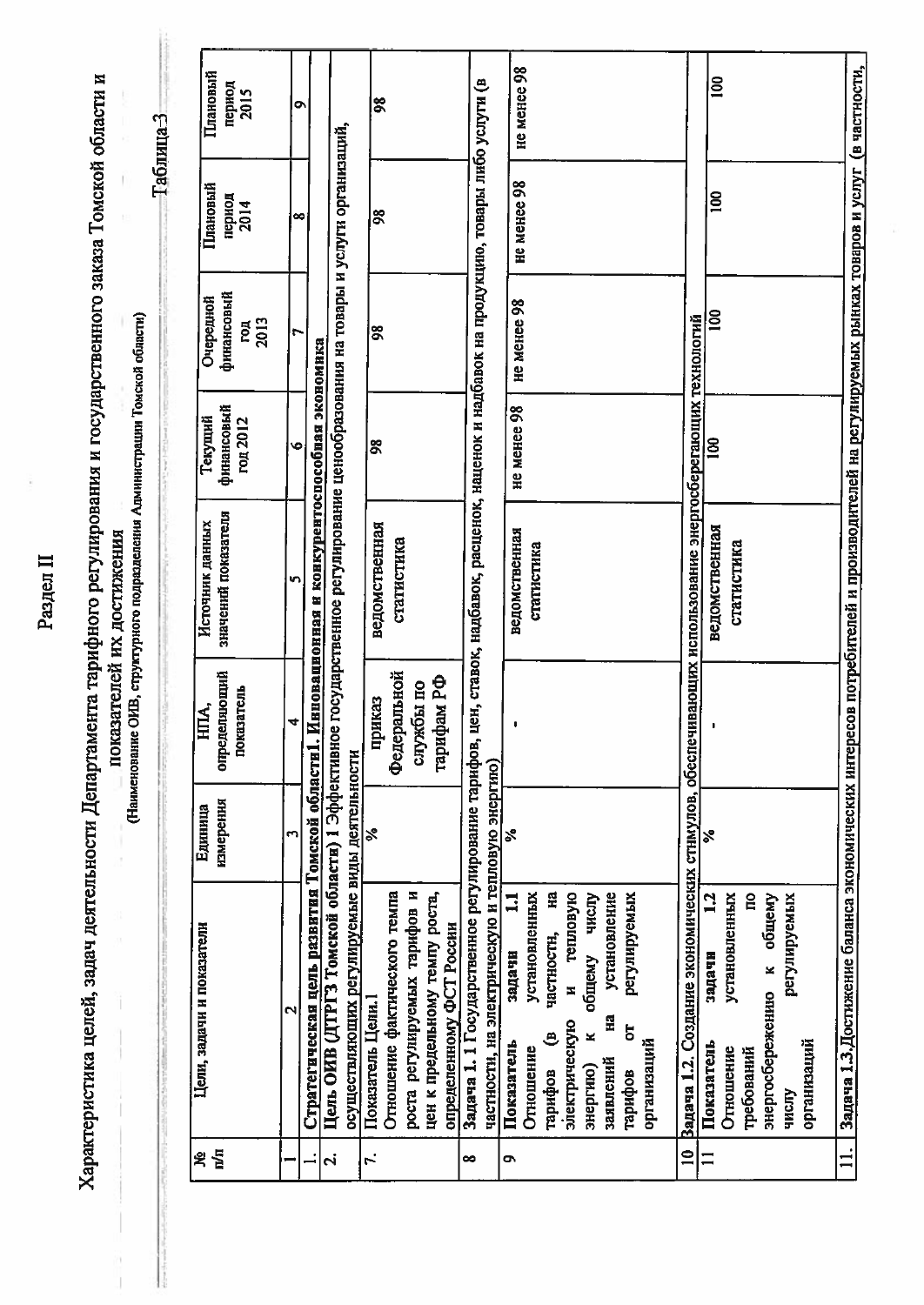|                | топливно-энергетических ресурсов, а также товаров и услуг организаций коммунального комплекса), обеспечивающего доступность для    |      |               |                                                                                     |                  |                |              |              |
|----------------|------------------------------------------------------------------------------------------------------------------------------------|------|---------------|-------------------------------------------------------------------------------------|------------------|----------------|--------------|--------------|
| <u>is</u>      | потребителей товаров и услуг, реализуемых субъектами регулирования                                                                 | ្ត្រ |               |                                                                                     |                  |                |              |              |
|                | Показатель задачи 1.3                                                                                                              |      |               | ведомственная                                                                       | S                | S              | S            | n            |
|                | решений,<br>тарифных<br>Доля                                                                                                       |      |               | статистика                                                                          |                  |                |              |              |
|                | отмененных в судебном порядке                                                                                                      |      |               |                                                                                     |                  |                |              |              |
|                | вышестоящей<br>ИЛИ                                                                                                                 |      |               |                                                                                     |                  |                |              |              |
|                | организацией, от общего-                                                                                                           |      |               |                                                                                     |                  |                |              |              |
|                | количества решений, принятых                                                                                                       |      |               |                                                                                     |                  |                |              |              |
|                | <u>ទ</u><br>Департаментом,                                                                                                         |      |               |                                                                                     |                  |                |              |              |
|                | утвержденным тарифам                                                                                                               |      |               |                                                                                     |                  |                |              |              |
| $\mathbf{r}$   | Задача 1.4. Содействие развитию энергетических мощн                                                                                |      |               | остей, сетей и коммунальной инфраструктуры, в том числе через инвестиционную        |                  |                |              |              |
|                | составляющую тарифов                                                                                                               |      |               |                                                                                     |                  |                |              |              |
| $\vec{a}$      | Показатель задачи 1.4.                                                                                                             | ℅    |               | ведомственная                                                                       | $\overline{100}$ | <u>100</u>     | $\mathbf{S}$ | $\mathbf{8}$ |
|                | установленных<br>Отношение                                                                                                         |      |               |                                                                                     |                  |                |              |              |
|                | приказов по техприсоединенио                                                                                                       |      |               | статистика                                                                          |                  |                |              |              |
|                | к количеству поданных заявок.                                                                                                      |      |               |                                                                                     |                  |                |              |              |
| ี่ยุ่          | Задача 1.5. Недопущение установления для отдельных и                                                                               |      |               | категорий потребителей льготных тарифов на электрическую и тепловую энергию за счет |                  |                |              |              |
|                | повышения тарифов на нее для других потребителей и                                                                                 |      |               |                                                                                     |                  |                |              |              |
| <u>َی</u>      | задачи 1.5. Доля<br>Показатель                                                                                                     | ℅    |               | ведомственная                                                                       | 0                | 0              | 0            | 0            |
|                | g<br>решений<br>тарифных                                                                                                           |      |               | статистика                                                                          |                  |                |              |              |
|                | для отдельных<br>установлению                                                                                                      |      |               |                                                                                     |                  |                |              |              |
|                | потребителей<br>категорий                                                                                                          |      |               |                                                                                     |                  |                |              |              |
|                | <b>CHET</b><br>38<br>тарифов<br>льготных                                                                                           |      |               |                                                                                     |                  |                |              |              |
|                | повышения тарифов для других                                                                                                       |      |               |                                                                                     |                  |                |              |              |
|                | общем<br>m<br>потребителей                                                                                                         |      |               |                                                                                     |                  |                |              |              |
|                | количестве тарифных решений                                                                                                        |      |               |                                                                                     |                  |                |              |              |
| $\mathbf{L}$   | Задача 1.6.Полное обеспечение стратегическими товарами отдаленных районов Томской областн с ограниченными сроками завоза грузов и  |      |               |                                                                                     |                  |                |              |              |
|                | создание нормативных запасов топлива                                                                                               |      |               |                                                                                     |                  |                |              |              |
| $\frac{8}{10}$ | غ<br>آ<br>задачи<br>Показатель                                                                                                     | ℅    | $\pmb{\cdot}$ | ведомственная                                                                       | $\frac{8}{2}$    | $\overline{8}$ | <b>801</b>   | $\mathbf{8}$ |
|                | Целевое расходование                                                                                                               |      |               | статистика                                                                          |                  |                |              |              |
| <u>ର୍</u>      | Стратегическая цель развития Томской области 9.3                                                                                   |      |               | ффективная власть 2                                                                 |                  |                |              |              |
| <u>ສ</u>       | Цель ОИВ (ДТРГЗ Томской области) 2 Обеспечение эффективного и рационального использования бюджетных средств, выделяемых на закупку |      |               |                                                                                     |                  |                |              |              |
|                | товаров, выполнение работ, оказание услуг для государственных нужд Томской области                                                 |      |               |                                                                                     |                  |                |              |              |
| $\overline{a}$ | Показатель цели 2                                                                                                                  |      |               | ведомственная                                                                       | $\overline{7,6}$ | 7,6            | 7,6          | 7,6          |
|                | Доля средств, сэкономленных                                                                                                        |      |               | статистнка                                                                          |                  |                |              |              |
|                | при размещении заказов на                                                                                                          |      |               | (показатель                                                                         |                  |                |              |              |
|                | поставки товаров, выполнение                                                                                                       |      |               | рассчитывается на                                                                   |                  |                |              |              |
|                | работ, оказание услуг для                                                                                                          |      |               | основе                                                                              |                  |                |              |              |
|                | областных государственных                                                                                                          |      |               | ниформации,                                                                         |                  |                |              |              |
|                | нужд на торгах в общем объеме                                                                                                      |      |               | содержащейся в                                                                      |                  |                |              |              |
|                | средств размещенных на торгах                                                                                                      |      |               | «AIIK Locaakaa»                                                                     |                  |                |              |              |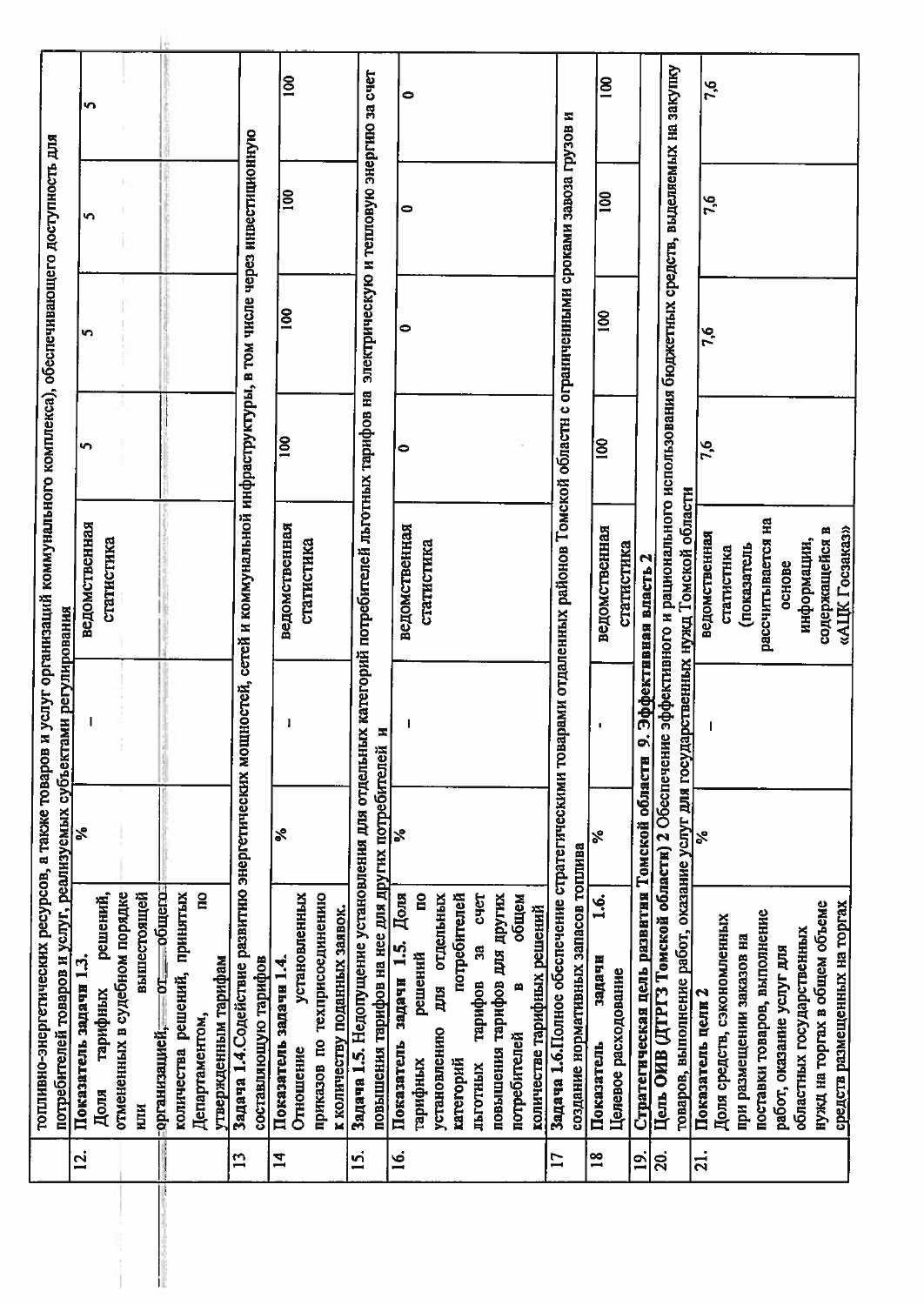|                 |                                                                                                                                   |          | Томской области   |              |                |              |                  |
|-----------------|-----------------------------------------------------------------------------------------------------------------------------------|----------|-------------------|--------------|----------------|--------------|------------------|
| 23.             | Задача 2.1 Повышение эффективностн системы государственных закупок за счет внедрения и применения новых информационных            |          |                   |              |                |              |                  |
| ဩ               | Показатель задачи 2.1                                                                                                             | $\aleph$ | ведомственная     | 18.0         |                |              | технологий       |
|                 | Доля средств, сэкономленных                                                                                                       |          |                   |              | 18,0           | 18,0         | 18,0             |
|                 | при размещении заказов                                                                                                            |          | статистнка        |              |                |              |                  |
|                 | Ha                                                                                                                                |          | (показатель       |              |                |              |                  |
|                 | выполнение<br>поставки товаров,                                                                                                   |          | рассчитывается на |              |                |              |                  |
|                 | <b>RITH-LINE</b><br>работ, оказание                                                                                               |          | основе            |              |                |              |                  |
|                 | государственных<br>областных                                                                                                      |          | информации,       |              |                |              |                  |
|                 | m<br>аукционах<br>Ed<br>нужд                                                                                                      |          | содержащейся в    |              |                |              |                  |
|                 | общем<br>m<br>форме<br>электронной                                                                                                |          | «AIIK Госзаказ»   |              |                |              |                  |
|                 | объеме средств размещенных на                                                                                                     |          | Томской областн   |              |                |              |                  |
|                 | аукционах в электронной форме                                                                                                     |          |                   |              |                |              |                  |
| 24.             | Задача 2.2. Создание условий для планового осуществления государственных закупок в Томской области                                |          |                   |              |                |              |                  |
| 25              | Показатель задачи 2.2.                                                                                                            | 5        | ведомственная     | 3,0          | 3,0            | 3,0          |                  |
|                 | количество<br>Среднее                                                                                                             |          | статистика        |              |                |              | 30 <sub>o</sub>  |
|                 | участников размещения заказа                                                                                                      |          | (показатель       |              |                |              |                  |
|                 | товаров,<br>поставки<br>Ha                                                                                                        |          | рассчитывается на |              |                |              |                  |
|                 | оказание<br>работ,<br>выполнение                                                                                                  |          | основе            |              |                |              |                  |
|                 | областных<br>Щ<br>ycnyr                                                                                                           |          | информации,       |              |                |              |                  |
|                 | 뎦<br>нужд<br>государственных                                                                                                      |          | содержащейся в    |              |                |              |                  |
|                 | одних торгах                                                                                                                      |          | «АЦК Госзаказ»    |              |                |              |                  |
|                 |                                                                                                                                   |          | Томской области   |              |                |              |                  |
| 26              | Задача 2.3 Повышение уровня квалификации специалистов в сфере государственных закупок Томской области и ценообразования           |          |                   |              |                |              |                  |
| 27              | Показатель задачи 2.3                                                                                                             | వ        | ведомственная     | $\mathbf{a}$ | $\mathbf{a}$   | $\mathbf{a}$ | $\boldsymbol{5}$ |
|                 | Ha<br>Jeanoe<br>Доля                                                                                                              |          | статистика        |              |                |              |                  |
|                 | действия/бездействие                                                                                                              |          | (данные           |              |                |              |                  |
|                 | уполномоченного<br>Заказчика,                                                                                                     |          | государственных   |              |                |              |                  |
|                 | органа, конкурсной комиссии,                                                                                                      |          | заказчиков,       |              |                |              |                  |
|                 | специализированной                                                                                                                |          | специализировани  |              |                |              |                  |
|                 | cobepe<br>m<br>организации                                                                                                        |          | ых организаций,   |              |                |              |                  |
|                 | размещения заказа по торгам,                                                                                                      |          | данные            |              |                |              |                  |
|                 | HIN<br><b>OAC</b><br>удовлетворенных                                                                                              |          | Департамента)     |              |                |              |                  |
|                 | судебными органами, в общем                                                                                                       |          |                   |              |                |              |                  |
|                 | числе обращений по торгам                                                                                                         |          |                   |              |                |              |                  |
| 28              | Стратегическая цель развития Томской области1. Инновационная и конкурентоспособная экономика                                      |          |                   |              |                |              |                  |
| $\overline{29}$ | Цель ОИВ (ДТРГЗ Томской области) 3. Обеспечение сбалансированности интересов потребителей и производителей на регулируемых рынках |          |                   |              |                |              |                  |
|                 | товаров и услуг                                                                                                                   |          |                   |              |                |              |                  |
| $\overline{30}$ | Показатель цели 3                                                                                                                 | $\infty$ | ведомственная     | $\mathbf{S}$ | $\overline{8}$ | $\mathbf{8}$ | <b>901</b>       |
|                 | Соответствие установленному                                                                                                       |          | статистика        |              |                |              |                  |
|                 | Губернатором индексу роста                                                                                                        |          | (акты, протоколы, |              |                |              |                  |
|                 | платы граждан за                                                                                                                  |          | постановления     |              |                |              |                  |
|                 | коммунальные услуги                                                                                                               |          | Департамента)     |              |                |              |                  |
|                 |                                                                                                                                   |          |                   |              |                |              |                  |

windows of continuum and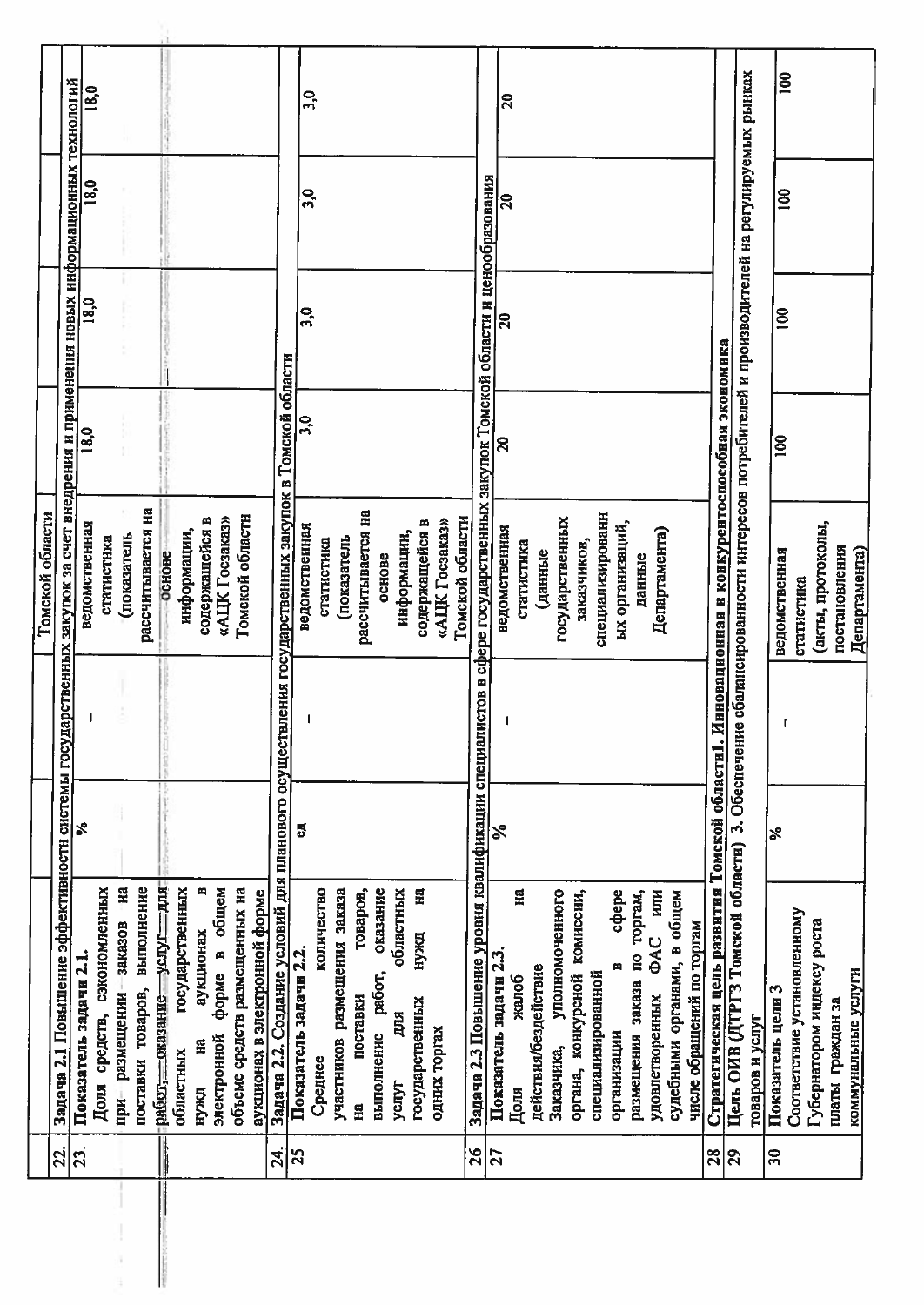| тарифов посредством судебных решений, так как Федеральным органом исполнительной власти, тесно взаимодействующим с Департаментом,<br>Указанные задачи создают проблемы при расчетах экономически обоснованных тарифов, вносят риски к возможным отменам принятых<br>является Федеральная служба по тарифам, которая:<br>= -щенообразования <del>— — — — — —</del><br>Департаментом, в общем числе<br>выявленных нарушений в сфере<br>Доля нарушений, устраненных<br>Показатель задачи 3.1<br>32. |                                                              | న్ | ведомственная                                                                                                         | $\mathbf{8}$ | $\overline{8}$ | $\mathbf{8}$ | $\mathbf{8}$ |
|--------------------------------------------------------------------------------------------------------------------------------------------------------------------------------------------------------------------------------------------------------------------------------------------------------------------------------------------------------------------------------------------------------------------------------------------------------------------------------------------------|--------------------------------------------------------------|----|-----------------------------------------------------------------------------------------------------------------------|--------------|----------------|--------------|--------------|
|                                                                                                                                                                                                                                                                                                                                                                                                                                                                                                  |                                                              |    |                                                                                                                       |              |                |              |              |
|                                                                                                                                                                                                                                                                                                                                                                                                                                                                                                  |                                                              |    | статистика                                                                                                            |              |                |              |              |
|                                                                                                                                                                                                                                                                                                                                                                                                                                                                                                  |                                                              |    | (акты, протоколы,                                                                                                     |              |                |              |              |
|                                                                                                                                                                                                                                                                                                                                                                                                                                                                                                  |                                                              |    | постановления                                                                                                         |              |                |              |              |
|                                                                                                                                                                                                                                                                                                                                                                                                                                                                                                  |                                                              |    | Департамента)                                                                                                         |              |                |              |              |
|                                                                                                                                                                                                                                                                                                                                                                                                                                                                                                  |                                                              |    |                                                                                                                       |              |                |              |              |
|                                                                                                                                                                                                                                                                                                                                                                                                                                                                                                  |                                                              |    |                                                                                                                       |              |                |              |              |
|                                                                                                                                                                                                                                                                                                                                                                                                                                                                                                  |                                                              |    |                                                                                                                       |              |                |              |              |
|                                                                                                                                                                                                                                                                                                                                                                                                                                                                                                  | определяет методики расчетов тарифов;                        |    |                                                                                                                       |              |                |              |              |
|                                                                                                                                                                                                                                                                                                                                                                                                                                                                                                  |                                                              |    | формирует предельные уровни тарифов, в рамках которых Департамент устанавливает тарифы на территории области;         |              |                |              |              |
|                                                                                                                                                                                                                                                                                                                                                                                                                                                                                                  |                                                              |    | доводит обязательные для исполнения Департамента поручения в области государственного регулирования тарифов;          |              |                |              |              |
|                                                                                                                                                                                                                                                                                                                                                                                                                                                                                                  |                                                              |    | рассматривает разногласия Департамента с регулируемыми организациями;                                                 |              |                |              |              |
|                                                                                                                                                                                                                                                                                                                                                                                                                                                                                                  |                                                              |    | обеспечивает контроль над выполнением Департаментом методических указаний, установленных предельных тарифов.          |              |                |              |              |
|                                                                                                                                                                                                                                                                                                                                                                                                                                                                                                  |                                                              |    | Департамент тарифного регулирования и государственного заказа Томской области в свою очередь обязан:                  |              |                |              |              |
|                                                                                                                                                                                                                                                                                                                                                                                                                                                                                                  | ежегодно огчитываться о своей деятельности перед ФСТ России; |    |                                                                                                                       |              |                |              |              |
|                                                                                                                                                                                                                                                                                                                                                                                                                                                                                                  | предоставлять информацию по формам ФСТ;                      |    |                                                                                                                       |              |                |              |              |
|                                                                                                                                                                                                                                                                                                                                                                                                                                                                                                  |                                                              |    | согласовывать размеры тарифов, превышающие предельный уровень, установленный Федеральной службой по тарифам.          |              |                |              |              |
|                                                                                                                                                                                                                                                                                                                                                                                                                                                                                                  | Основными рисками, препятствующими достижению                |    | целей и решению задач, поставленных Департаментом, являются:                                                          |              |                |              |              |
|                                                                                                                                                                                                                                                                                                                                                                                                                                                                                                  |                                                              |    | недостаточная численность и финансирование содержания Департамента;                                                   |              |                |              |              |
|                                                                                                                                                                                                                                                                                                                                                                                                                                                                                                  | проблемы межведомственного взаимодействия;                   |    |                                                                                                                       |              |                |              |              |
|                                                                                                                                                                                                                                                                                                                                                                                                                                                                                                  |                                                              |    | изменения в законодательстве (это также приводит к изменению объема работ для органов, осуществляющих государственное |              |                |              |              |
| регулирование, что не учитывается при определении численности этих органов),                                                                                                                                                                                                                                                                                                                                                                                                                     |                                                              |    |                                                                                                                       |              |                |              |              |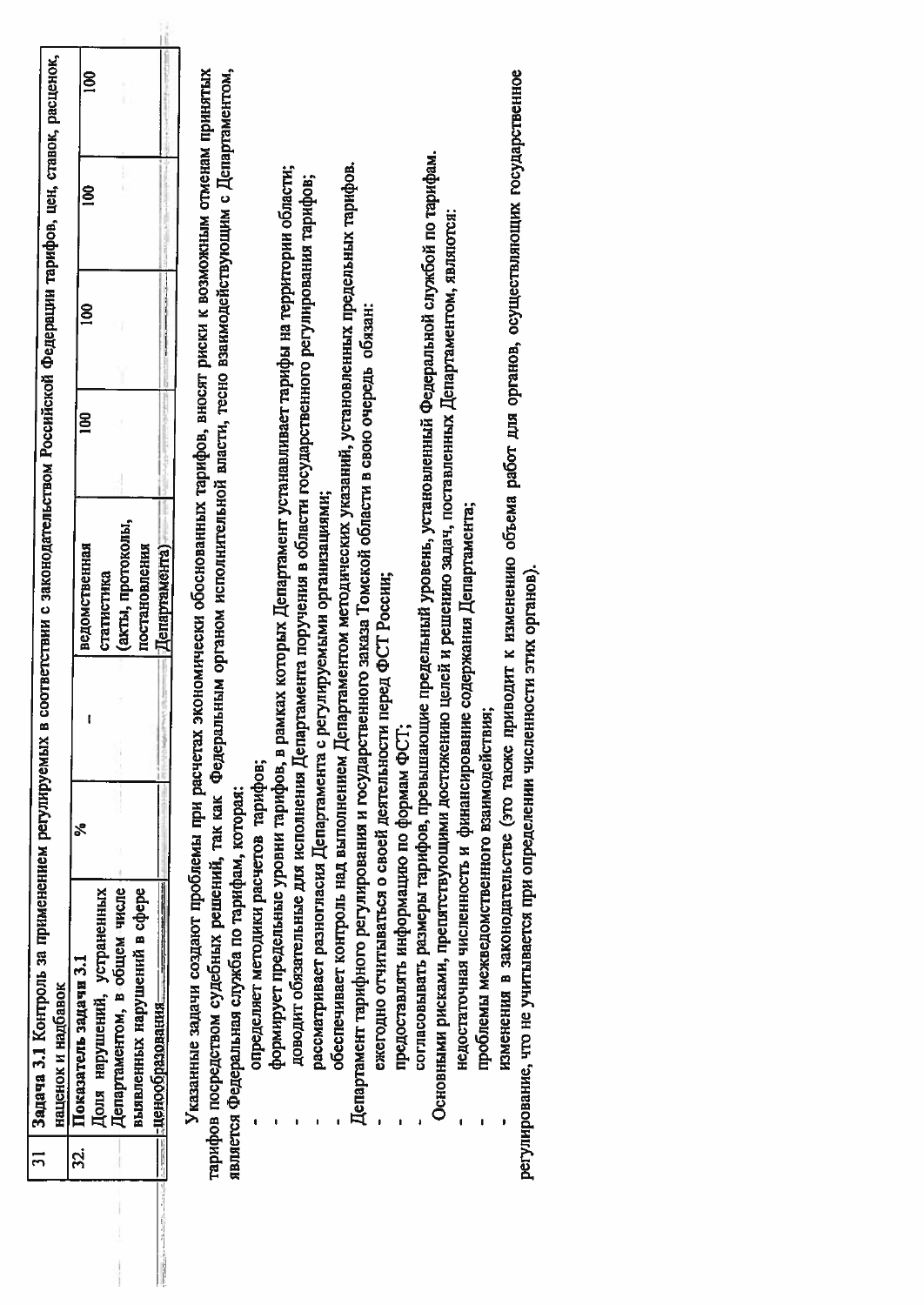Методика расчета показателей

í,

j.

Таблица 4

| Наименование показателя цели, задачи деятельности ОИВ          | Единица                    | Методнка расчета показателя цели, задачи деятельности ОИВ                            |
|----------------------------------------------------------------|----------------------------|--------------------------------------------------------------------------------------|
| (структурного подразделения Администрации Томской области)     | измерения                  |                                                                                      |
|                                                                |                            |                                                                                      |
| Отношение фактического темпа роста регулируемых тарифов        | $\approx$                  |                                                                                      |
| z<br>цен к предельному темпу роста, определенному ФСТ России   |                            | фактический темп роста регулируемых тарифов /предельный<br>темп роста тарифов Х 100% |
| Отношение установленных тарифов (в частностн, на               | వి                         | Количество установленных тарифов(в частности, на                                     |
| знектрическую и тепловую энергию) к общему числу заявлений на  |                            | электрическую и тепловую энергию) / общее число                                      |
| установление тарифов от регулируемых организаций               |                            | заявлений на установление тарифов от регулируемых                                    |
|                                                                |                            | организаций Х 100%                                                                   |
| ×<br>требований по энергосбережению<br>Отношение установленных | ℅                          | Количество установленных приказов по требованиям к                                   |
| общему числу регулируемых организаций                          |                            | программам по энергосбережению /общее число                                          |
|                                                                |                            | регулируемых организаций Х 100%                                                      |
| z<br>Доля тарифных решений, отмененных в судебном порядке ил   | న                          | количество тарифных решений, отмененных в судебном                                   |
| вышестоящей организацией от общего количества решений          |                            | порядке или вышестоящей организацией/общее количество                                |
| ДТРиГЗ по утвержденным тарифам                                 |                            | решений ДТРиГЗ по утвержденным тарифам Х 100%                                        |
| Отношение установленных приказов по техприсоединению к         | న                          | количество тарифных решений по техприсоединенно/                                     |
| количеству поданных заявок                                     |                            | количество поданных заявок на техприсоединение Х 100%                                |
| Доля тарифных решений по установлению для отдельных            | ℅                          | количество тарифных решений, по установлению для                                     |
| категорий потребителей льготных тарифов за счет повышения      |                            | отдельных категорий потребителей льготных тарифов за счет                            |
| тарифов для других потребителей                                |                            |                                                                                      |
|                                                                |                            | повышения тарифов для других потребителей/общее                                      |
|                                                                |                            | количество решений ДТРиГЗ по утвержденным тарифам Х<br>100%                          |
| Доля средств, сэкономленных при размещении заказов на поставки | వ్                         |                                                                                      |
| товаров, выполнение работ, оказание услуг для областных        |                            |                                                                                      |
| государственных нужд на торгах                                 |                            | $\frac{(X-A)}{(X-A)}*100\%$ , где X начальная (максимальная) цена                    |
|                                                                |                            | контрактов, размещаемых на торгах за период, руб.;                                   |
|                                                                |                            | А - сумма расходов областного бюджета, размещенная на                                |
| Доля средств, сэкономленных при размещении заказов на поставки |                            | торгах за период (сумма заключенных контрактов), руб                                 |
| товаров, выполнение работ, оказание услуг для областных        | $\boldsymbol{\mathcal{E}}$ | $\widetilde{\mathcal{X}}$                                                            |
|                                                                |                            |                                                                                      |
| государственных нужд на аукционах в электронной форме, %       |                            | $\frac{-A_{\alpha\phi})}{\sqrt{100\%}}$ , где Ааэф сумма расходов                    |
|                                                                |                            | областного бюджета, размещенная на аукционах в                                       |
|                                                                |                            | электронной форме, за период, руб; Х начальная                                       |
|                                                                |                            | (максимальная) цена контрактов, размещаемых на аукционах                             |
|                                                                |                            | в электронной форме за период, руб                                                   |
| Среднее количество участников размещения заказа на поставки    | 5                          | количество участников, принявших участие в торгах за                                 |
| товаров, выполнение работ, оказание услуг для областных        |                            | период, участников / количество торгов, проведенных за                               |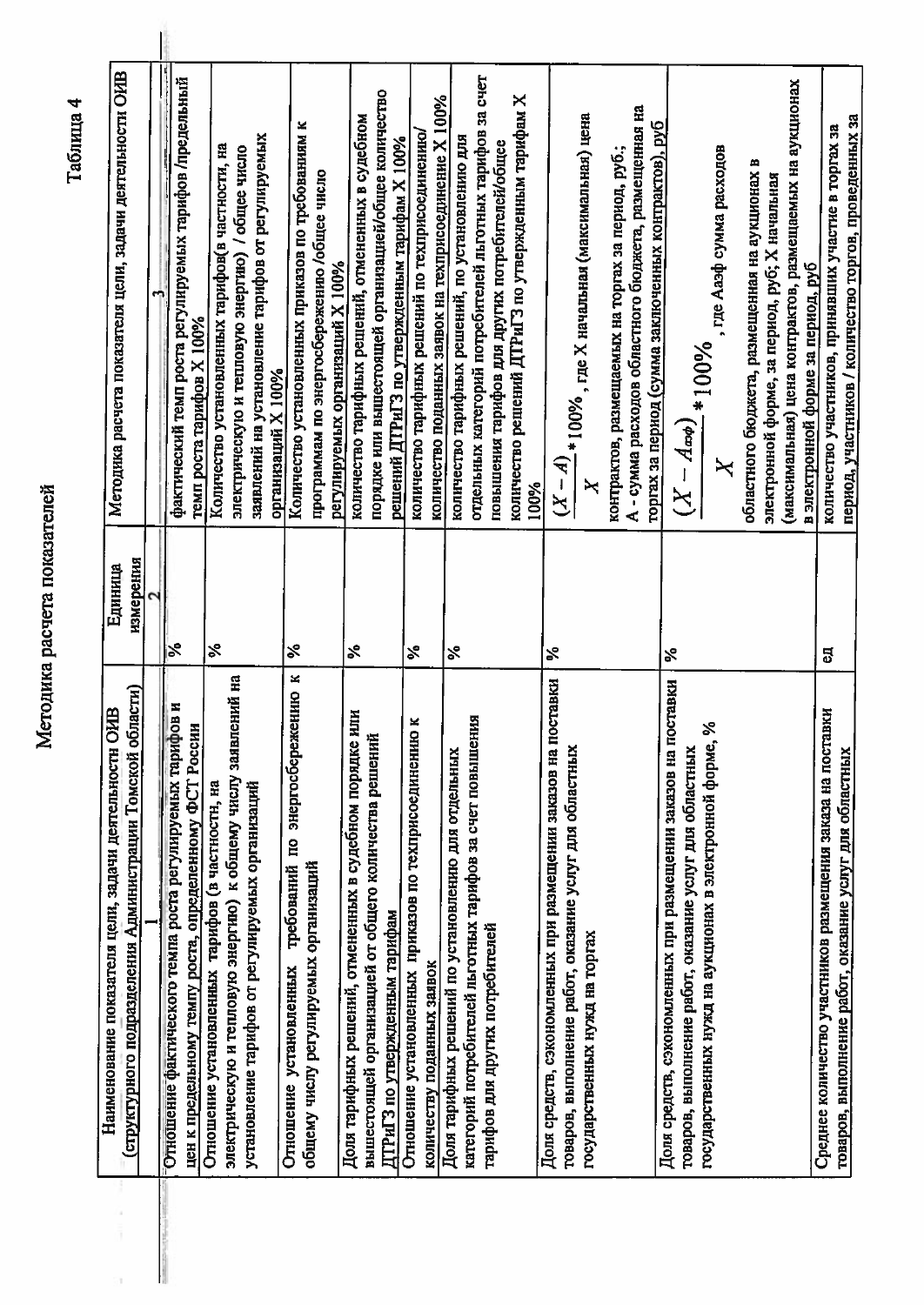| государственных нужд в 1 торгах                                                                                                                                                                                                                       |          | период за период, шт.                                                                                                                                                          |
|-------------------------------------------------------------------------------------------------------------------------------------------------------------------------------------------------------------------------------------------------------|----------|--------------------------------------------------------------------------------------------------------------------------------------------------------------------------------|
| Доля жалоб на действия/бездействие Заказчика, уполномоченного<br>органа, конкурсной комиссии, специализированной организации и<br>сфере размещения заказа по торгам, удовлетворенных ФАС или<br>судебными органами, в общем числе обращений по торгам |          | Число удовлетворенных жалоб в ФАС и Арбитражном суде<br>Томской области за период, единиц/ Число жалоб в ФАС и<br>Арбитражном суде Томской области за период, единиц Х<br>100% |
| ă<br>Соответствие установленному индексу роста платы граждан з                                                                                                                                                                                        |          | Количество муниципальных образований соответствующих                                                                                                                           |
| - климунальные услуги                                                                                                                                                                                                                                 |          | установленным Губернатором индексом роста платы-                                                                                                                               |
|                                                                                                                                                                                                                                                       |          | граждан за коммунальные услуги/ Количество                                                                                                                                     |
|                                                                                                                                                                                                                                                       |          | муниципальных образований X 100%                                                                                                                                               |
| Доля нарушений, устраненных Департаментом, в общем числе                                                                                                                                                                                              | <b>پ</b> | Кол-во устраненных нарушений ценообразования/ Кол-во                                                                                                                           |
| выявленных нарушений в сфере ценообразования                                                                                                                                                                                                          |          | выявленных нарушений ценообразования Х 100%                                                                                                                                    |

 $\Omega$  . <br> <br> :  $\Omega$ 

 $\mathbb{R}^n$  . In the set of  $\mathbb{R}^n$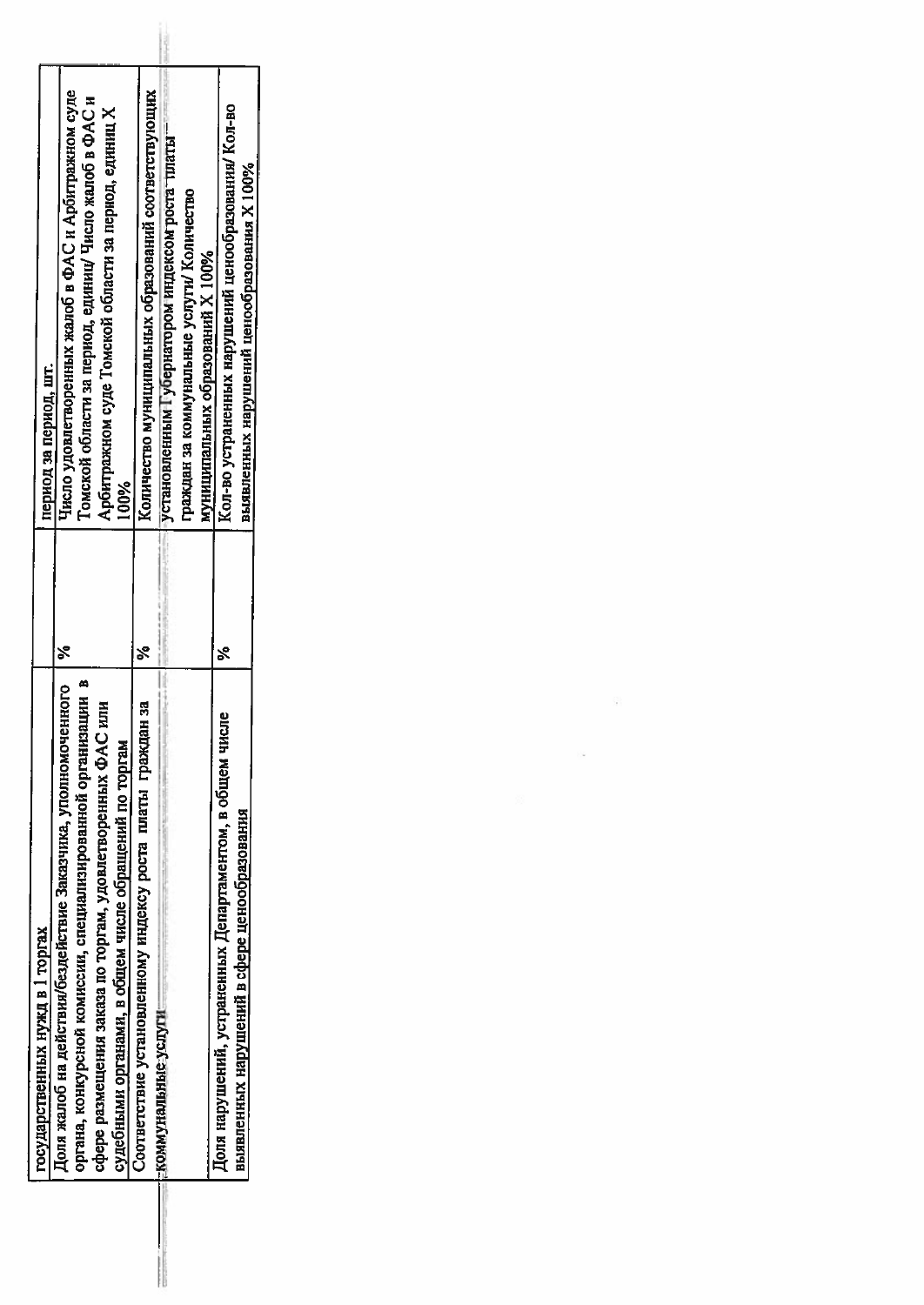| E |
|---|
|   |

## Распределение расходов Департамента тарифного регулирования Томской области по задачам

|     |                                                                                                                                                                                                                                                                                                                                                |           |                      |                |                             |              |                     |                | Таблица 5      |                      |
|-----|------------------------------------------------------------------------------------------------------------------------------------------------------------------------------------------------------------------------------------------------------------------------------------------------------------------------------------------------|-----------|----------------------|----------------|-----------------------------|--------------|---------------------|----------------|----------------|----------------------|
| ደ   | Нанменование программы/                                                                                                                                                                                                                                                                                                                        | Единица   |                      |                | Код бюджетной классификации |              | финансов<br>Текущий | Очередной      | Плановый       | Плановый             |
| Γ'n | непрограммной деятельности                                                                                                                                                                                                                                                                                                                     | измере-   | pa3                  | подра          | целевая                     | <b>BHLIT</b> | ый год              | финансовый     | период         | пернод               |
|     |                                                                                                                                                                                                                                                                                                                                                | ния       | $\overline{a}$       | здел           | статья                      | расходов     | 2012                | год 2013       | 2014           | 2015                 |
|     | ٦                                                                                                                                                                                                                                                                                                                                              | m         | 4                    | 5              | o                           |              | $\infty$            | Ō              | $\mathbf{a}$   | $\mathbf{I}$         |
|     | Задача 1.1 Государственное регулирование тарифов, цен, ставок, надбавок, расценок, наценок на продукцию, товары либо услуги, в том числе<br>установление подлежащих государственному регулированию цен (тарифов) в сфере электроэнергетнки и теплоснабжения                                                                                    |           |                      |                |                             |              |                     |                |                |                      |
|     | Программная деятельность в рамках задачи 1.1                                                                                                                                                                                                                                                                                                   |           |                      |                |                             |              |                     |                |                |                      |
| Ń   | информационного общества на территории Томской<br>Государственная программа «Модернизация<br>регионального управления и развитие<br>области на 2013-2020 годы»                                                                                                                                                                                 | тыс. руб. | $\overline{\bullet}$ | $\mathbf{L}$   | 5222200                     | 242          | $\mathbf{r}$        | 6800,0         |                |                      |
| က   | сферы, государственных и муниципальных служащих<br>работников бюджетной<br>уровня<br>Томской области на период 2013 - 2023 годов»<br>«Повышение<br>программа<br>пенсионного обеспечения<br>Государственная                                                                                                                                     | тыс. руб. | 5                    | $\mathbf{r}$   | 5221300                     | 360          |                     | 17,4           |                |                      |
|     | Непрограммная деятельность в рамках задачи 1.1                                                                                                                                                                                                                                                                                                 |           |                      |                |                             |              |                     |                |                |                      |
|     |                                                                                                                                                                                                                                                                                                                                                |           | ຣ                    | $\mathbf{r}$   | 0020400                     | 121          |                     | 5372,8         | 5336,6         | 5336,6               |
|     | Мероприятие (виды) непрограммной деятельности 1.1                                                                                                                                                                                                                                                                                              |           | 5                    | 13             | 0020400                     | 122          | ٠                   | 184,2          | 23,4           |                      |
| ≼   | Руководство и управление в сфере установленных                                                                                                                                                                                                                                                                                                 | тыс. руб. | ត                    | $\mathbf{L}$   | 0020400                     | 242          |                     | 242,6          | 186,2          | $\frac{24.6}{195.2}$ |
|     | функций ДТР Томской области                                                                                                                                                                                                                                                                                                                    |           | $\overline{\bullet}$ | $\mathbf{C}$   | 0020400                     | 244          |                     | 544,8          | 812,6          | 852.4                |
|     |                                                                                                                                                                                                                                                                                                                                                |           | $\overline{\bullet}$ | $\mathbf{r}$   | 0020400                     | 852          | ٠                   | 3 <sub>1</sub> | $\overline{0}$ | 0,6                  |
| ń   | Мероприятие непрограммной деятельности в рамках<br>задачи 1.1: Резервные фонды                                                                                                                                                                                                                                                                 | тыс. руб. | $\overline{5}$       | $\mathbf{r}$   | 0700400                     | 360          |                     | 218,8          | t              | ٠                    |
| Ó,  | энергетических ресурсов, а также товаров и услуг организаций коммунального комплекса), обеспечивающего доступность для потребителей товаров и услуг,<br>Задача 2.1 Соблюдение баланса экономических интересов потребителей и поставшиков на регулируемых рынках товаров и услуг (в частности топливно-<br>реалнзуемых субъектами регулирования |           |                      |                |                             |              |                     |                |                |                      |
|     | Программная деятельность в рамках задачи 2.1                                                                                                                                                                                                                                                                                                   |           |                      |                |                             |              |                     |                |                |                      |
|     | уровня<br>бюджетной<br>«Повышение<br>обеспечения работников<br>программа<br>Государственная<br>пенсионного                                                                                                                                                                                                                                     |           |                      |                |                             |              |                     |                |                |                      |
| Γ,  | сферы, государственных и муниципальных служащих<br>Томской области на период 2013 - 2023 годов»                                                                                                                                                                                                                                                | тыс. руб. | 5                    | $\overline{a}$ | 5221300                     | 360          |                     | 17,4           |                | ٠                    |
|     | Ведомственная целевая программа                                                                                                                                                                                                                                                                                                                |           |                      |                |                             |              |                     |                |                |                      |
|     | Реализация в муниципальных образованиях Томской                                                                                                                                                                                                                                                                                                |           |                      |                |                             |              |                     |                |                |                      |
| စ   | области отдельных государственных полномочий по<br>регулированию тарифов на перевозки пассажиров и                                                                                                                                                                                                                                             |           |                      |                |                             |              |                     |                |                |                      |
|     | багажа всеми видами общественного транспорта в                                                                                                                                                                                                                                                                                                 | тыс. руб. | 5                    | $\mathbf{z}$   | 6224940                     | 530          | $\mathbf{I}$        | 385,0          | 370,0          | 370,0                |
|     | городском, пригородном и междугородном сообщении<br>(кроме железнодорожного транспорта) по городским,                                                                                                                                                                                                                                          |           |                      |                |                             |              |                     |                |                |                      |
|     | пригородным и междугородным муниципальным                                                                                                                                                                                                                                                                                                      |           |                      |                |                             |              |                     |                |                |                      |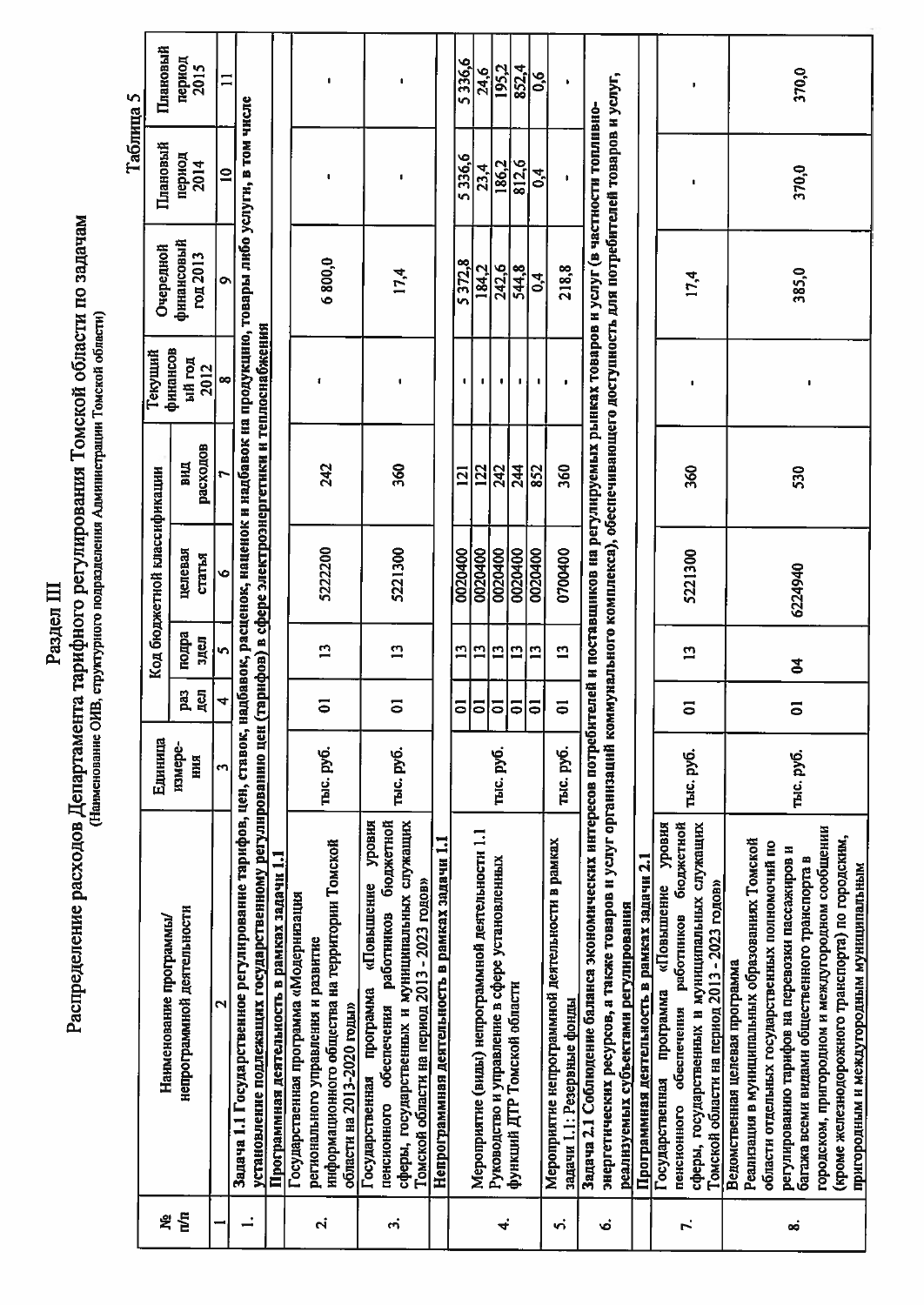| o,           | порядке, в общем количестве решений муниципальных<br>целевой программы: Удельный вес тарифных решений<br>багажа по муниципальным маршрутам всеми видами<br>общественного транспорта, отмененных в судебном<br>регулированию тарифов на перевозки пассажиров и<br>муниципальных образований Томской области по<br>Показатель конечного результата ведомственной<br>образований Томской области по регулированию<br>тарифов на перевозки пассажиров и багажа по<br>муниципальным маршрутам<br>маршрутам | న         |                                        |                    |                               |               | p                    | $\bullet$                                                                         | $\bullet$      | 0             |  |
|--------------|-------------------------------------------------------------------------------------------------------------------------------------------------------------------------------------------------------------------------------------------------------------------------------------------------------------------------------------------------------------------------------------------------------------------------------------------------------------------------------------------------------|-----------|----------------------------------------|--------------------|-------------------------------|---------------|----------------------|-----------------------------------------------------------------------------------|----------------|---------------|--|
|              | Непрограммная деятельность в рамках задачи 2.1                                                                                                                                                                                                                                                                                                                                                                                                                                                        |           |                                        |                    |                               |               |                      |                                                                                   |                |               |  |
|              |                                                                                                                                                                                                                                                                                                                                                                                                                                                                                                       |           | ຣ                                      | ግ                  | 0020400                       | 121           |                      | 5372.8                                                                            | 5336,6         | 5336,6        |  |
| $\mathbf{0}$ | Мероприятие (виды) непрограммной деятельности 2.1<br>Руководство и управление в сфере установленных                                                                                                                                                                                                                                                                                                                                                                                                   | тыс. руб. | $\overline{a}$<br>$\overline{\bullet}$ | 13<br>$\mathbf{r}$ | 0020400<br>0020400            | 242<br>122    | 0                    | 242,6<br>184,2                                                                    | 186,2<br>23,4  | 195,2<br>24,6 |  |
|              | функций ДТР Томской области                                                                                                                                                                                                                                                                                                                                                                                                                                                                           |           | $\overline{\bullet}$                   | $\mathbf{r}$       | 0020400                       | 244           | $\mathbf{r}$         | 544,8                                                                             | 812,6          | 852,4         |  |
|              |                                                                                                                                                                                                                                                                                                                                                                                                                                                                                                       |           | $\overline{\bullet}$                   | $\mathbf{r}$       | 0020400                       | 852           | $\pmb{\mathfrak{g}}$ | $\mathbf{c}^4$                                                                    | $\mathbf{S}^4$ | $\mathbf{0}$  |  |
|              | Мероприятие (виды) непрограммной деятельности 2.1.<br>пользования пригородного сообщения, возникающих<br>организаций железнодорожного транспорта общего<br>Субсидни на возмещение недополученных доходов                                                                                                                                                                                                                                                                                              |           |                                        |                    |                               |               |                      |                                                                                   |                |               |  |
|              | пассажиров железнодорожным транспортом общего<br>вследствие установления тарифов и (или) их<br>предельных уровней на услуги по перевозке                                                                                                                                                                                                                                                                                                                                                              | тыс. руб. | 2                                      | $\frac{8}{2}$      | 3050105                       | $\frac{8}{8}$ |                      | 9569,0                                                                            | 10067,0        | 10560,0       |  |
|              | пользования в пригородном сообщении                                                                                                                                                                                                                                                                                                                                                                                                                                                                   |           |                                        |                    |                               |               |                      |                                                                                   |                |               |  |
| <u>ี่ค</u>   | Мероприятие непрограммной деятельности в рамках<br>задачи 2.1: Резервные фонды                                                                                                                                                                                                                                                                                                                                                                                                                        | тыс. руб. | $\overline{\bullet}$                   | $\mathbf{L}$       | 0700400                       | 360           | $\blacksquare$       | 218,8                                                                             | <b>g</b>       | ٠             |  |
| <u>ri</u>    | энергию (мощность) и теплоноситель за счет повышения цен (тар<br>Задача 3.1 Недопущение установления для отдельных категорий                                                                                                                                                                                                                                                                                                                                                                          |           |                                        |                    | нфов) для другнх потребителей |               |                      | потребителей льготных цен (тарифов) на электрическую энергию (мощность), тепловую |                |               |  |
|              | Программная деятельность в рамках задачи 3.1                                                                                                                                                                                                                                                                                                                                                                                                                                                          |           |                                        |                    |                               |               |                      |                                                                                   |                |               |  |
| $\vec{4}$    | сферы, государственных и муниципальных служащих<br>уровня<br>работников бюджетной<br>«Повышение<br>программа<br>пенсионного обеспечения<br>Государственная                                                                                                                                                                                                                                                                                                                                            | тыс. руб. | 5                                      | $\mathbf{r}$       | 5221300                       | 360           | ,                    | 17,4                                                                              | ٠              | $\mathbf{I}$  |  |
|              | Непрограммная деятельность в рамках задачи 3.1<br>Томской области на период 2013 - 2023 годов»                                                                                                                                                                                                                                                                                                                                                                                                        |           |                                        |                    |                               |               |                      |                                                                                   |                |               |  |
|              |                                                                                                                                                                                                                                                                                                                                                                                                                                                                                                       |           | ā                                      | $\mathbf{r}$       | 0020400                       | <u>121</u>    |                      | 5372,8                                                                            | 5336,6         | 5336,6        |  |
|              | Мероприятие (виды) непрограммной деятельности в<br>рамках задач 3.1                                                                                                                                                                                                                                                                                                                                                                                                                                   |           | ā                                      | $\mathbf{r}$       | 0020400                       | 122           | ٠                    | 184.2                                                                             | 23,4           | 24,6          |  |
| <u>15.</u>   | Руководство и управление в сфере установленных                                                                                                                                                                                                                                                                                                                                                                                                                                                        | тыс. руб. | $\overline{\bullet}$                   | $\mathbf{r}$       | 0020400                       | 242           | ٠                    | 242,6                                                                             | 186.2          | 195,2         |  |
|              | функций ДТР Томской области                                                                                                                                                                                                                                                                                                                                                                                                                                                                           |           | ē                                      | 13                 | 0020400                       | 244           | ٠                    | 544,8                                                                             | 812,6          | 852,4         |  |
|              |                                                                                                                                                                                                                                                                                                                                                                                                                                                                                                       |           | $\overline{\bullet}$                   | $\mathbf{r}$       | 0020400                       | 852           |                      | 0,4                                                                               | 0,4            | 0,6           |  |
| <u>ية</u>    | Мероприятие непрограммной деятельности в рамках<br>задачи 3.1: Резервные фонды                                                                                                                                                                                                                                                                                                                                                                                                                        | тыс. руб. | $\overline{5}$                         | $\mathbf{C}$       | 0700400                       | 360           | ٠                    | 218,8                                                                             | $\blacksquare$ | t             |  |
| 17.          | Мероприятие непрограммной деятельности в рамках<br>организации теплоснабжения энергоснабжающими<br>задачи 3.1: Субсидни на компенсацию расходов по                                                                                                                                                                                                                                                                                                                                                    | тыс. руб. | ဉ္                                     | 2                  | 6226242                       | 521           |                      | ٠                                                                                 | 249410         | 281 745       |  |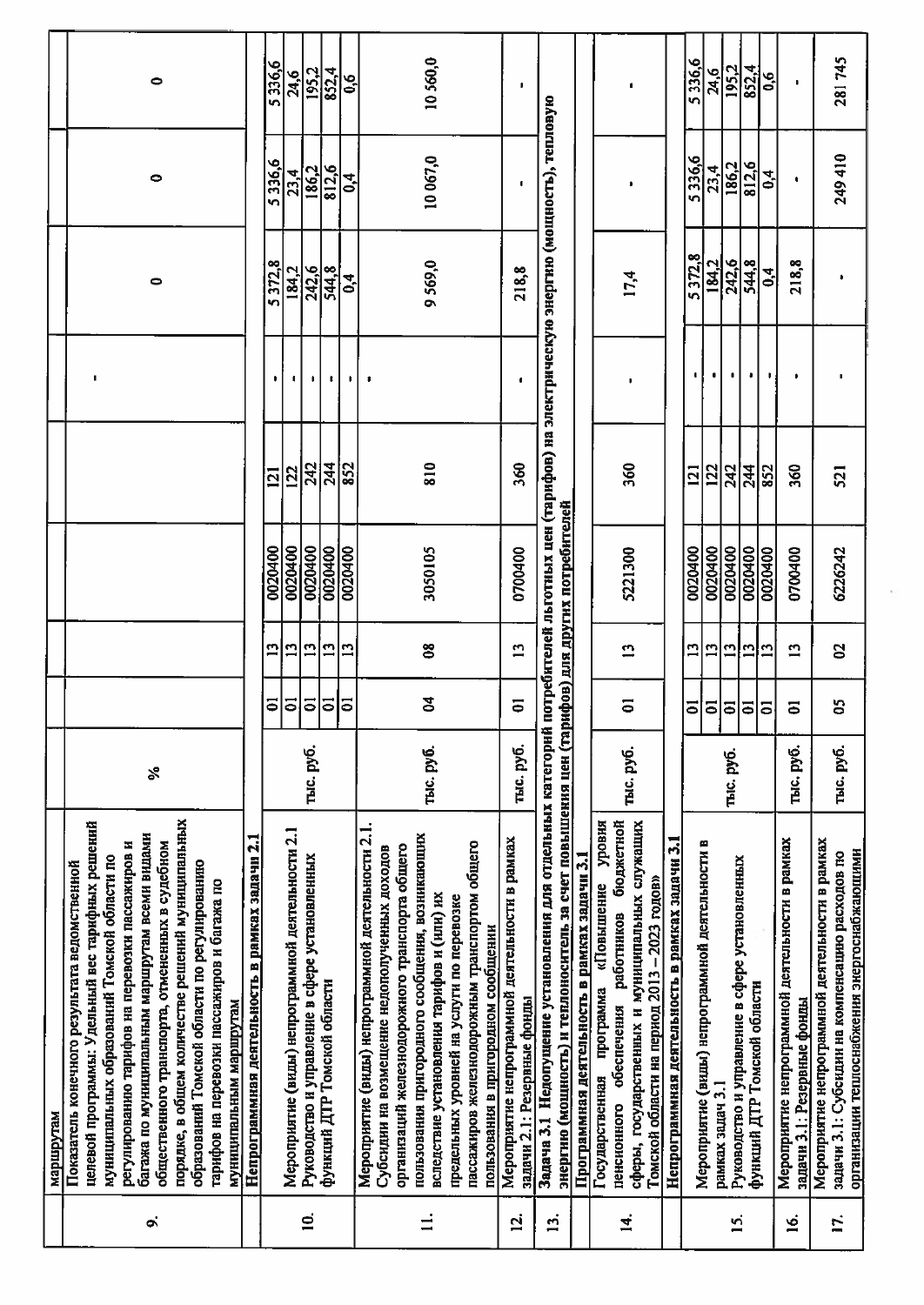|                   | организациями, использующими в качестве топлива                                                                                                |            |                      |              |                                            |            |   |                  |              |                  |  |
|-------------------|------------------------------------------------------------------------------------------------------------------------------------------------|------------|----------------------|--------------|--------------------------------------------|------------|---|------------------|--------------|------------------|--|
|                   | нефть или мазут                                                                                                                                |            |                      |              |                                            |            |   |                  |              |                  |  |
| $\tilde{a}$       | 3адача 4.1 Создание экономических стимулов обеспечения повышения энергетической эффективности систем тепло- и электроснабжения и использования |            |                      |              |                                            |            |   |                  |              |                  |  |
|                   | энергосберегающих технологий в процессах использования тепловой энергии (мощности) и электрической энергии (мощностн)                          |            |                      |              |                                            |            |   |                  |              |                  |  |
|                   | Программная деятельность в рамках задачи 4.1                                                                                                   |            |                      |              |                                            |            |   |                  |              |                  |  |
|                   | Государственная программа «Повышение уровия                                                                                                    |            |                      |              |                                            |            |   |                  |              |                  |  |
| $\vec{p}$         | работников бюджетной<br>пенсионного обеспечения                                                                                                | тыс. руб.  | 5                    | $\mathbf{C}$ | 5221300                                    | 360        |   |                  |              |                  |  |
|                   | сферы, государственных и муниципальных служащих<br>Томской области на период 2013 - 2023 годов»                                                |            |                      |              |                                            |            |   | 17,4             |              | $\blacksquare$   |  |
|                   | Непрограммная деятельность в рамках задачи 4.1                                                                                                 |            |                      |              |                                            |            |   |                  |              |                  |  |
|                   |                                                                                                                                                |            | ຣ                    | $\mathbf{r}$ | 0020400                                    | <u>izi</u> |   | 5372,8           | 5336.6       | 5336,6           |  |
|                   | Мероприятие (виды) непрограммной деятельности в<br>рамках задач 4.1                                                                            |            | $\overline{\bullet}$ | $\mathbf{C}$ | 0020400                                    | 122        | 0 | 184,2            | 23,4         | 24,6             |  |
| 20.               | Руководство и управление в сфере установленных                                                                                                 | тыс. руб.  | $\overline{5}$       | $\mathbf{C}$ | 0020400                                    | 242        | ٠ | 242,6            | 186,2        | 195,2            |  |
|                   | функций ДТР Томской области                                                                                                                    |            | $\overline{5}$       | $\mathbf{r}$ | 0020400                                    | 244        |   | 544,8            | 812,6        | 852,4            |  |
|                   |                                                                                                                                                |            | $\overline{a}$       | $\mathbf{u}$ | 0020400                                    | 852        |   | 0,4              | 0,4          | 0,6              |  |
| $\overline{21}$ . | Мероприятие непрограммной деятельности в рамках<br>задачи 3.1: Резервные фонды                                                                 | тыс. руб.  | 5                    | $\mathbf{r}$ | 0700400                                    | 360        |   | 218,8            | t            | ٠                |  |
| <u>ន្</u>         | Задача 5.1 Региональный государственный контроль (надзор) в                                                                                    |            |                      |              | области регулируемых Органом цен (тарифов) |            |   |                  |              |                  |  |
|                   | Программная деятельность в рамках задачи 5.1                                                                                                   |            |                      |              |                                            |            |   |                  |              |                  |  |
|                   | уровня<br>«Повышение<br>программа<br>Государственная                                                                                           |            |                      |              |                                            |            |   |                  |              |                  |  |
| 23.               | работников бюджетной<br>пенсионного обеспечения                                                                                                |            | ៑                    |              |                                            |            |   |                  |              |                  |  |
|                   | сферы, государственных и муниципальных служащих<br>Томской области на период 2013 - 2023 годов»                                                | Thic, py6. |                      | $\mathbf{r}$ | 5221300                                    | 360        |   | 17,4             |              |                  |  |
|                   | Непрограммная деятельность в рамках задачи 5.1                                                                                                 |            |                      |              |                                            |            |   |                  |              |                  |  |
|                   |                                                                                                                                                |            | $\overline{\bullet}$ | $\mathbf{r}$ | 0020400                                    | 121        | ٠ | 5372,8           | 5336.6       | 5336.6           |  |
|                   | Мероприятие (виды) непрограммной деятельности в<br>рамках задач 5.1                                                                            |            | $\overline{\bullet}$ | $\mathbf{r}$ | 0020400                                    | 122        |   | 184.2            | 23,4         | 24,6             |  |
| 24.               | Руководство и управление в сфере установленных                                                                                                 | тыс. руб.  | $\overline{\bullet}$ | ግ            | 0020400                                    | 242        |   | 242.6            | 186.2        | 195.2            |  |
|                   | функций ДТР Томской области                                                                                                                    |            | ∣ຣ                   | $\mathbf{r}$ | 0020400                                    | 244        |   | 544.8            | 812,6        | 852.4            |  |
|                   |                                                                                                                                                |            | $\overline{\circ}$   | $\mathbf{L}$ | 0020400                                    | 852        |   | 0,4              | 0,4          | ٥,6              |  |
| 25.               | Мероприятие непрограммной деятельности в рамках<br>задачи 3.1: Резервные фонды                                                                 | тыс. руб.  | 5                    | $\mathbf{C}$ | 0700400                                    | 360        |   | 218,95           |              |                  |  |
| 26.               | Всего по программной деятельности                                                                                                              | тыс. руб.  |                      |              |                                            |            |   | 7272.0           | 370.0        | 370.0            |  |
|                   |                                                                                                                                                | వి         |                      |              |                                            |            |   | 14,6             | ្ជ           | $\ddot{\bullet}$ |  |
| 27.               | Всего по непрограммной деятельности                                                                                                            | Thic. py6. |                      |              |                                            |            |   | 42387.15         | 291 273      | 324352           |  |
|                   |                                                                                                                                                | ℅          |                      |              |                                            |            |   | 85,4             | 99,9         | 99,1             |  |
|                   | <b>NTOLO</b>                                                                                                                                   | Thic. py6. |                      |              |                                            |            |   | 49 659 15<br>100 | 291643       | 324 722          |  |
|                   |                                                                                                                                                | Se<br>Se   |                      |              |                                            |            |   |                  | $\mathbf{S}$ | $\overline{5}$   |  |